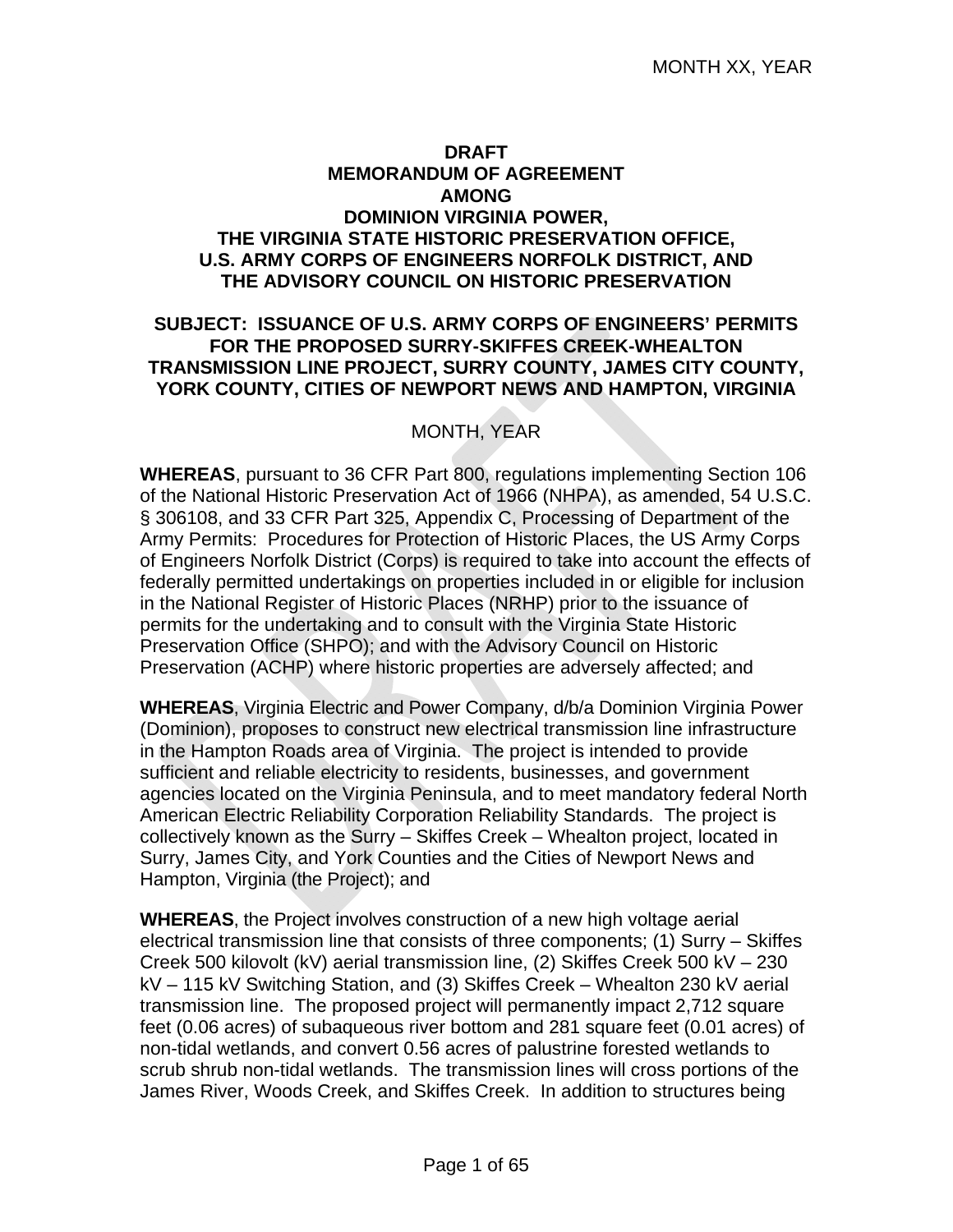built within the James River, structural discharges are proposed in non-tidal wetlands. The proposed activities will require a Corps permit pursuant to Section 10 of the Rivers and Harbors Act and Section 404 of the Clean Water Act; and

**WHEREAS,** the Corps, in consultation with the Department of Historic Resources (DHR), which serves as the SHPO in Virginia, has determined that this Project's Area of Potential Effects (APE) shall consist of the Direct APE and an Indirect APE; and

**WHEREAS**, the Direct APE is defined to include those areas where physical land disturbing activities may occur. The limits of the Direct APE consist of the limits of the Project right of way (ROW) and identified construction access areas. For construction access areas, a 25-foot width was used along the centerline of field located paths and roads outside of the Project ROW; and

**WHEREAS**, the Indirect APE is defined to include those areas which may experience visual effects. The Indirect APE extends approximately 10 miles upstream and 13 miles downstream from the proposed river crossing and includes a buffer of approximately 0.5-miles inland from the shoreline within this area. The Indirect APE for areas where there are existing towers, and the proposed work will not result in a change in structure height greater than 10% or 20 feet is defined by the adjacent parcel boundaries or a 0.5 mile buffer, whichever is less. The limits of the Direct and Indirect APEs are shown on Attachment A; and

**WHEREAS**, the SHPO, finds that the documents listed in Attachment B satisfy the Secretary of the Interior's *Standards and Guidelines for Archaeological Documentation* (48 FR 44734-37, September 29, 1983) and the SHPO's *Guidelines for Conducting Historic Resources Survey in Virginia (2011*) and the SHPO's *"Assessing Visual Effects on Historical Properties*;" and

**WHEREAS**, the Corps, in consultation with the SHPO, has determined that 57 resources as described in the attached table (Attachment C) and as depicted on the attached map (Attachment C) are listed, eligible for listing, or treated as eligible for listing in the NRHP for the purposes of Section 106 compliance and are considered historic properties for purposes of the Project. One additional resource, the Jamestown Island-Hog Island Cultural Landscape Historic District, was considered potentially eligible and also was included for consideration, and it also is listed on Attachment C; and

**WHEREAS**, the Corps requested a formal determination of eligibility (DOE) for the Captain John Smith Chesapeake National Historic Trail (Captain John Smith Chesapeake NHT) from the Keeper of the National Register (Keeper) on July 2, 2015; and, the Keeper issued a formal DOE to the Corps on August 14, 2015 (Attachment D) and concluded that the entire Indirect APE, excluding the inland portions, is eligible for the NRHP as a historic district under Criteria A, B, C, and D, because it contains a significant cultural landscape and that the Captain John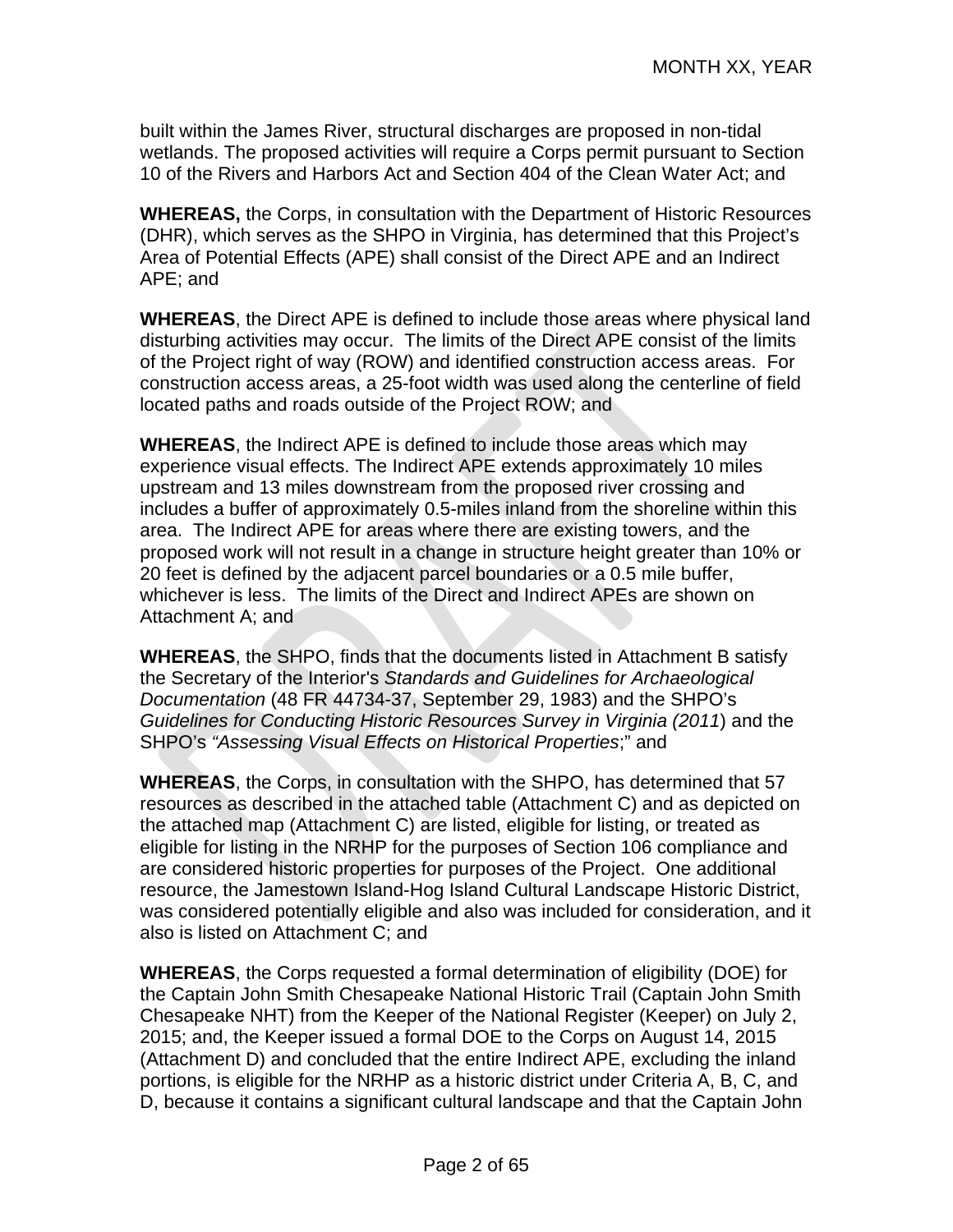Smith Chesapeake NHT within the APE is a contributing element of that district; and

**WHEREAS**, the Corps refers to the eligible historic district identified by the Keeper in its letter of August 14, 2015 as the "Historic District (formally Jamestown Island-Hog Island Cultural Landscape) including CAJO (No VDHR#)" and for the purposes of this Memorandum of Agreement (MOA) shall refer to this property as the "Jamestown Island-Hog Island-Captain John Smith Trail Historic District" (No VDHR#)<sup>1</sup>; and

**WHEREAS,** the Corps, in consultation with the SHPO, Advisory Council on Historic Preservation (ACHP), and Consulting Parties, has determined that the undertaking will have an adverse effect on archaeological site 44JC0662, the Jamestown Island-Hog Island-Captain John Smith Trail Historic District, which includes the contributing section of the Captain John Smith Chesapeake NHT within the APE, Carter's Grove National Historic Landmark (VDHR #047-0001)<sup>2</sup>, Colonial National Historical Park/Colonial Parkway Historic District (VDHR #047- 0002), Hog Island Wildlife Management Area (VDHR #090-0121), Jamestown National Historic Site/Jamestown Island/Jamestown Island Historic District (VDHR #047-0009), the Battle of Yorktown (VDHR #099-5283), and Fort Crafford (VDHR #121-0027) (Attachment C); and

**WHEREAS**, the Corps has invited Dominion to participate in this consultation and to sign this MOA as an Invited Signatory Party, as that term is further defined in Stipulation XVII.d herein, and Dominion has elected to participate; and

**WHEREAS**, the Corps has invited the participation of the ACHP in this consultation as a Signatory Party, as that term is further defined in Stipulation XVII.f herein, and ACHP has elected to participate; and

**WHEREAS**, the Corps has invited the following Federally Recognized Tribes: Catawba Indian Nation, the Delaware Tribe of Indians, the Delaware Nation, and the Pamunkey to participate in this consultation and the Delaware Tribe of Indians and the Pamunkey have accepted, and the Catawba Indian Nation and the Delaware Nation have declined to participate; and

**WHEREAS**, the Corps has invited the following Virginia State Recognized Tribes: the Cheroenhaka (Nottoway), the Chickahominy, the Eastern

<sup>1</sup>  $1$  In its determination of eligibility the Keeper of the National Register did not establish a formal name for this historic property, which has been referred to by the Corps as Historic District (formally Jamestown Island-Hog Island Cultural Landscape) including CAJO (No VDHR#). The SHPO has referred to this property as the Captain John Smith Trail Historic District. The Corps' name for the historic property is used here and later simplified to Jamestown Island-Hog Island-Captain John Smith Trail Historic District for reference purposes in this MOA only.

 $2$  The Virginia Department of Historic Resources and Virginia Outdoors Foundation are the current holders of historic preservation and open space easements on the Carter's Grove property.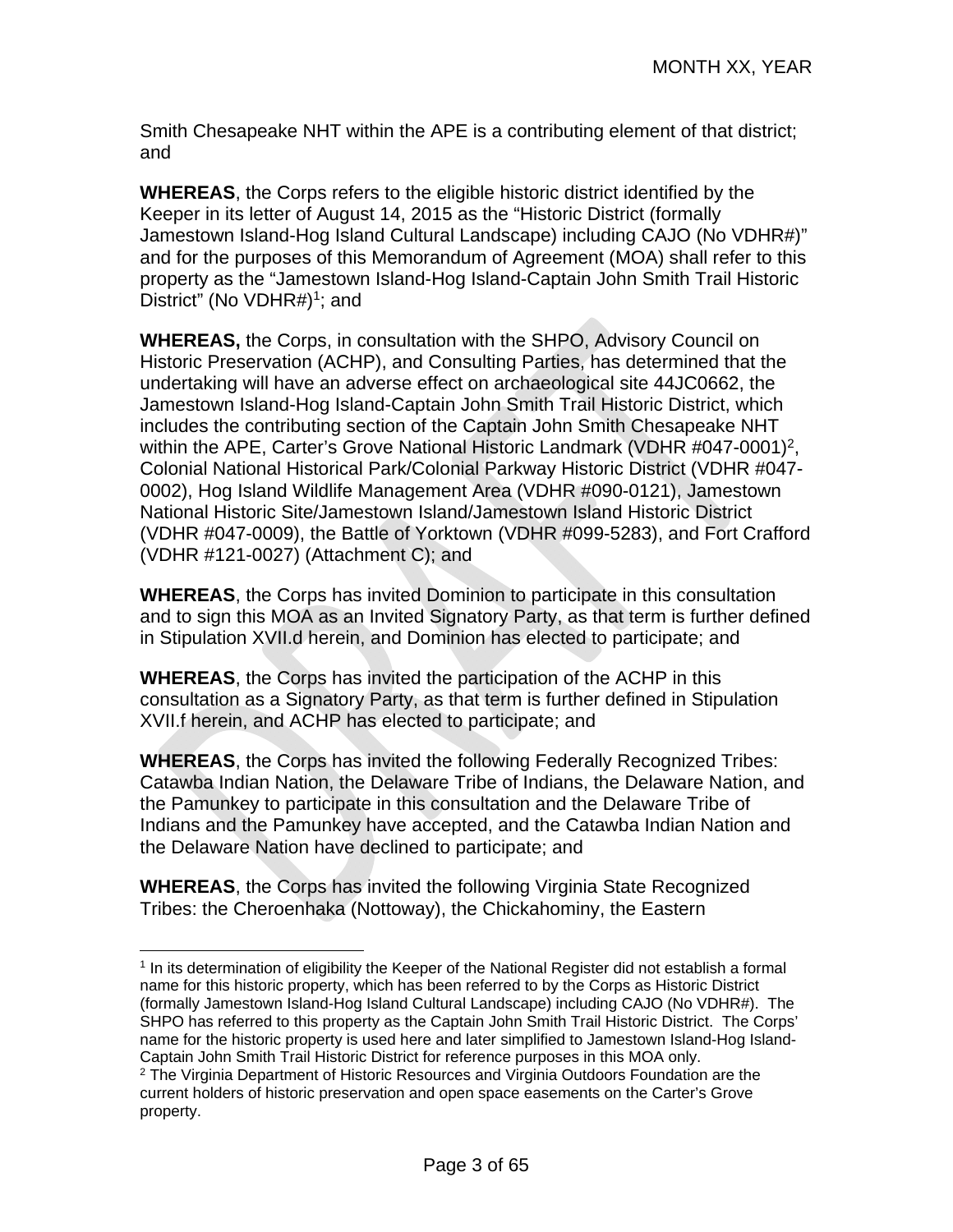Chickahominy, the Mattaponi, the Upper Mattaponi, the Nansemond Tribal Association, the Nottoway Tribe of Virginia, and the Rappahannock to participate in this consultation and only the Chickahominy have elected to participate; and

**WHEREAS**, the Corps has invited James City County, Surry County, the City of Newport News, York County, the City of Williamsburg, and the City of Hampton to participate in this consultation, and only James City County has elected to participate; and

**WHEREAS**, the Corps has invited the following Consulting Parties: The National Parks and Conservation Association, the Save the James Alliance, the Chesapeake Conservancy, United States Department of the Interior (National Park Service, Colonial National Historical Park), United States Department of the Interior (National Park Service, Northeast Region), the Colonial Williamsburg Foundation, Preservation Virginia, Scenic Virginia, The National Trust for Historic Preservation, BASF, the James River Association, the National Park Service American Battlefield Protection Program, First California Company Jamestowne Society, Margaret Fowler, citizen, and the Council of Virginia Archaeologists, to participate in this consultation and they have all elected to participate; and

**WHEREAS,** the Corps has invited the Kingsmill Community Services Association, the Southern Environmental Law Center and the steward of Carter's Grove National Historic Landmark, to participate in this consultation and they all have declined to participate; and

**WHEREAS**, the Corps has involved the public in the Section 106 process by seeking public comment at the following stages of consultation: the initiation of consultation under Section 106 (August 28, 2013), identification of historic properties (November 13, 2014), and assessment and resolution of adverse effects (May 21, 2015); and

**WHEREAS**, the Corps, ACHP, SHPO, Dominion, and the Consulting Parties have held five official Consulting Party meetings (September 25, 2014; December 9, 2014; June 24, 2015; October 15, 2015; and, February 2, 2016), which also were open to the public, as well as numerous informal meetings, correspondence, and conferences/teleconferences (Attachment E); and

**WHEREAS,** the Corps issued a separate public notice (October 1, 2015) (Attachment E), which announced that the Corps would hold a public hearing and which the Corps advertised electronically; and

**WHEREAS**, the Corps conducted a Public Hearing for the Project on October 30, 2015, to solicit public comments and held the Public Comment Period open until November 13, 2015 (Attachment E); and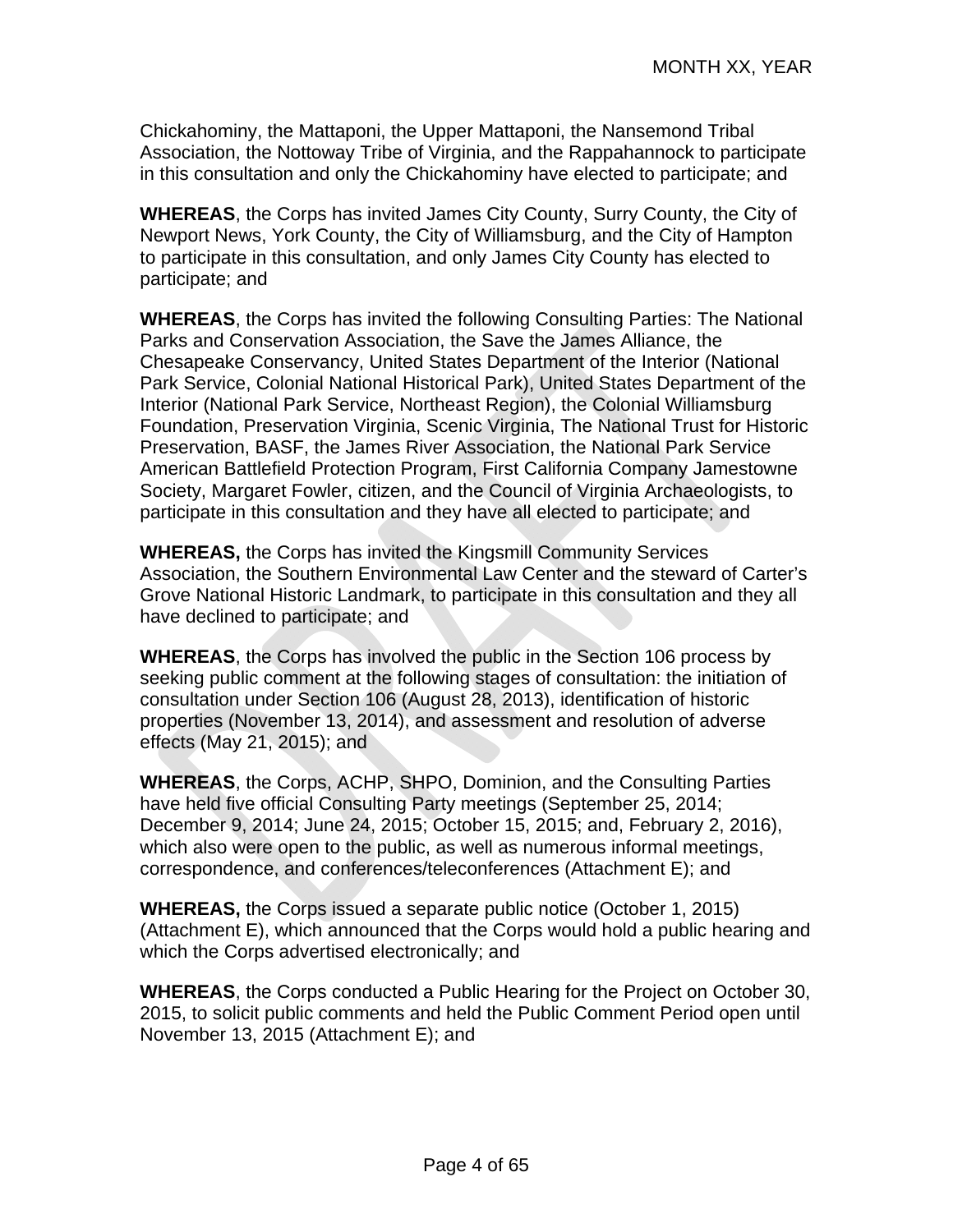**WHEREAS**, the Corps has completed its identification of historic properties and its evaluation of the Project's potential adverse effects thereon under 36 C.F.R. §§ 800.4 & 800.5, and the SHPO concurred with the Corps' conclusions; and

**WHEREAS**, Dominion has identified several "Initial Avoidance, Minimization, and Mitigation Measures" (Stipulation I) that it will commence and complete, as further described herein; and

**WHEREAS**, Dominion has also identified several properties (the Identified Properties) where it proposes to fund additional mitigation projects (e.g., land acquisition, natural and cultural resource restoration or preservation, property or landscape enhancements, etc.) that the Signatory Parties conclude will contribute to or improve the overall integrity, most notably the setting and feeling, of the Identified Property and the broader historic district; and

**WHEREAS**, the SHPO's guidance document titled *"Assessing Visual Effects on Historical Properties*" (SHPO Visual Effects Guidance) outlines its recommended approach to evaluating and mitigating visual effects on historic properties; and

**WHEREAS**, the SHPO Visual Effects Guidance advises, among other things, that mitigation should take into account the views of the property owner, community, and other interested members of the public; and

**WHEREAS**, the Signatory Parties find that the mitigation measures that this MOA employs—the Stipulation I "Initial Avoidance, Minimization, and Mitigation Measures" in combination with the Stipulation III "Additional Compensatory Mitigation Projects"—are sufficient to resolve the Project's adverse effects on the historic properties identified in Attachment C.

**NOW THEREFORE**, in order to satisfy the Corp's Section 106 responsibilities to take into account and resolve the effects of the undertaking requiring Corps permits on historic properties, the Signatory Parties here acknowledge that compliance with this MOA shall be made a condition of any permit issued by the Corps for the work described; thereby effectively incorporating all terms, provisions and stipulations of this MOA as conditions to the permit such that if any provision or stipulation herein is not fulfilled, such failure will constitute noncompliance with the permit, and the Corps may pursue enforcement and may seek all available remedies.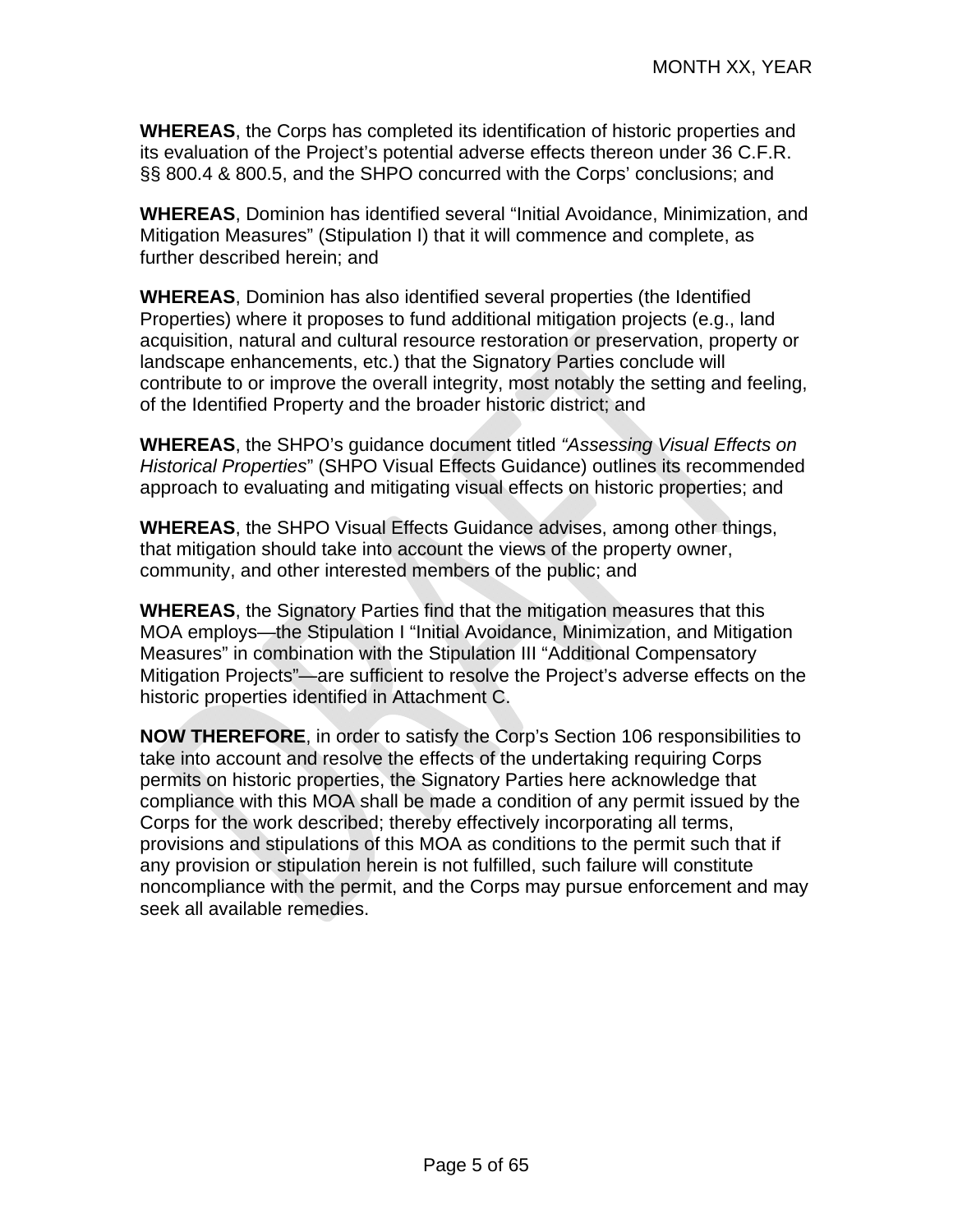#### **STIPULATIONS**

#### **I INITIAL AVOIDANCE, MINIMIZATION, AND MITIGATION MEASURES**

#### **a. TREATMENT OF ARCHEOLOGICAL SITE 44JC0662 (Switching Station)**

- **1** Prior to any construction at the Skiffes Creek Switching Station, Dominion in consultation with the Corps, SHPO, ACHP, and the Participating Parties to this MOA shall develop an approved Treatment Plan for site 44JC0662. The Treatment Plan shall be consistent with the Secretary of the Interior's *Standards and Guidelines for Archaeological Documentation* (48 FR 44734-37, September 29, 1983) and the SHPO's *Guidelines for Historic Resources Survey in Virginia (2011)* and shall take into account the ACHP's publications, *Recommended Approach for Consultation on Recovery of Significant Information from Archeological Sites* (1999; updated September 30, 2010) and *Section 106 Archaeology Guidance* (April 2009).The plan shall specify at a minimum, the following:
	- **A.** the property, properties, or portions of properties where site specific data recovery plans will be carried out;
	- **B.** the portion(s) of the site(s) to be preserved in place, if any, as well as the measures to be taken to ensure continued preservation;
	- **C.** any property, properties, or portions of properties that will be destroyed or altered without data recovery;
	- **D.** the research questions to be addressed through data recovery, with an explanation of their relevance and importance;
	- **E.** the methods to be used in analysis, and data management with an explanation of their relevance to the research questions;
	- **F.** the proposed disposition of recovered materials and records;
	- **G.** proposed methods of disseminating the results of the work to the interested public and/or organizations who have expressed an interest in the data recovery, *subject to revision based on the results of the data recovery proceeds*; and
	- **H.** a schedule for the submission of progress reports to the Corps, SHPO, ACHP, and other Participating Parties.
- **2** To facilitate plan approval, Dominion will provide a draft plan to the Corps, SHPO, ACHP, and other Participating Parties to this MOA. All parties will be given thirty (30) days to review and provide comment. If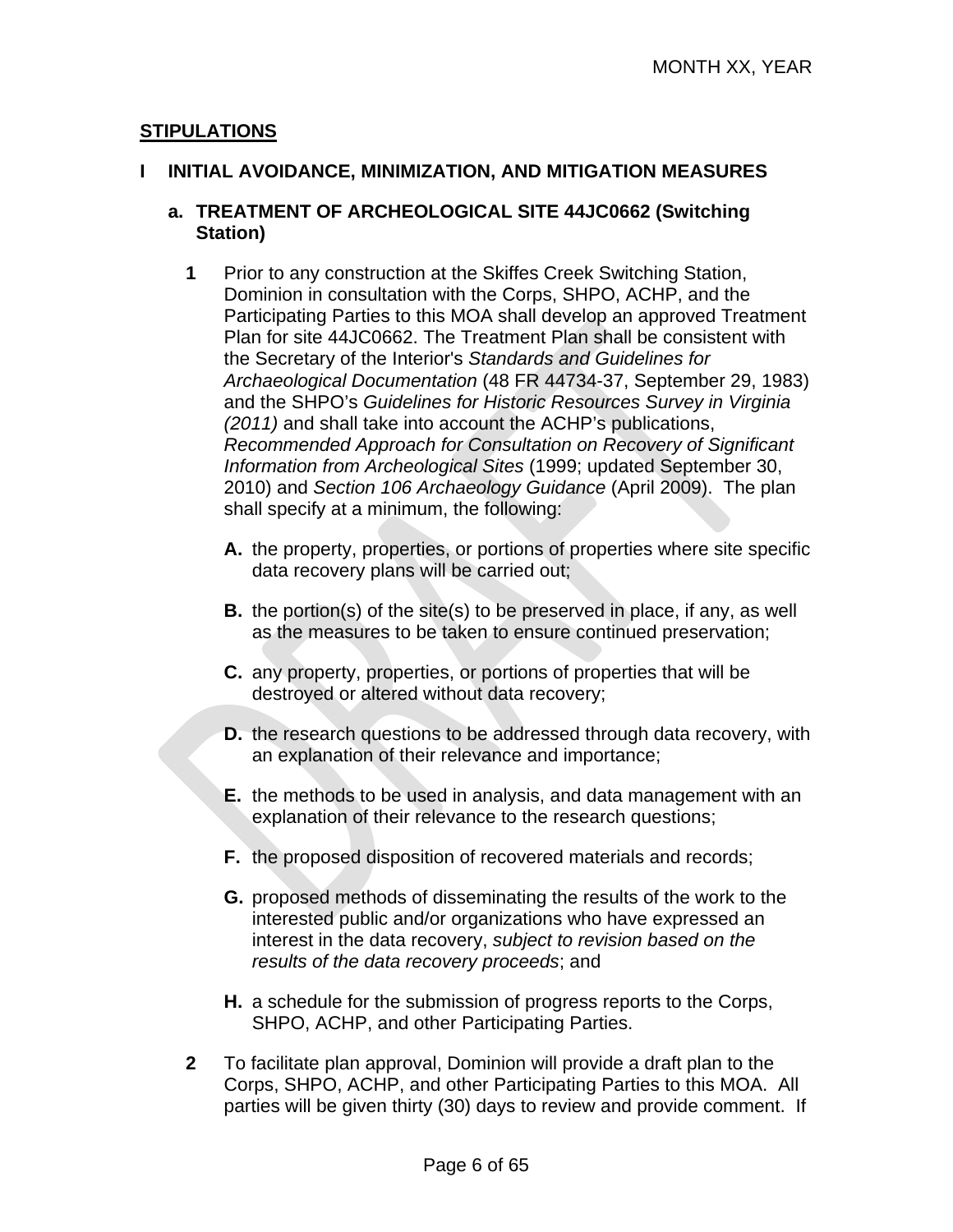no comments are submitted, the Corps may assume the nonresponding party has no comments. Dominion shall consider all comments received and submit the final Treatment Plan to the Corps for approval. The plan will be considered "approved" upon the Corps written approval.

- **3** Prior to commencing construction activities at the Switching Station Site that could affect archaeological site 44JC0662.Dominion shall ensure that the approved Treatment Plan is implemented.
- **4** Dominion shall notify the Corps in writing no later than fifteen (15) days after completion of the fieldwork portion of the Treatment Plan. Notification shall include a brief management summary. If so requested by the Corps, Dominion shall facilitate any site visit.
- **5** Project activities may proceed following this notification while the technical report is in preparation. The Corps may approve construction activities and/or construction related ground disturbing activities in the area and within the boundary of the affected archaeological site while the technical report is in preparation.
- **6** Dominion and/or its assignees shall photograph the work and artifacts, and display in an appropriate place in the Project vicinity on a temporary or permanent basis, artifacts or images, with the exception of human remains, funerary objects, or sacred items.
- **7** Within one (1) year of the notification that fieldwork has been completed, Dominion shall submit to the Corps a report (following the requirements for preparation and review of draft and final reports in stipulation V) of the results of the Treatment Plan investigations. Once the Corps has approved the final report, Dominion shall provide two (2) copies of that document, bound and on acid-free paper and one electronic copy in Adobe® Portable Document Format (.pdf) to the SHPO and one (1) copy to any other Participating Parties requesting a copy.

#### **b. AVOIDANCE OF UNDERWATER AND TERRESTRIAL ARCHAEOLOGICAL SITES**

**1** Prior to any construction that could impact archeological resources within the Direct APE Dominion in consultation with the Corps, SHPO, ACHP, and the Participating Parties to this MOA shall develop an approved Avoidance Plan for all archaeological sites listed in Attachment C. The Avoidance Plan shall include: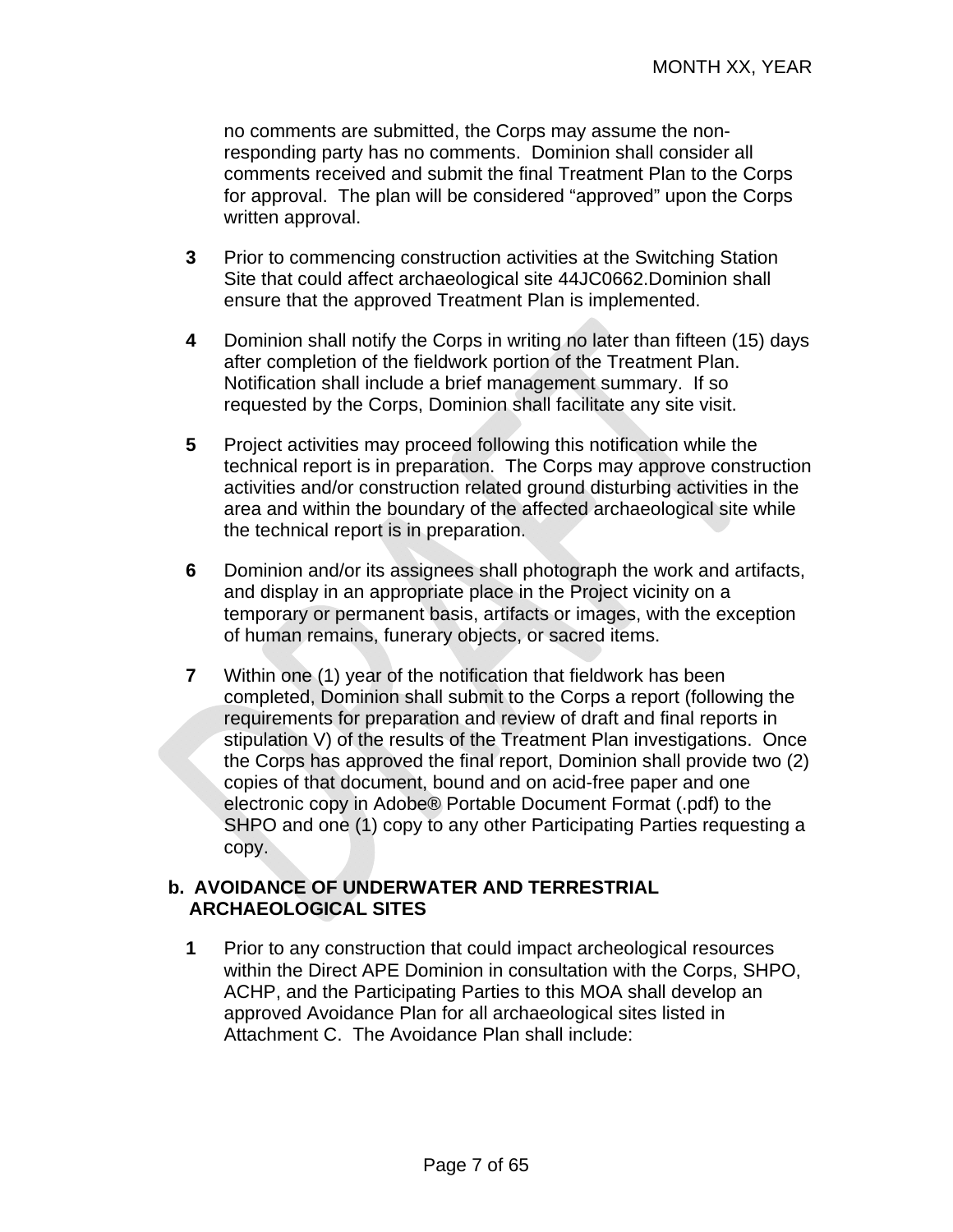- **A.** Project plans showing the location of the cultural anomalies and all archaeological sites identified in Attachment C located within the direct APE;
- **B.** Boundaries of the buffered anomalies and archaeological sites identified in Attachment C within the direct APE, relative to all proposed project elements including but not limited to coffer dams, tower footers, fenders, and mooring/anchoring locations, access roads, construction staging and equipment and materials storage area;
- **C.** Detailed steps and construction protocols for ensuring avoidance of buffered areas and the handling of any unanticipated project activity that may inadvertently affect the underwater anomalies or terrestrial archaeological sites during construction; and.
- **D.** Dominion shall fund an independent archeologist (Archaeological Monitor) who meets the professional qualifications established in Stipulation IV below and who is approved by the SHPO to observe and monitor ground disturbances associated with construction to ensure the protection of all archaeological sites identified in Attachment C. The Archaeological Monitor shall also be responsible for ensuring that the requirements of Stipulation VII for unanticipated discoveries are carried out as appropriate.
- **2** To facilitate plan approval, Dominion will provide a draft plan to the Corps, SHPO, ACHP, and other Participating Parties to this MOA. All parties will be given thirty (30) days to review and provide comment. If no comments are submitted, the Corps may assume the nonresponding party has no comments. Dominion shall consider all comments received and submit the final Treatment Plan to the Corps for approval. The plan will be considered "approved" upon the Corps written approval.
- **3** Prior to any construction activities that could affect archeological sites identified in Attachment C, Dominion shall ensure the approved Avoidance Plan has been fully implemented
- **4** Dominion shall notify the Corps in writing no later than fifteen (15) days after plan implementation. Notification shall include a brief management summary. If so requested by the Corps, Dominion shall facilitate any site visit.

#### **c. INTERPRETIVE SIGNAGE**

**1** Prior to "Limited Construction within the James River", activities as defined in XVII.g, Dominion in consultation with the Corps, SHPO,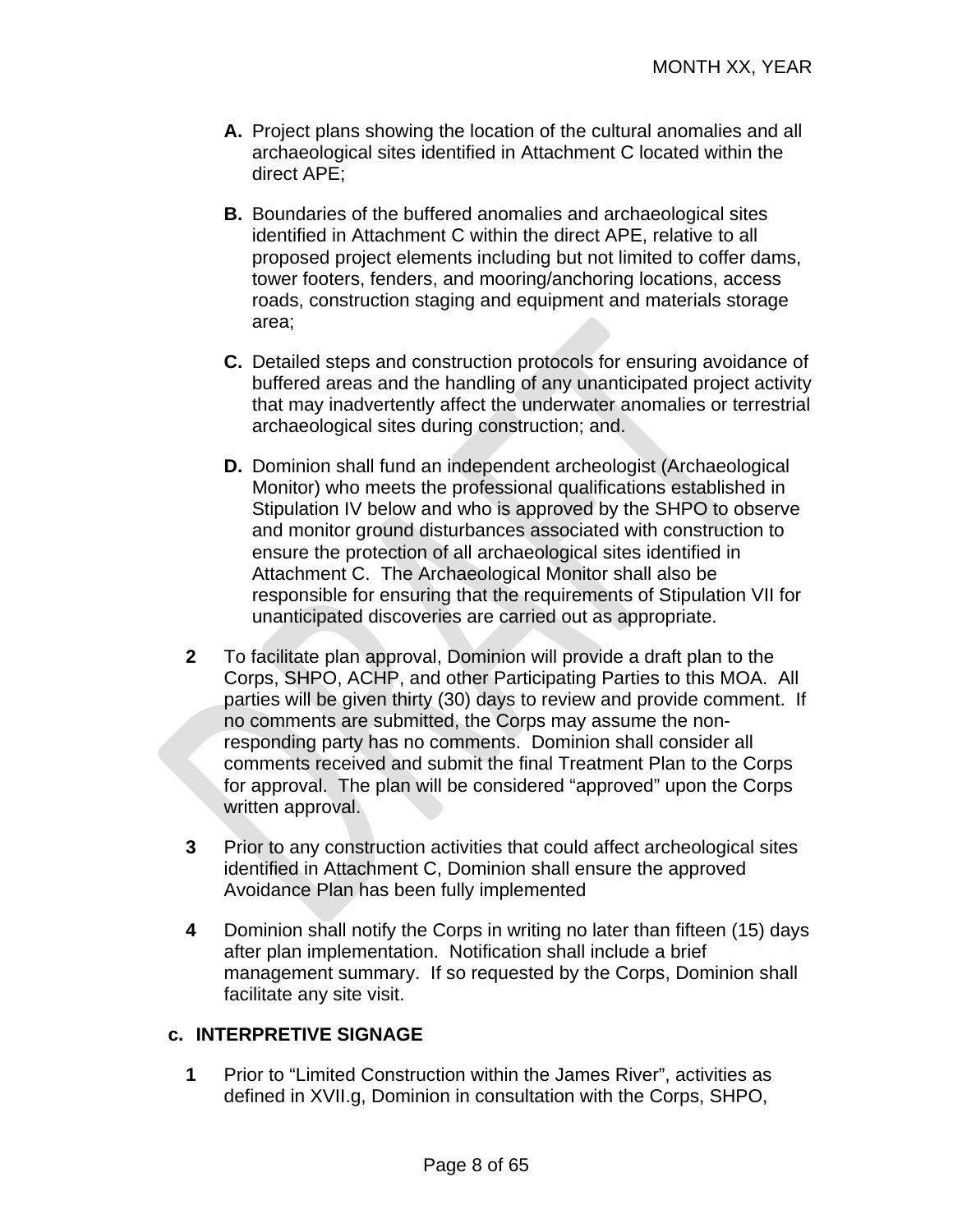ACHP, and the Participating Parties to this MOA shall develop an approved Signage Plan. In developing the Signage Plan Dominion shall:

- **A.** Identify locations on publically accessible lands, including recreational and heritage tourism destinations, for a minimum of ten (10) interpretive signs,
- **B.** Ensure that signs are designed to enhance visitor experience by informing visitors about the historic significance and character of the Jamestown Island-Hog Island-Captain John Smith Trail Historic District and other thematically related locations,
- **C.** Review and evaluate existing and any planned signage and other interpretive media currently serving the historic properties at issue so as to develop signage that is complementary,
- **D.** Include proposed signage text, images and other materials, and
- **E.** Include proposed signage locations and confirm any necessary authorizations and/or permissions to allow sign placement.
- **2** To facilitate plan development, Dominion will provide a draft Signage Plan to the Corps, SHPO, ACHP, and other Participating Parties to this MOA. All parties will be given thirty (30) days to review and provide comment. If no comments are submitted, the Corps may assume the non-responding party has no comments. Dominion shall consider all comments received and submit the final Signage Plan to the Corps for approval. The plan will be considered "approved" upon the Corps written approval.
- **3** Prior to "Construction Above the James River" activities as defined in XVII.h, Dominion shall complete fabrication and installation of all signage in accordance with the approved Signage Plan.
- **4** Interpretive signage shall not contain any information about Dominion or its business.
- **5** Dominion shall pay for the fabrication and installation of all interpretive signs and notify the Signatory Parties in writing of the installation within thirty (30) days of their completion.
- **6** Dominion shall secure an agreement between corresponding landowners outlining long term maintenance responsibilities and obligations; otherwise Dominion shall be responsible for any required maintenance for the life of the MOA.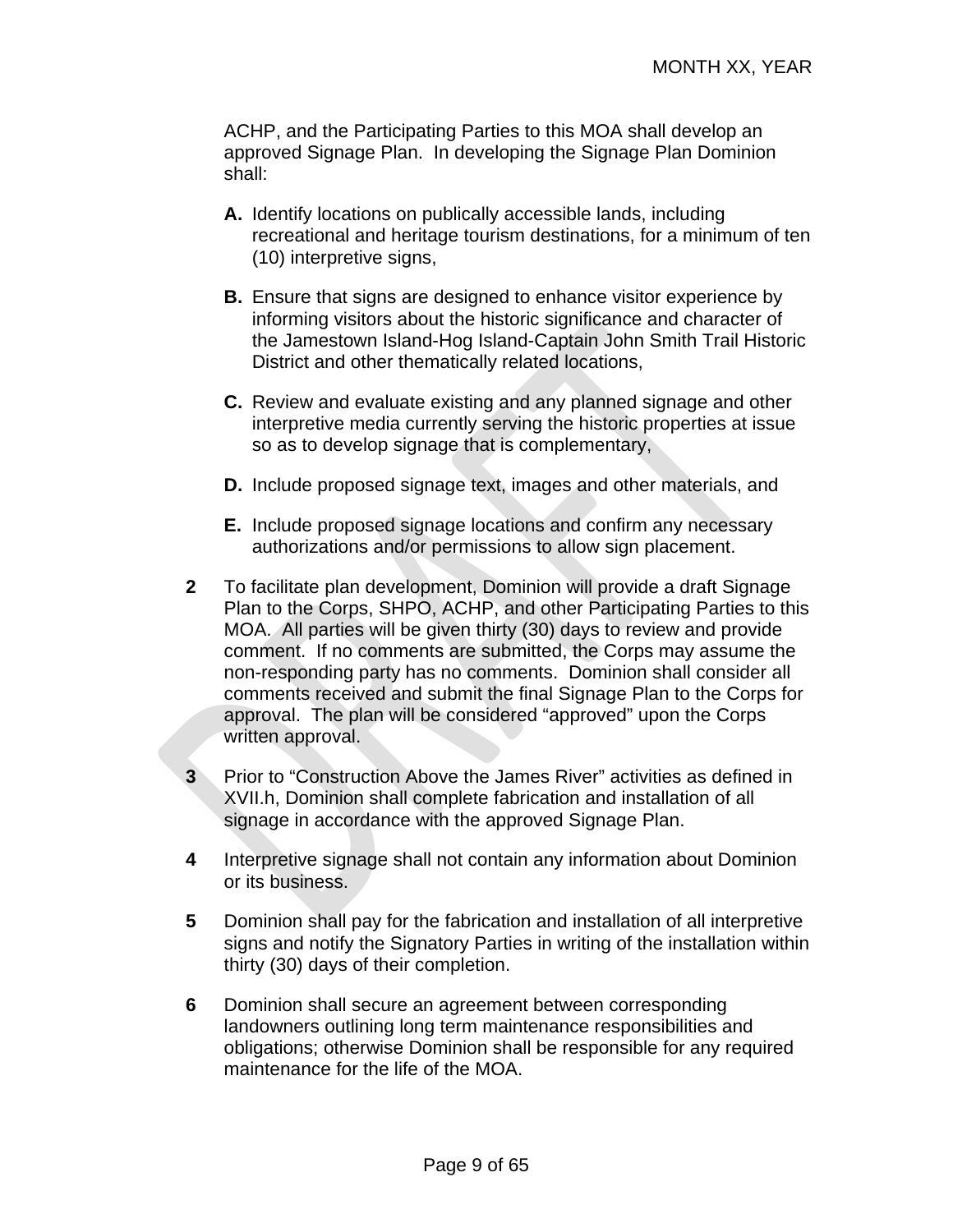#### **d. LANDSCAPE DOCUMENTATION OF JAMES RIVER**

- **1** Prior to any construction within the James River, Dominion shall develop a Historic American Landscapes (HALS) Survey of the Jamestown Island-Hog Island-Captain John Smith Trail Historic District and all other adversely effected properties identified in Attachment C. Dominion shall comply with National Park Service (NPS) Heritage Documentation Program Standards and Guidelines. Development shall include completion of all required photography and preparation of all necessary illustrations, maps and line drawings in accordance with the most recent SHPO archival guidelines
- **2** Prior to any construction within the James River Dominion shall submit the completed HALS survey to the NPS Heritage Documentation Program for review and provide copies to the Corps, SHPO, ACHP, and the Participating Parties to this MOA.
- **3** Following acceptance of the HALS Survey by NPS, Dominion shall arrange for the submittal of the required documentation to the Library of Congress.
- **4** Consistent with National Park Service guidance, the completed HALS Survey and photo-documentation should be used to, among other things, inform the mitigation projects under this MOA, as well as to aid in educational, investigative, preservation, and interpretive activities that enhance, directly or indirectly, the relevant historic properties.

#### **e. SURRY – SKIFFES CREEK TOWER COATINGS**

- **1** Dominion shall examine all available and feasible tower coating and finishing materials and methods that will further minimize and/or maintain the visual intensity of the transmission line infrastructure crossing the river, above and beyond the visibility reduction achieved by standard weathered galvanized steel coatings, that meet and comply with all applicable state and federal law.
- **2** Prior to "Limited Construction Within the James River", Dominion shall submit its analysis of potential tower coatings, finishing materials, and maintenance methods along with its recommendation to the Corps, SHPO, ACHP, and other Participating Parties to this MOA. All parties will be given thirty (30) days to review and provide comment. If no comments are submitted, the Corps may assume the non-responding party has no comments.
- **3** Considering all comments as appropriate, Dominion shall identify suitable tower finishing and coating materials that most minimize visibility of the transmission line infrastructure. Dominion shall apply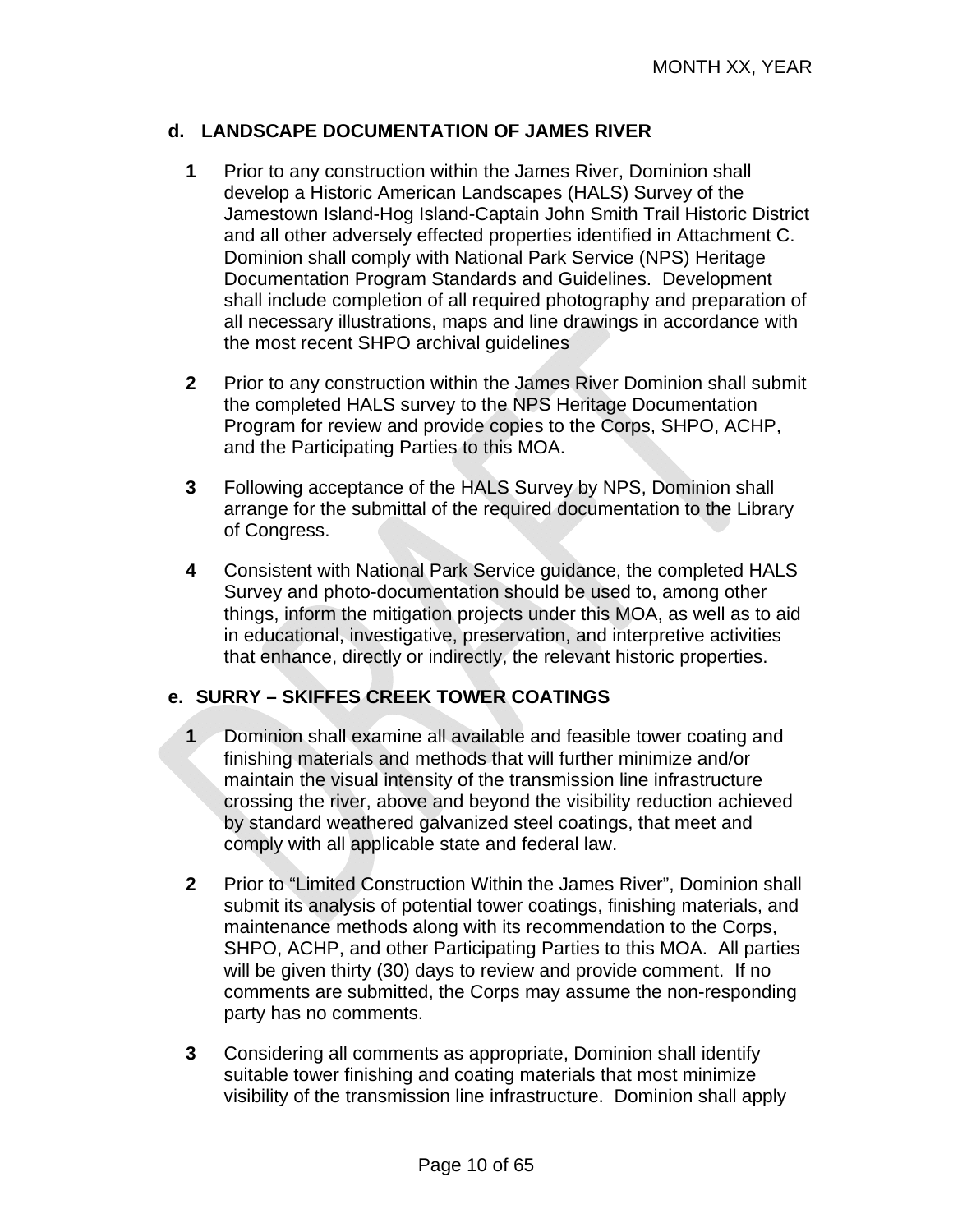the identified coating or finishing material or method to the towers as soon as conditions allow for effective application but no later than one (1) year after energization of the line.

**4** Dominion shall ensure that all towers are maintained over their lifespan such that their visual contrast and intensity remains at levels consistent or less than when originally installed.

#### **II ADDITIONAL COMPENSATORY MITIGATION PROJECT FUNDING, REPORTING, AND STUDIES**

- **a.** Project Funding and Annual Reports:
	- **1** Prior to any construction within the James River, Dominion shall provide to the Signatory Parties documentation demonstrating that Dominion has made funding available in accordance with the following:
		- **A.** A fund in the amount of \$27,700,000.00 to be managed by the Conservation Fund (TCF) or the appropriate entities of the Commonwealth of Virginia if Alternative Mitigation Projects are pursued, for the resolution of adverse effects. In the establishing documentation, Dominion shall ensure that the funds are used exclusively to implement the projects outlined in Stipulations III.a, III.b, and III.c of this MOA.
		- **B.** A fund in the amount of \$25,000,000.00 to be managed by the Virginia Department of Conservation and Recreation (DCR) for the resolution of adverse effects. In the establishing documentation, Dominion shall ensure that this fund is used exclusively to implement the projects outlined in Stipulation III.d of this MOA.
		- **C.** A fund in the amount of \$4,205,000.00 to be managed by the Virginia Department of Game and Inland Fisheries (DGIF) for the resolution of adverse effects. In the establishing documentation, Dominion shall ensure that this fund is used exclusively to implement the projects outlined in Section III.e of this MOA.
		- **D.** A fund in the amount of \$15,595,000.00 to be managed by the Virginia Environmental Endowment (VEE) for the resolution of adverse effects. In the establishing documentation, Dominion shall ensure that this fund is used exclusively to implement the CMP criteria to execute projects in accordance with Stipulation III.f of this MOA.
		- **E.** A fund in the amount of \$12,500,000.00 to be managed by the Virginia Land Conservation Fund (VLCF) for the resolution of adverse effects. In the establishing documentation, Dominion shall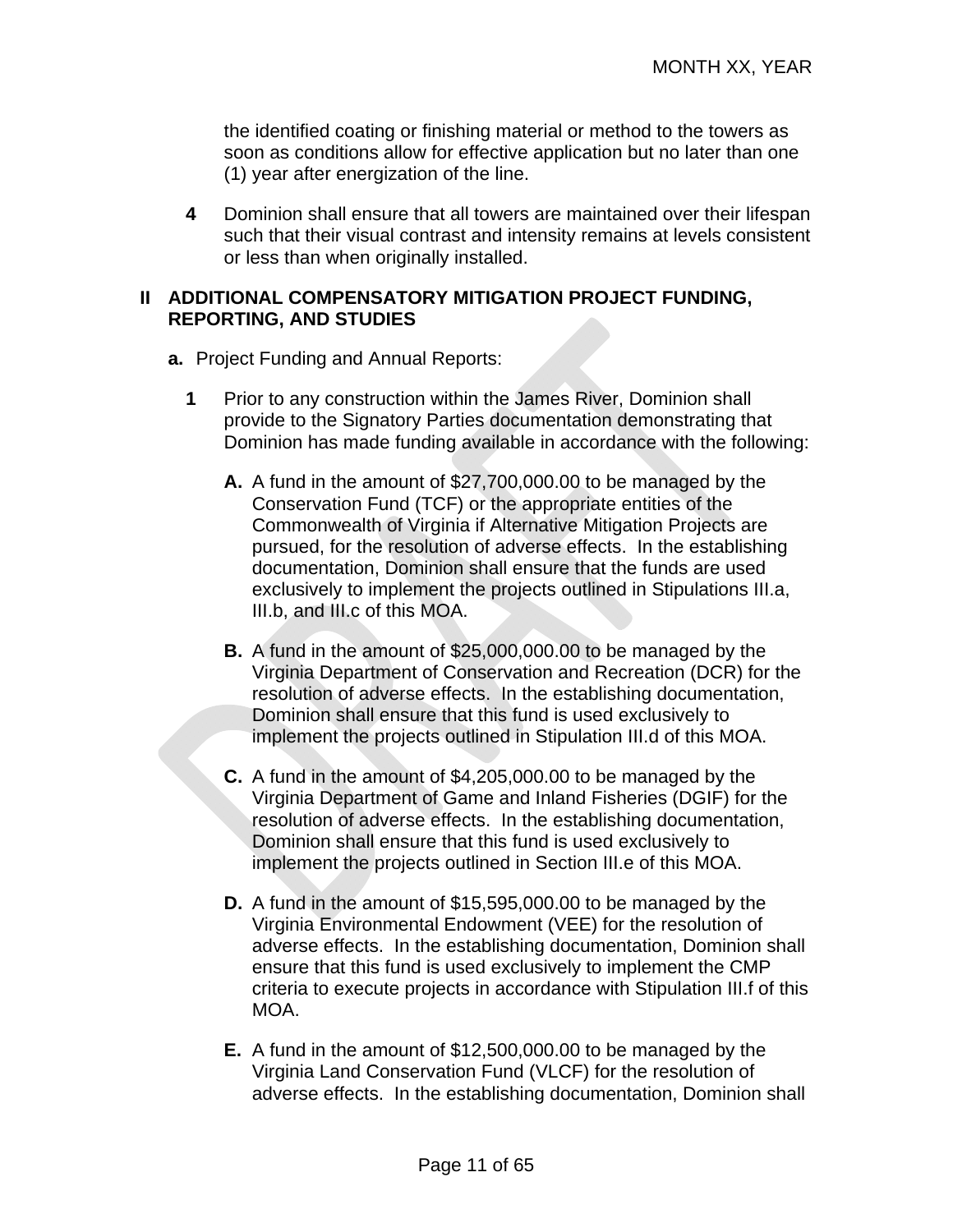ensure that this fund is used exclusively to implement the CMP criteria to execute projects in accordance with Stipulation III.g of this MOA.

- **2** All projects funded by the accounts created in accordance with Stipulation II.a.1 above shall comply with all applicable local, Commonwealth, and federal laws and regulations. Execution of this MOA shall not permit Dominion to proceed with any project before obtaining all necessary permits and permissions.
- **3** Dominion shall provide an annual report due by January 30 each year summarizing disbursement of funds from the accounts created in accordance with Stipulation II.a.1 and progress for each project for the preceding year. The annual report shall also identify project changes or challenges experienced during the reporting year, as well as anticipated challenges or changes expected in the coming reporting year. Dominion will submit the annual report to the Signatories. Any disputes regarding dispensing and use of funds shall be handled in accordance with Stipulation XI below.
- **4** All funds shall be obligated within ten (10) years of the effective date of this MOA; however, nothing herein shall require that funded projects be completed within that time frame, unless otherwise noted.
- **5** Dominion shall use reasonable efforts to obligate 50 percent of the funds within five years; and, 100 percent of the funds within ten years of the effective date of this MOA.
- **6** Notwithstanding Stipulations II.a.4-5, a failure to have all funds obligated within ten years after the mitigation fund is established does not constitute a breach of the terms of this MOA, but instead triggers Stipulation II.a.7.
- **7** Any mitigation compensation funds that are not obligated or committed to a project within twelve years after the effective date of this MOA shall be transferred to a legally separate mitigation compensation fund administered by the VLCF for expenditure on projects, programs, and activities at historic properties and associated historic landscapes within or related to the indirect APE that were adversely affected by this project.
- **8** The funds described in Stipulation II.a.1 shall be used exclusively for projects selected in accordance with Stipulation III, or in accordance with Stipulation II.a.7 in appropriate circumstances. Dominion shall separately provide necessary additional funds to complete any mitigation projects required under Stipulations I.a to I.e and to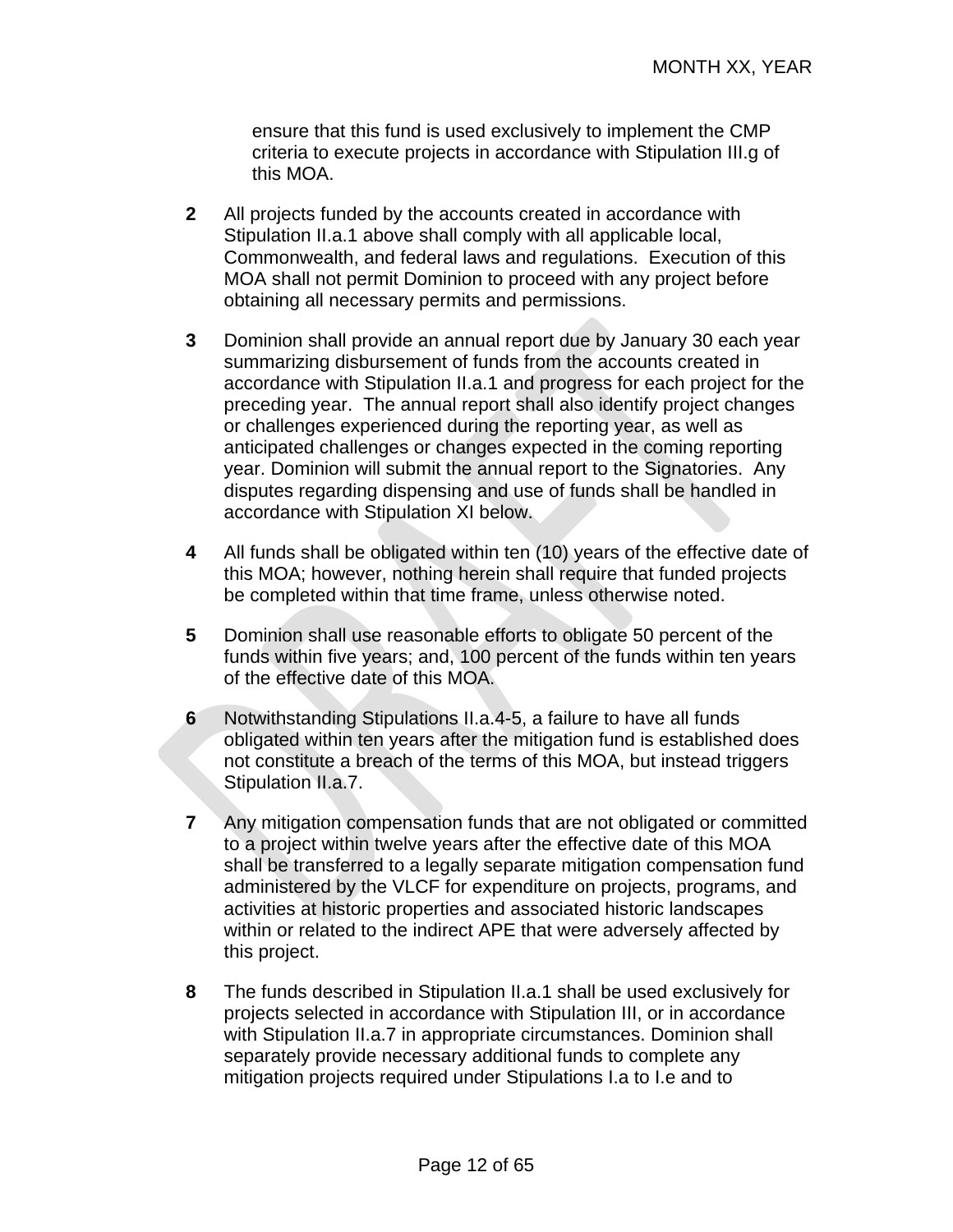complete the Heritage Tourism and Visitor Experience Study required under Stipulation II.b.

**9** The projects selected under Stipulation III shall be scaled, planned, designed, procured, constructed, and operated at funding levels consistent with the allocations set out in Stipulation II.a.1 respectively. If additional funds are required beyond those allocated in Stipulation II.a.1 Dominion shall promptly provide the minimum additional funding necessary to complete the specific mitigation project.

#### **b. Heritage Tourism and Visitor Experience Study and Enhancement:**

- **1** Prior to construction within the James River, Dominion, in consultation with the Signatory Parties, shall initiate a Heritage Tourism and Visitor Experience study (which includes ecotourism) for publically accessible, publically owned, and actively marketed historic properties (heritage tourism sites) and ecotourism activities located within the Indirect APE). The purpose of the study is to evaluate current heritage tourism and visitor experience within the Indirect APE in order to inform mitigation activities required by this MOA and to develop a marketing and visitation program to promote and enhance heritage tourism sites (which includes the historic properties addressed by this MOA) and visitor experiences within the Indirect APE.
- **2** Dominion shall undertake the Heritage Tourism and Visitor Experience study in collaboration with landowners of heritage tourism sites within the Indirect APE. Dominion shall take appropriate effort to seek the participation of the landowners of Jamestown Island and Historic Jamestowne, Hog Island Wildlife Management Area (WMA), Jamestown Settlement, Colonial Parkway and elements of Colonial National Historical Park, and elements of the Captain John Smith Chesapeake NHT. Should any of the landowners elect not to participate, Dominion shall proceed with the study using otherwise available information.
- **3** Dominion shall complete the Heritage Tourism and Visitor Experience study within eight (8) months of initiation.
- **4** To the extent possible, the Heritage Tourism and Visitor Experience study should include data from shoulder and peak visitation seasons. Shoulder months include March, April, May, September, October or November. Peak months include June, July and August.
- **5** Upon completion, Dominion shall provide the draft study to the Corps, SHPO, ACHP, and other Participating Parties to this MOA. All parties will be given thirty (30) days to review and provide comment. If no comments are submitted, the Corps may assume the non-responding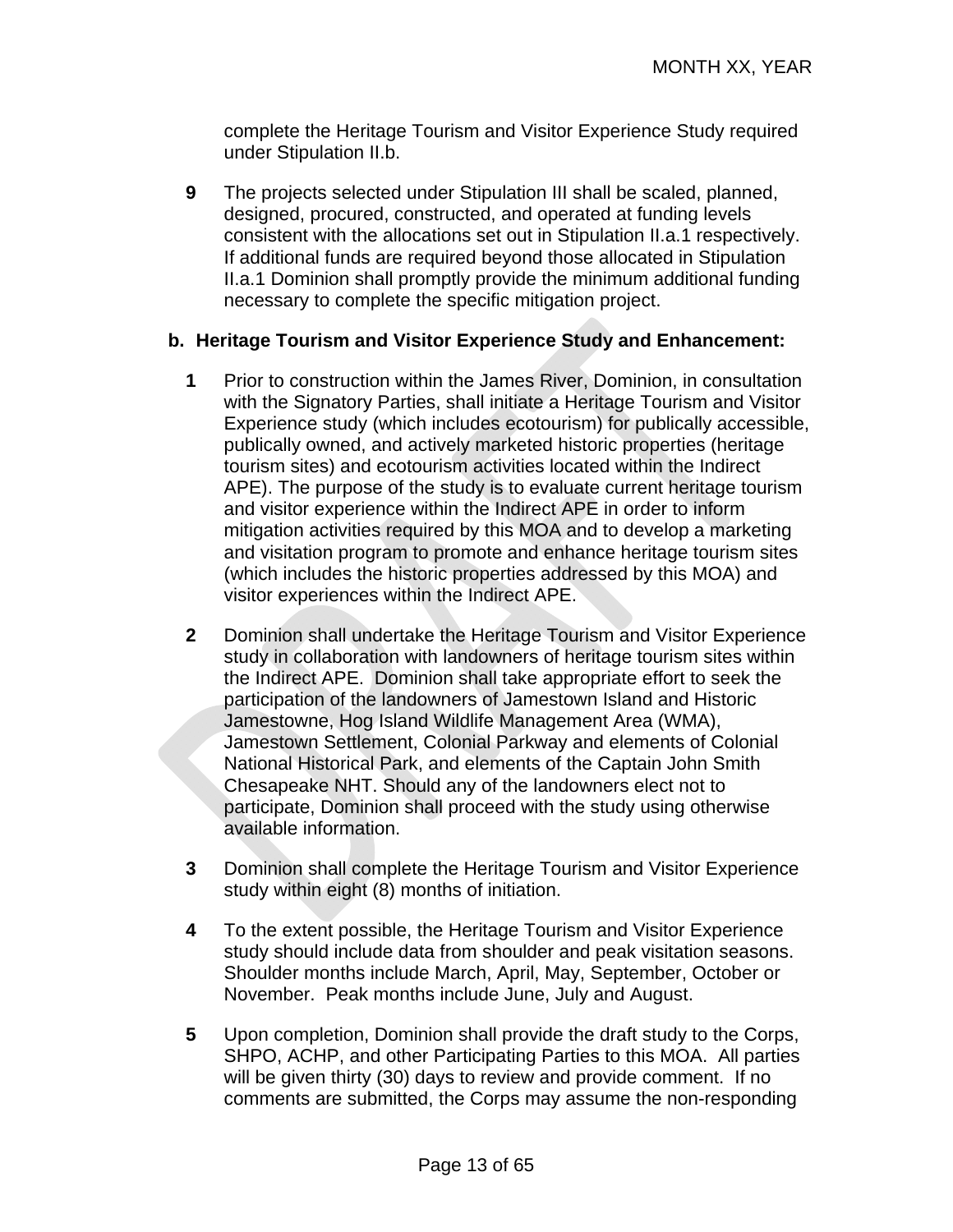party has no comments. Dominion shall consider all comments received and submit the study for approval to the Signatories of the MOA. The Heritage Tourism and Visitor Experience study will be considered "final" upon the Corps written approval.

- **6** The implementation of projects in Stipulations III may proceed in advance of the final Heritage Tourism and Visitor Experience study recommendations. However, as the study progresses, Dominion shall use the study's findings to inform its mitigation efforts.
- **7** No more than thirty (30) days after Corps approval of the final Heritage Tourism and Visitor Experience study Dominion shall initiate consultation with the Corps, SHPO, ACHP, Participating Parties and participating management entities of impacted heritage tourism sites, to develop a marketing and visitation program (Program) to promote and enhance the impacted heritage tourism sites and visitor experience within the indirect APE.
- **8** No more than one (1) year following Corps approval of the final Heritage Tourism and Visitor Experience study Dominion shall provide the draft marketing and visitation program to the Corps, SHPO, ACHP, and other Participating Parties to this MOA. All parties will be given thirty (30) days to review and provide comment. If no comments are submitted, the Corps may assume the non-responding party has no comments. Dominion shall consider all comments received and submit the final marketing and visitation program to the Signatories of the MOA. The marketing and visitation program will be considered "approved" upon the Corps written approval.
- **9** No more than thirty (30) days after approval of the marketing and visitation program Dominion shall proceed to partner with the approved implementing organizations to implement the Program. Dominion's funding responsibilities shall be limited to the average annual budget for the preceding two years for marketing programs by the management entities of publicly accessible sites within the Indirect APE.
- **III ADDITIONAL COMPENSATORY MITIGATION PROJECTS** Dominion shall fulfill the following actions as mitigation for the Project's direct, indirect, and cumulative adverse effects to historic properties and the related cultural and natural landscapes contributing to their significance. Dominion shall undertake projects that will, as confirmed by Signatory Parties enhance and/or contribute to preservation of the setting and feeling of sites associated with early Colonial and Native American cultures of this area.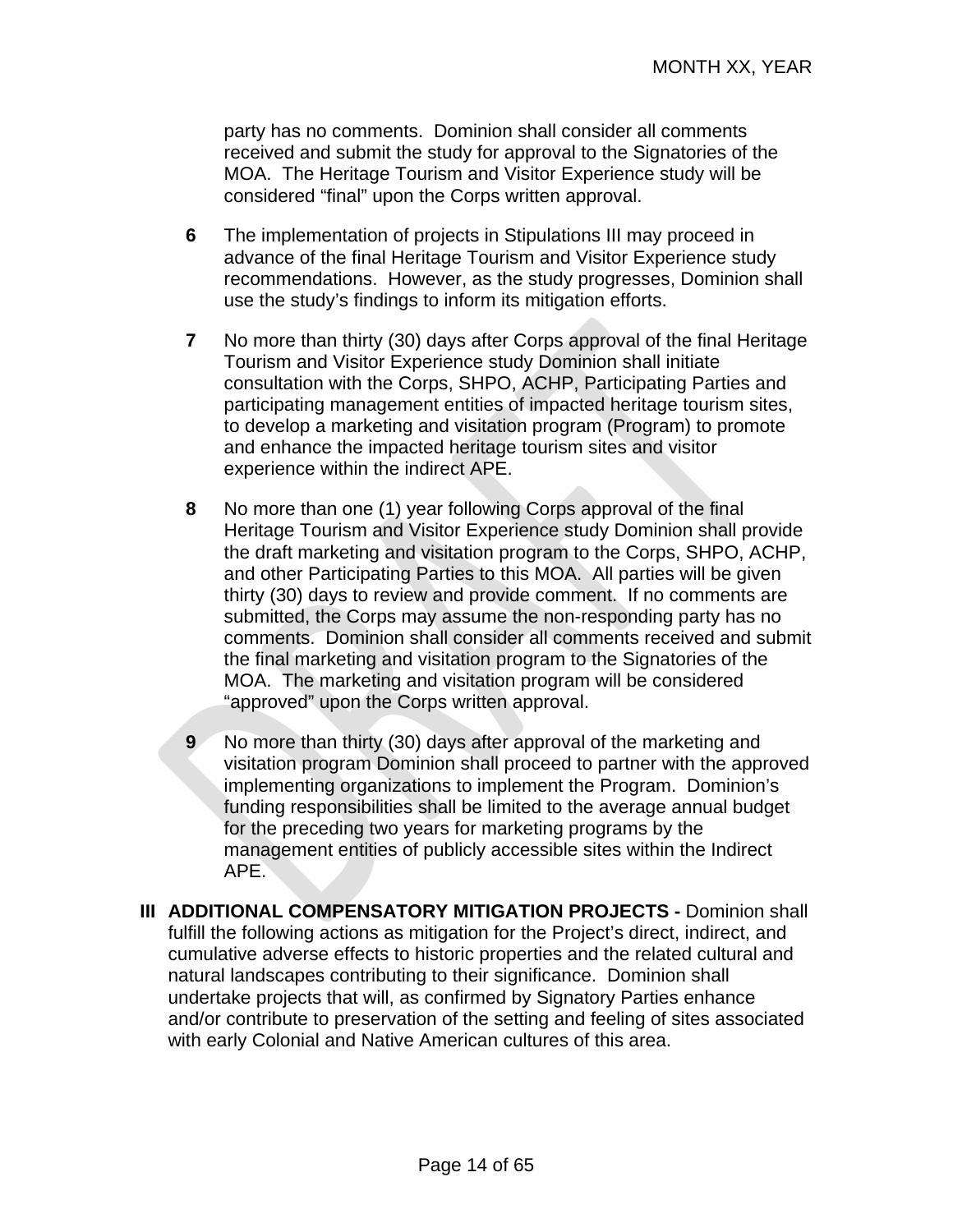- **a. Within the Jamestown Island-Hog Island-Captain John Smith Trail Historic District and the thematically related areas Dominion shall complete the following projects related to protecting and/or enhancing the early Colonial agricultural landscape and setting. Dominion will make all effort to complete Stipulations III.a.1 - III.a.5 below. Should Dominion be unable to obtain cooperation of the Carters Grove landowner, Dominion shall complete Stipulations III.a.6 – III.a.11.** 
	- **1** Prior to any construction within the James River, Dominion shall:
		- **A.** Submit to the Signatories of this MOA written confirmation that Dominion has requested access to property and cooperation from the Landowner of Carters Grove to identify specific landscape and viewshed enhancement, shoreline protection, and other projects that enhance the affected setting and feeling of Carter's Grove.
		- **B.** Working with the landowner of Carters Grove, identify and submit to the Signatories of this MOA the location and type of shoreline stabilization activities proposed to address approximately 6,000 linear feet of shoreline.
		- **C.** Working with the landowner of Carters Grove, submit to the Corps, SHPO, ACHP, and Participating Parties a draft list of projects and draft Project Narrative listing and describing projects to be carried out that will preserve and/or enhance the character or viewshed of Carter's Grove. This draft Project Narrative shall identify specific projects, list tasks necessary to execute each project, provide a timeline for accomplishment of each project and describe how each project enhances the historic value of the resource. All parties will be given thirty (30) days to review and provide comment.
	- **2** Before beginning "Limited Construction within the James River" Dominion must receive approval of the list of projects to be carried out at Carters Grove. The project list will be considered "approved" once the SHPO has confirmed that the projects will enhance the historic setting and feeling of Carters Grove and the Corps has provided written approval.
	- **3** Dominion may not proceed further than "Limited Construction within the James River" until the Corps has approved the final Project Narrative for projects to be carried out at Carters Grove. To facilitate this approval, Dominion shall consider all comments and submit to the Signatories of this MOA a final Project Narrative describing projects to be carried out at Carters Grove. This final Project Narrative shall include confirmation that the Dominion and/or all appropriate parties have all access and permissions necessary to complete all identified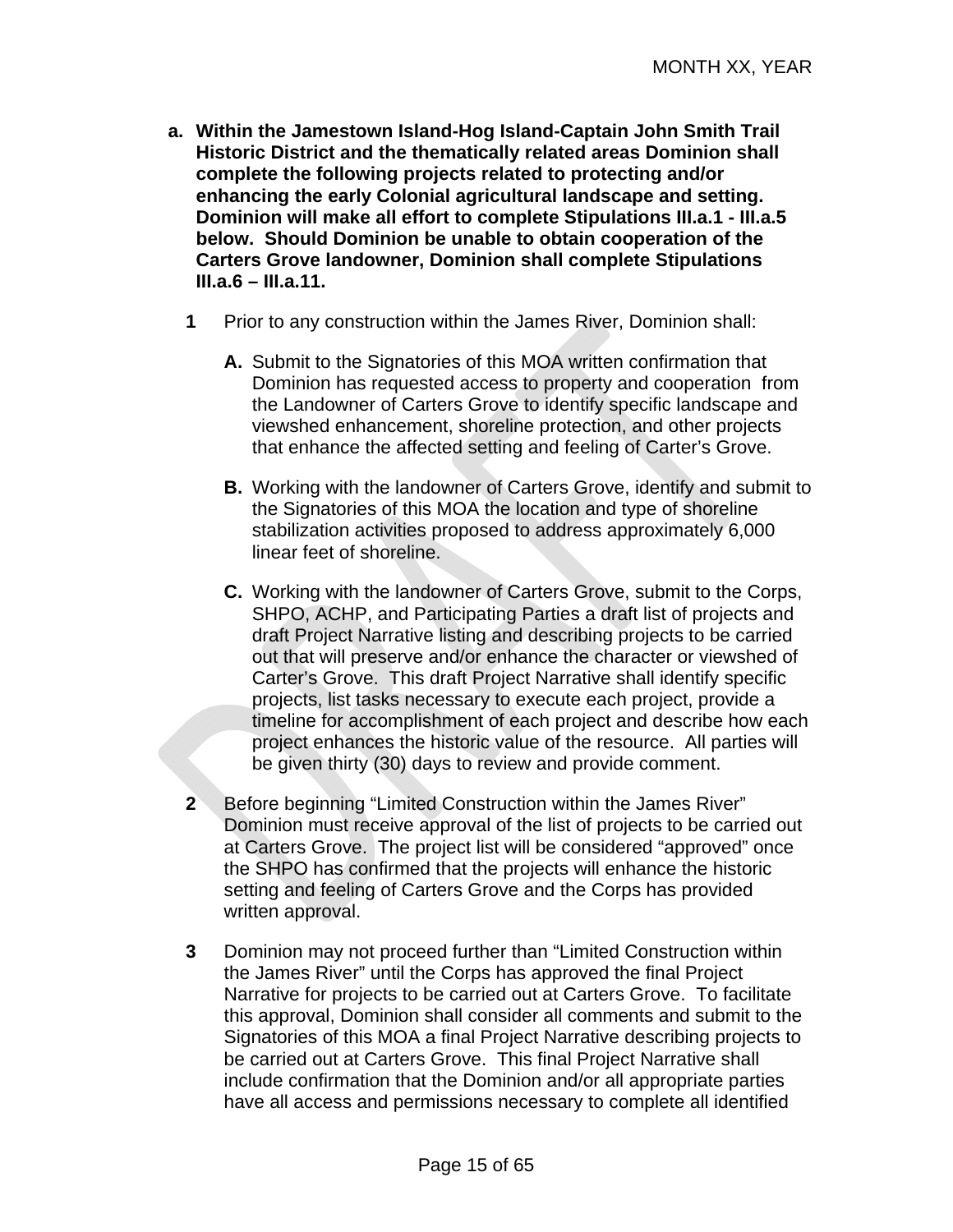mitigation work. This final Project Narrative will be considered "approved" once the SHPO has confirmed that the projects as proposed will enhance the affected setting and feeling of Carter's Grove and the Corps has provided written approval.

- **4** Within one (1) year of initiating "Limited Construction within the James River" Dominion must receive approval of the final Project Narrative or must remove all structures and/or fill placed within the James River in association with the line installation as approved by this permit action and restore the area to pre-disturbed conditions.
- **5** No more than one (1) year following the initiation of "Construction Above the James River", and annually thereafter, Dominion shall provide to the Signatories of this MOA, a report containing detailed plans for each project to be accomplished within the next year according to the timeline in the approved Project Narrative and confirmation that appropriate projects have commenced or are under contract to commence. With this annual report, Dominion may also request modification to the project list or narratives to address changes in circumstances over the previous year. A requested modification will be considered "approved" once the SHPO has confirmed that the projects will enhance the affected setting and feeling of Carter's Grove and the Corps has provided written approval.
- **6** In the event that the Landowner of Carters Grove fails to provide the requisite property access or cooperation as required in Stipulation III.a.1.A to complete the work required in Stipulation III.a.1-5, Dominion shall provide to the Signatory Parties, evidence that Dominion has made good faith effort to secure access and cooperation. Such evidence may include Dominion's written request for such access and cooperation and the Landowner's denial or failure to reach a written agreement within 45 days of that written request. In the event that (i) the landowner of Carters Grove and Dominion fail to reach agreement on the requisite property access or cooperation as required in Stipulation III.a.1.A within 45 days of Dominions written request; (ii) the Landowner of Carters Grove and Dominion fail to agree upon the list of projects required in III.a.1.B and III.a.1.C within 30 days of reaching agreement on property access and cooperation; or (iii) the Landowner of Carters Grove and Dominion fail to agree upon the Project Narratives required by III.a.1.C within 60 days of reaching agreement on property access and cooperation, Dominion may request approval to pursue Alternative Measures as defined in Stipulations III.a.7 – III.a.11.
- **7** Once the Corps has approved pursuit of Alternative Measures and prior to any construction within the James River, Dominion shall: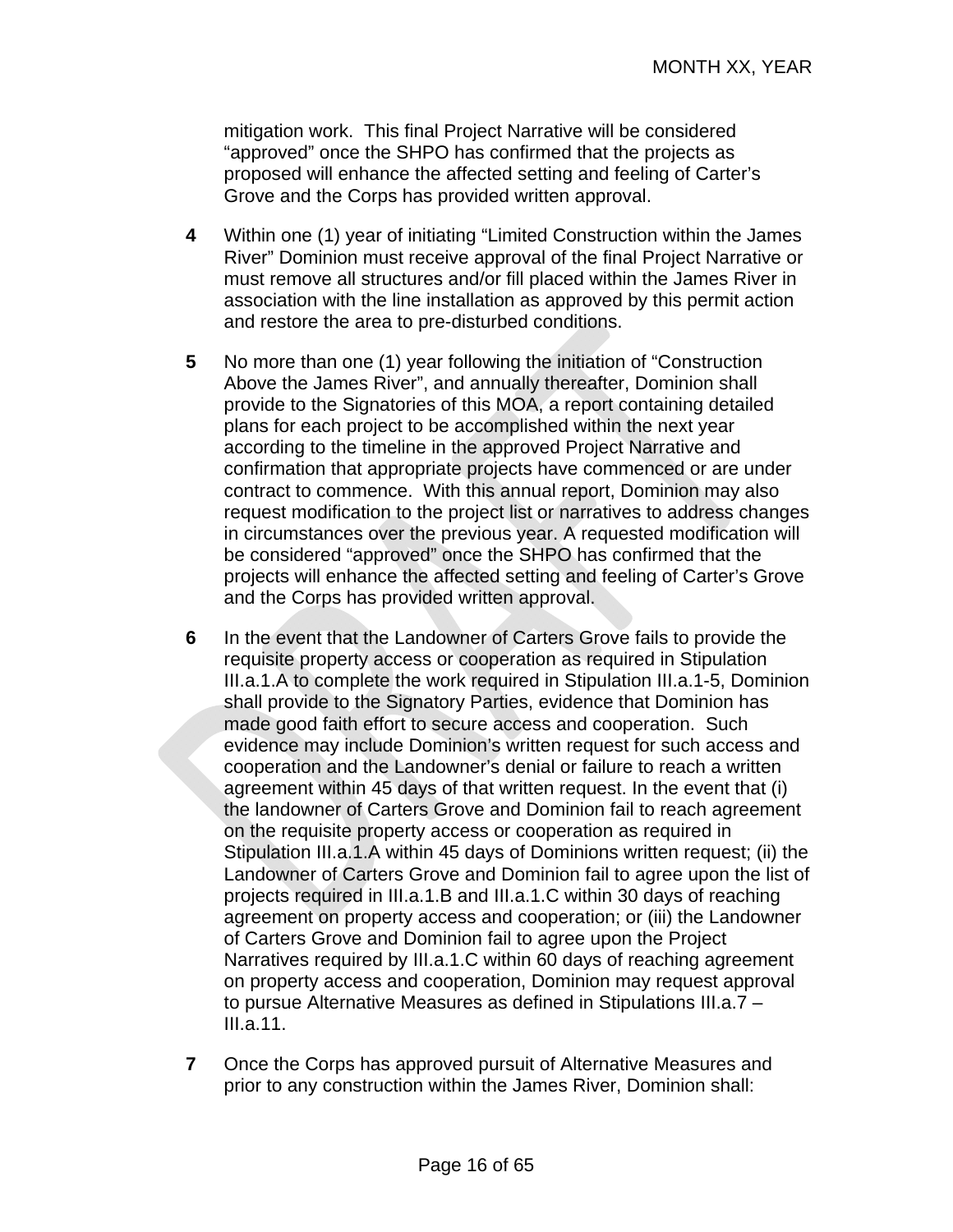- **A.** Submit to the Signatories of this MOA written confirmation that Dominion is working in cooperation with the Virginia Department of Conservation and Recreation (DCR) to identify specific landscape and viewshed enhancement, shoreline protection, and other projects that enhance the affected setting and feeling of Chippokes Plantation State Park.
- **B.** Working with the SHPO, identify and submit to the Signatories of this MOA the location and type of shoreline stabilization activities proposed to address approximately 8,000 linear feet of shoreline at Chippokes State Park.
- **C.** Working with the SHPO, submit to the Corps, SHPO, ACHP, and Participating Parties a draft Project Narrative listing and describing projects to be carried out that will preserve and/or enhance the historic character or viewshed of Chippokes Plantation State Park. This draft Project Narrative shall identify specific projects related to enhancement of visitor facilities, development of 17<sup>th</sup> Century agricultural techniques and colonial life and preservation of Chippokes Mansion. This draft Project Narrative shall also list tasks necessary to execute each project, provide a timeline for accomplishment of each project and describe how each project enhances the historic value of the resource. All parties will be given thirty (30) days to review and provide comment.
- **8** Before beginning "Limited Construction within the James River" Dominion must receive approval of the list of projects to be carried out at Chippokes Plantation State Park. The project list will be considered "approved" once the SHPO has confirmed that the projects will enhance the historic setting and feeling of Chippokes Plantation State Park and the Corps has provided written approval.
- **9** Dominion may not proceed further than "Limited Construction within the James River" until the Corps has approved the final Project Narrative for projects to be carried out at Chippokes Plantation State Park. To facilitate this approval, Dominion shall consider all comments and submit to the Signatories of this MOA a final Project Narrative describing projects to be carried out at Chippokes Plantation State Park. This final Project Narrative shall include confirmation that Dominion and/or all appropriate parties have all access and permissions necessary to complete all identified mitigation work. This final Project Narrative will be considered "approved" once the SHPO has confirmed that the projects will enhance the historic setting and feeling of Chippokes Plantation State Park and the Corps has provided written approval.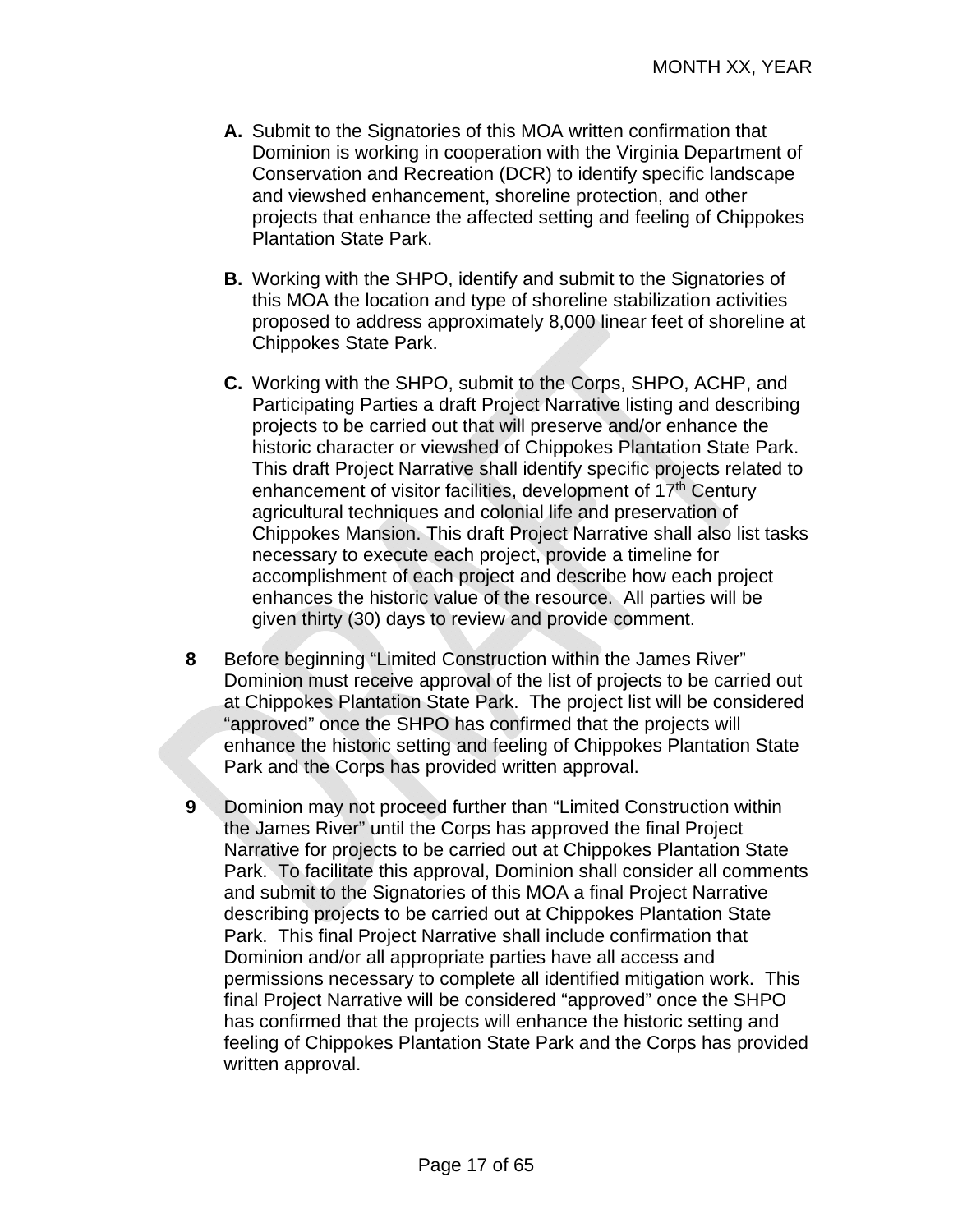- **10** Within one (1) year of initiating "Limited Construction within the James River" Dominion must receive approval of the final Project Narrative or must remove all structures and/or fill placed within the James River in association with the line installation as approved by this permit action and restore the area to pre-disturbed conditions.
- **11** No more than one (1) year following the initiation of "Construction Above the James River", and annually thereafter, Dominion shall provide to the Signatories of this MOA, a report containing detailed plans for each project to be accomplished within the next year according to the timeline in the approved Project Narrative and confirmation that appropriate projects have commenced or are under contract to commence. With this annual report, Dominion may also request modification to the project list or narratives to address changes in circumstances over the previous year. A requested modification will be considered "approved" once the SHPO has confirmed that the projects will enhance the historic setting and feeling of Chippokes Plantation State Park and the Corps has provided written approval.
- **b. Within the Jamestown Island-Hog Island-Captain John Smith Trail Historic District and the thematically related areas Dominion shall complete the following projects related to preserving and/or enhancing the overall landscape. Dominion will make all effort to complete Stipulations III.b.1 - III.b.5 below. Should Dominion be unable to obtain cooperation of the National Park Service (NPS), Dominion shall complete Stipulations III.b.6 – III.b.11.** 
	- **1** Prior to any construction within the James River, Dominion shall:
		- **A.** Submit to the Signatories of this MOA written confirmation that Dominion has requested property access and cooperation from the NPS, Colonial National Historical Park to identify specific landscape enhancement and shoreline protection or viewshed enhancement projects that preserve the setting and feeling of the Colonial Parkway unit consistent with its design, open and forested areas, other natural elements, and interpretive areas as documented in the National Park Service's Cultural Landscape Inventory (2008).
		- **B.** Working with the NPS, submit to the Corps, SHPO, ACHP, and Participating Parties a draft list of projects and a Project Narrative listing and describing projects to be carried out that will preserve and/or enhance the character or viewshed of the Colonial Parkway unit. This draft Project Narrative shall identify specific projects, list tasks necessary to execute each project, provide a timeline for accomplishment of each project and describe how each project enhances the historic value of the resource. All parties will be given thirty (30) days to review and provide comment.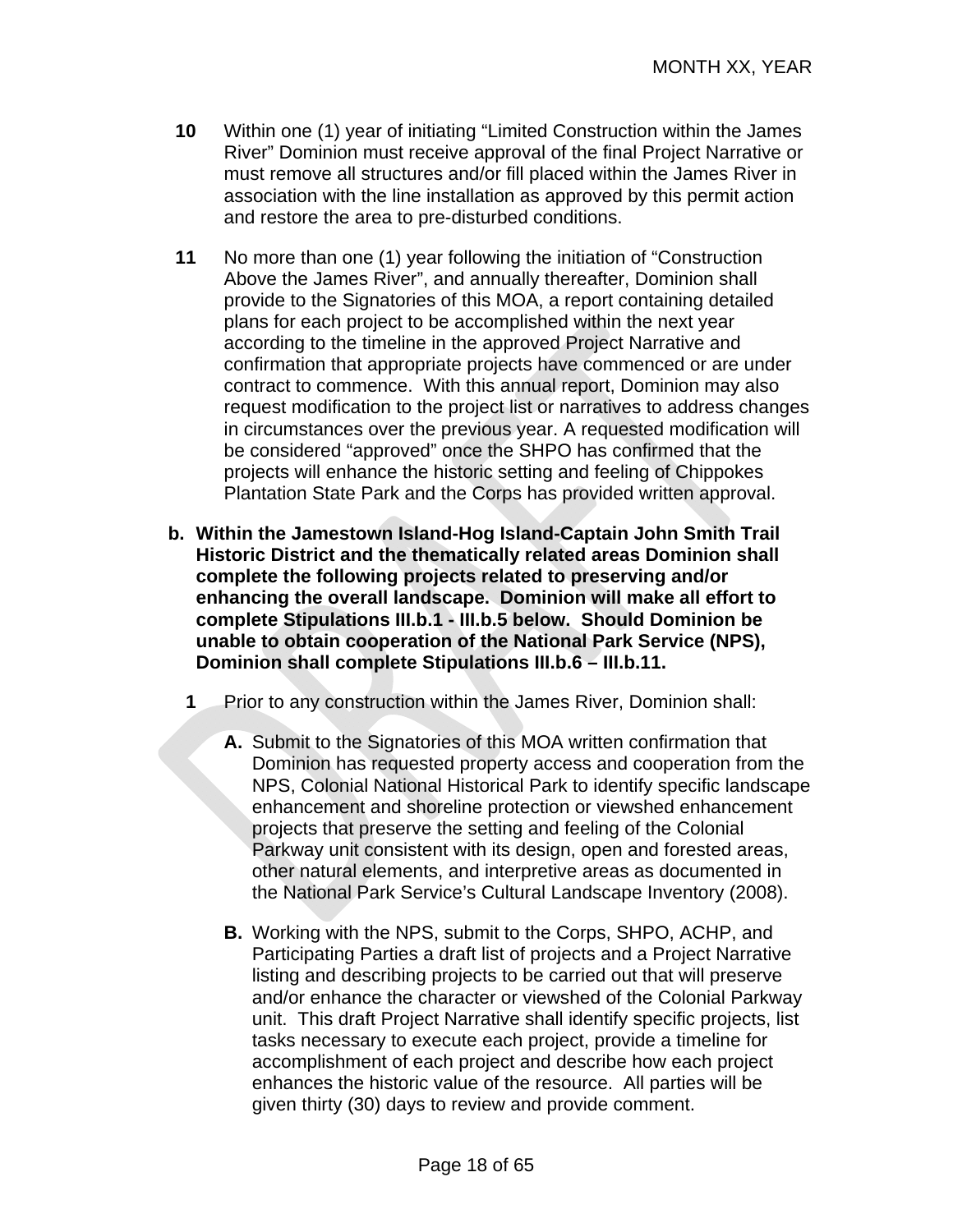- **2** Before beginning "Limited Construction within the James River" Dominion must receive approval of the list of projects to be carried out at Colonial Parkway unit. The project list will be considered "approved" once the SHPO has confirmed that the projects will enhance the historic setting and feeling of Colonial Parkway unit and the Corps has provided written approval.
- **3** Dominion may not proceed further than "Limited Construction within the James River" until the Corps has approved the final Project Narrative for projects to be carried out at the Colonial Parkway unit. To facilitate this approval, Dominion shall consider all comments and submit to the Signatories of this MOA a final Project Narrative describing projects to be carried out at the Colonial Parkway unit. This final Project Narrative shall include confirmation that Dominion and/or all appropriate parties have all access and permissions necessary to complete all identified mitigation work. This final Project Narrative will be considered "approved" once the SHPO has confirmed that the projects will enhance the affected setting and feeling of the Colonial Parkway unit and the Corps has provided written approval.
- **4** Within one (1) year of initiating "Limited Construction within the James River" Dominion must receive approval of the final Project Narrative or must remove all structures and/or fill placed within the James River in association with the line installation as approved by this permit action and restore the area to pre-disturbed conditions.
- **5** No more than one (1) year following the initiation of "Construction Above the James River", and annually thereafter, Dominion shall provide to the Signatories of this MOA, a report containing detailed plans for each project to be accomplished within the next year according to the timeline in the approved Project Narrative and confirmation that appropriate projects have commenced or are under contract to commence With this annual report, Dominion may also request modification to the project list or narratives to address changes in circumstances over the previous year. A requested modification will be considered "approved" once the SHPO have confirmed that the projects will enhance the affected setting and feeling of the Colonial Parkway unit and the Corps has provided written approval.
- **6** In the event that the NPS fails to provide the requisite property access or cooperation as required in Stipulation III.b.1.A to complete the work required in Stipulation III.b.1-5, Dominion shall provide to the Signatory Parties, evidence that Dominion has made good faith effort to secure property access and cooperation. Such evidence may include Dominion's written request for such property access and cooperation and the NPS's denial or failure to reach a written agreement on property access and cooperation within 45 days of that written request.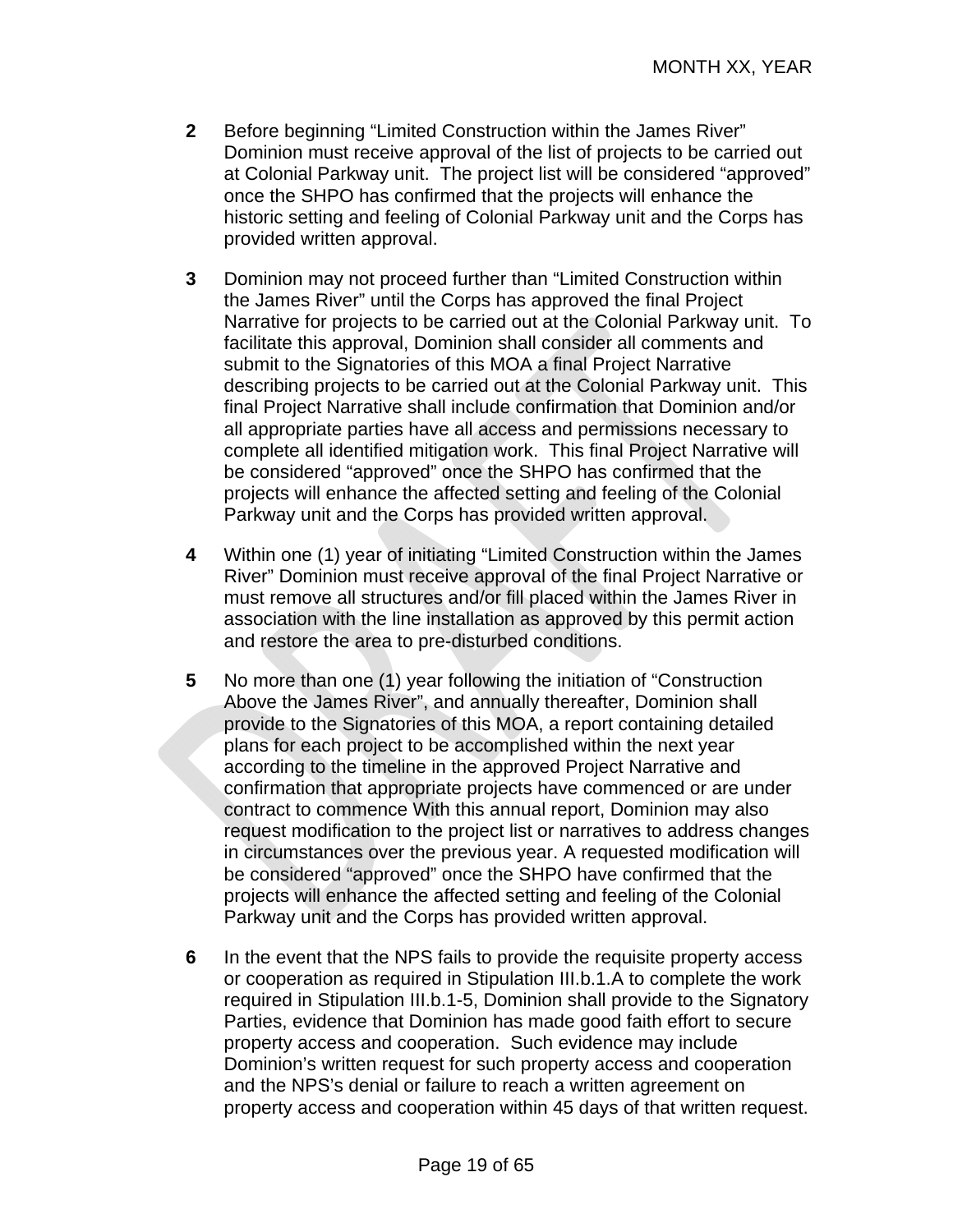In the event that (i) NPS and Dominion fail to reach agreement on property access or cooperation as required in Stipulation III.b.1A within 45 days of Dominion's written request to NPS for property access and cooperation; (ii) the NPS and Dominion fail to agree upon the list of projects required in III.b.1.B within 30 days of reaching written agreement on property access and cooperation; or (iii) the NPS and Dominion fail to agree upon the Project Narratives required by III.b.1.B within 60 days of reaching written agreement on property access and cooperation, Dominion may request approval to pursue Alternative Measures as defined in Stipulations III.b.7 – III.b.11.

- **7** Once the Corps has approved pursuit of Alternative Measures and prior to any construction within the James River, Dominion shall:
	- **A.** Submit to the Signatories of this MOA written confirmation that Dominion is working in cooperation with the Commonwealth of Virginia to identify specific landscape and viewshed enhancement, shoreline protection, and other projects that preserve and/or enhance the setting, feeling and/or overall understanding of the Jamestown Island-Hog Island-Captain John Smith Trail Historic District and thematically related areas.
	- **B.** Working with the Commonwealth of Virginia, submit to the Corps, SHPO, ACHP, and Participating Parties a draft Project Narrative listing and describing projects to be carried out that will support, preserve and/or enhance the historic character or viewshed of Jamestown Settlement. This draft Project Narrative shall identify specific projects related to educational exhibits and interpretive programs at Jamestown Settlement that focus on the area's landscape and watershed, before during and after European contact, as well as on the movement of colonists and Native Americans throughout the area, including those areas covered by the Colonial Parkway and Colonial National Historic Park. This draft Project Narrative shall also identify specific projects related to development of exhibits and interpretive programs at Fort Monroe that examine the convergence of three cultures - Virginia Indians, European, and African - related to the Hampton Roads region at the time of exploration and discovery. This draft Project Narrative shall also list tasks necessary to execute each project, provide a timeline for accomplishment of each project and describe how each project enhances the historic value of the resource. All parties will be given thirty (30) days to review and provide comment.
- **8** Before beginning "Limited Construction within the James River" Dominion must receive approval of the list of projects described in III.b.7 above. The project list will be considered "approved" once the SHPO has confirmed that the projects will enhance and preserve the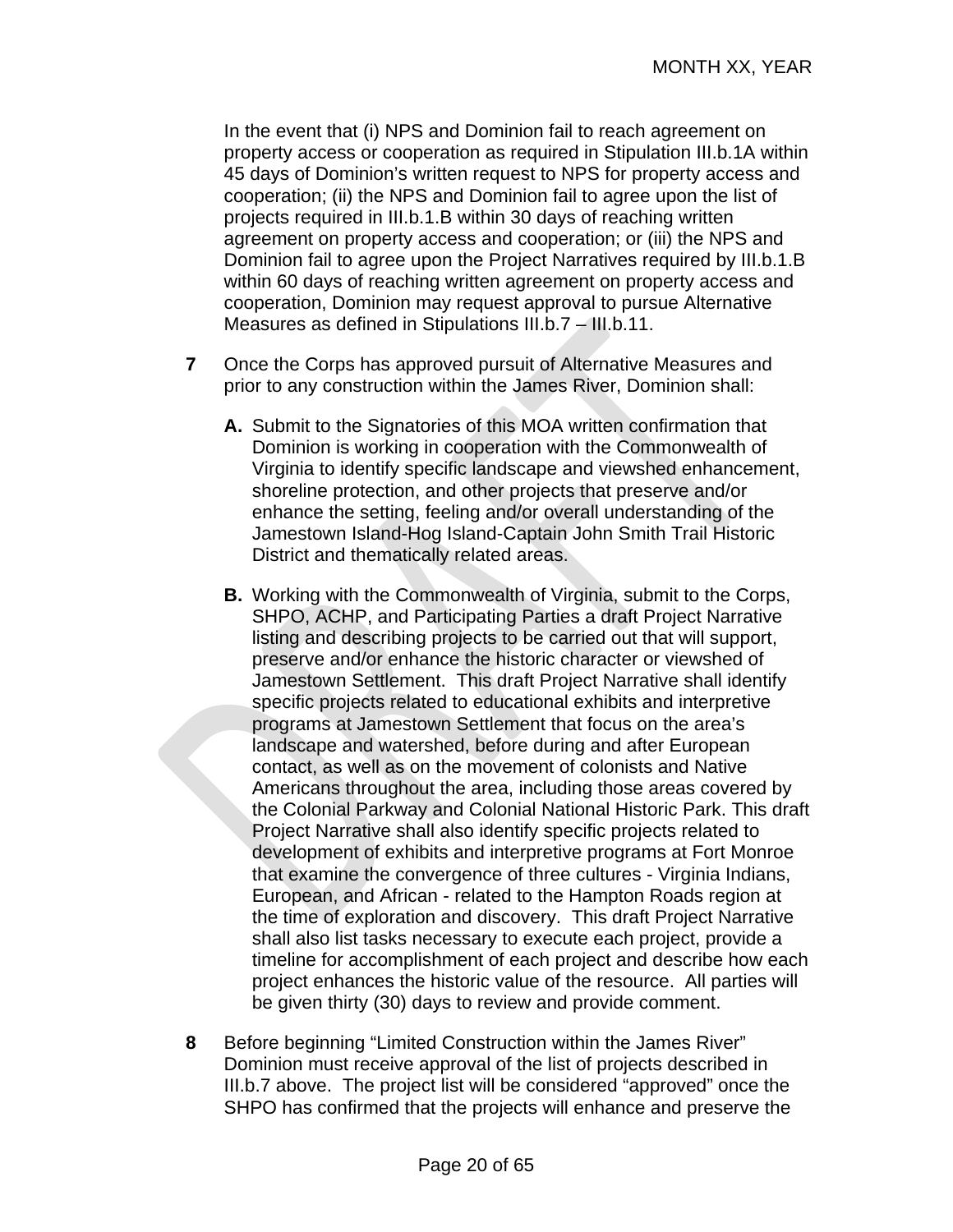historic landscape within APE and the Corps has provided written approval.

- **9** Dominion may not proceed further than "Limited Construction within the James River" until the Corps has approved the final Project Narrative for projects as identified in Stipulation III.b.6 above. To facilitate this approval, Dominion shall consider all comments and submit to the Signatories of this MOA a final Project Narrative describing projects as identified in Stipulation III.b.6 above. This final Project Narrative shall include confirmation that Dominion and/or all appropriate parties have all access and permissions necessary to complete all identified mitigation work. This final Project Narrative will be considered "approved" once the SHPO has confirmed that the projects will support, preserve and/or enhance the historic character or viewshed of Jamestown Settlement and the Corps has provided written approval.
- **10** Within one (1) year of initiating "Limited Construction within the James River" Dominion must receive approval of the final Project Narrative or must remove all structures and/or fill placed within the James River in association with the line installation as approved by this permit action and restore the area to pre-disturbed conditions.
- **11** No more than one (1) year following the initiation of "Construction Above the James River", and annually thereafter, Dominion shall provide to the Signatories of this MOA, a report containing detailed plans for each project to be accomplished within the next year according to the timeline in the approved Project Narrative and confirmation that appropriate projects have commenced or are under contract to commence. With this annual report, Dominion may also request modification to the project list or narratives to address changes in circumstances over the previous year. A requested modification will be considered "approved" once the SHPO has confirmed that the projects will support, preserve and/or enhance the historic character or viewshed of Jamestown Settlement and the Corps has provided written approval.
- **c. Within the Jamestown Island-Hog Island-Captain John Smith Trail Historic District and the thematically related areas Dominion shall complete the following projects that preserve and enhance Historic Jamestown and Jamestown Island and promote heritage tourism. Dominion will make all effort to complete Stipulations III.c.1 - III.c.5 below. Should Dominion be unable to obtain cooperation of the National Park Service (NPS) and/or Preservation Virginia (PV), Dominion shall complete Stipulations III.c.6 – III.c.11.** 
	- **1** Prior to any construction within the James River, Dominion shall: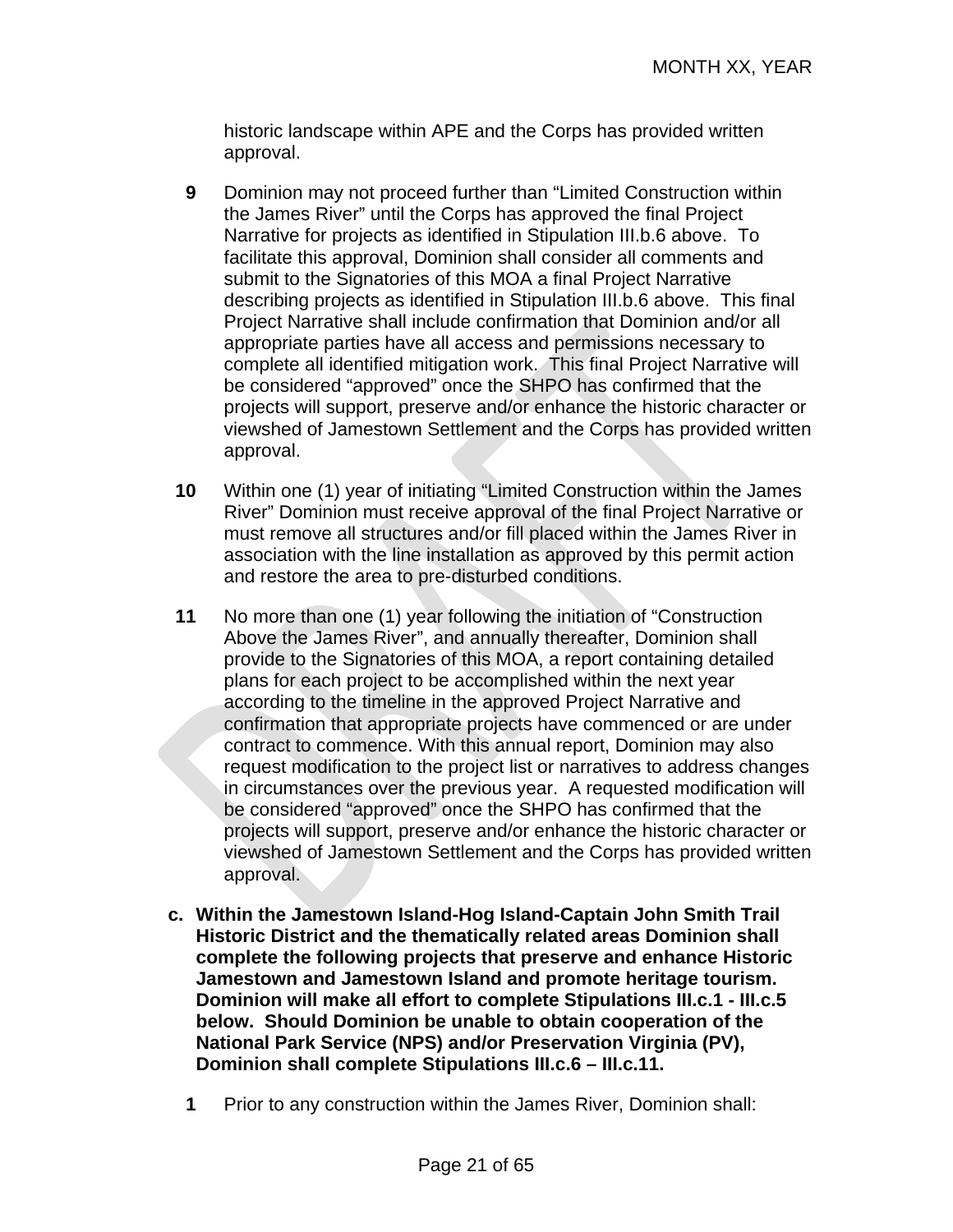- **A.** Submit to the Signatories of this MOA written confirmation that Dominion has requested property access and cooperation from the NPS and/or PV to identify specific landscape and viewshed enhancement, shoreline protection, and other projects that preserve and enhance Historic Jamestowne and Jamestown Island's existing setting (i.e., topography, vegetation, and other defining physical features) and feeling gained from the presence its defining physical features that help convey its historic character
- **B.** Working with the NPS and/or PV, submit to the Signatories of this MOA draft plans for:
	- **i.** Rehabilitation or replacement of the seawall at Historic Jamestowne potentially including additional breakwaters, sills and revetments to provide protection from erosion and sea level rise.
	- **ii.** Restoration of Back Creek at Historic Jamestowne.
	- **iii.** Archaeological investigation and identification at Historic Jamestowne to support ongoing and future investigations including emergency excavation of threatened archaeological sites, excavations around Memorial Church, cooperative excavations with the National Park Service, excavation of areas east and west of the Fort site with a focus on discovering the early churches that stood on the site of the 1617 church, the site of the nation's first representative government, as well as any other archaeological investigations associated with the early occupation and settlement of Jamestown Island, and other areas related to the early settlement.
	- **iv.** Captain John Smith Chesapeake NHT landscape enhancement, visitor engagement, and visitor interpretation programs and projects at the National Park Service's visitor center on Jamestown Island as well as enhancement of the National Park Service's Neck-O-Land facility including the establishment of infrastructure to study and interpret climate change.
- **C.** Working with appropriate curators submit to the Signatories of this MOA a draft plan for conservation, preservation, and study of artifact collections from previously excavated archaeological sites throughout the APE which shall include Jamestown, Martin's Hundred, Carter's Grove, and Kingsmill, as well as partnership projects with a focus on understanding and interpreting the colony's first settlers and their human response to the new environment and climate.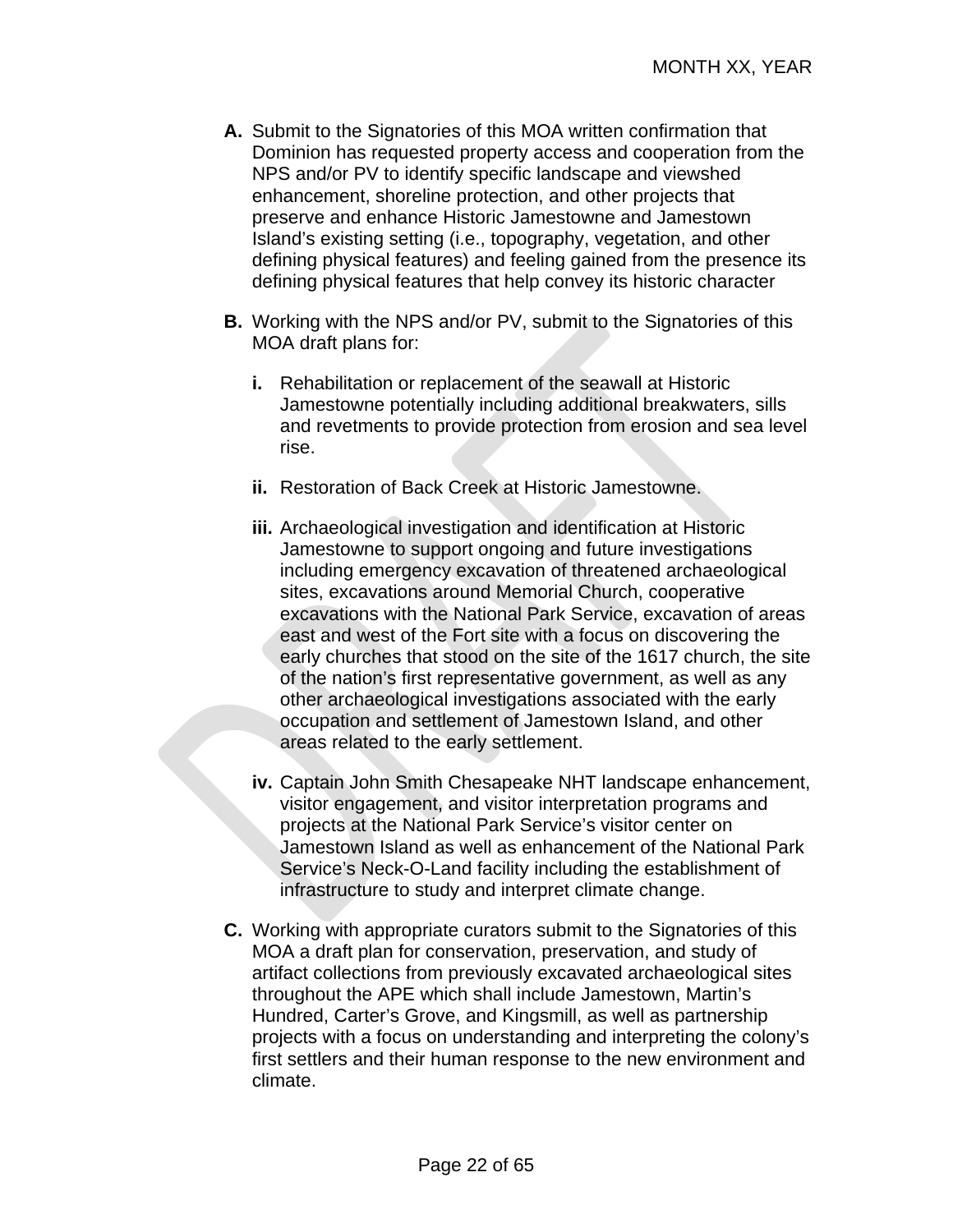- **D.** All parties will be given thirty (30) days to review and provide comment on the draft plans identified in Stipulation III.c.1.B and Stipulation III.c.1.C.
- **2** Before beginning "Limited Construction within the James River" Dominion must allow for the conclusion of the 30-day comment period specified in Stipulation III.c.1.D.
- **3** Dominion may not proceed further than "Limited Construction within the James River" until the Corps has approved the final Plans for all activities described in Stipulation III.c.1.B and Stipulation III.c.1.C. To facilitate this approval, Dominion shall consider all comments and submit to the Signatories of this MOA final Plans that describe specific activities to be carried out and provide a timeline for accomplishment of each. The final Plans shall include confirmation that the Dominion and/or all appropriate parties have all access and permissions necessary to complete all identified mitigation work. The final Plans will be considered "approved" once the SHPO has confirmed that the projects will preserve and enhance Historic Jamestowne and Jamestown Island resources and the Corps has provided written approval.
- **4** Within one (1) year of initiating "Limited Construction within the James River" Dominion must receive approval of the final Plans or must remove all structures and/or fill placed within the James River in association with the line installation as approved by this permit action and restore the area to pre-disturbed conditions.
- **5** No more than one (1) year following the initiation of "Construction Above the James River", and annually thereafter, Dominion shall provide to the Signatories of this MOA, a report containing detailed activities to be accomplished within the next year according to the timeline in the approved Plans and confirmation that appropriate projects have commenced or are under contract to commence. With this annual report, Dominion may also request modification to the final plans to address changes in circumstances over the previous year. A requested modification will be considered "approved" once the SHPO has confirmed that the projects will preserve and enhance Historic Jamestowne and Jamestown Island resources and the Corps has provided written approval.
- **6** In the event that the NPS and/or PV fails to provide property access or cooperation as required in Stipulation III.c.1.A to complete the work required in Stipulation III.c.1-5, Dominion shall provide to the Signatory Parties, evidence that Dominion has made good faith effort to secure property access and cooperation. Such evidence may include Dominion's written request for such property access and cooperation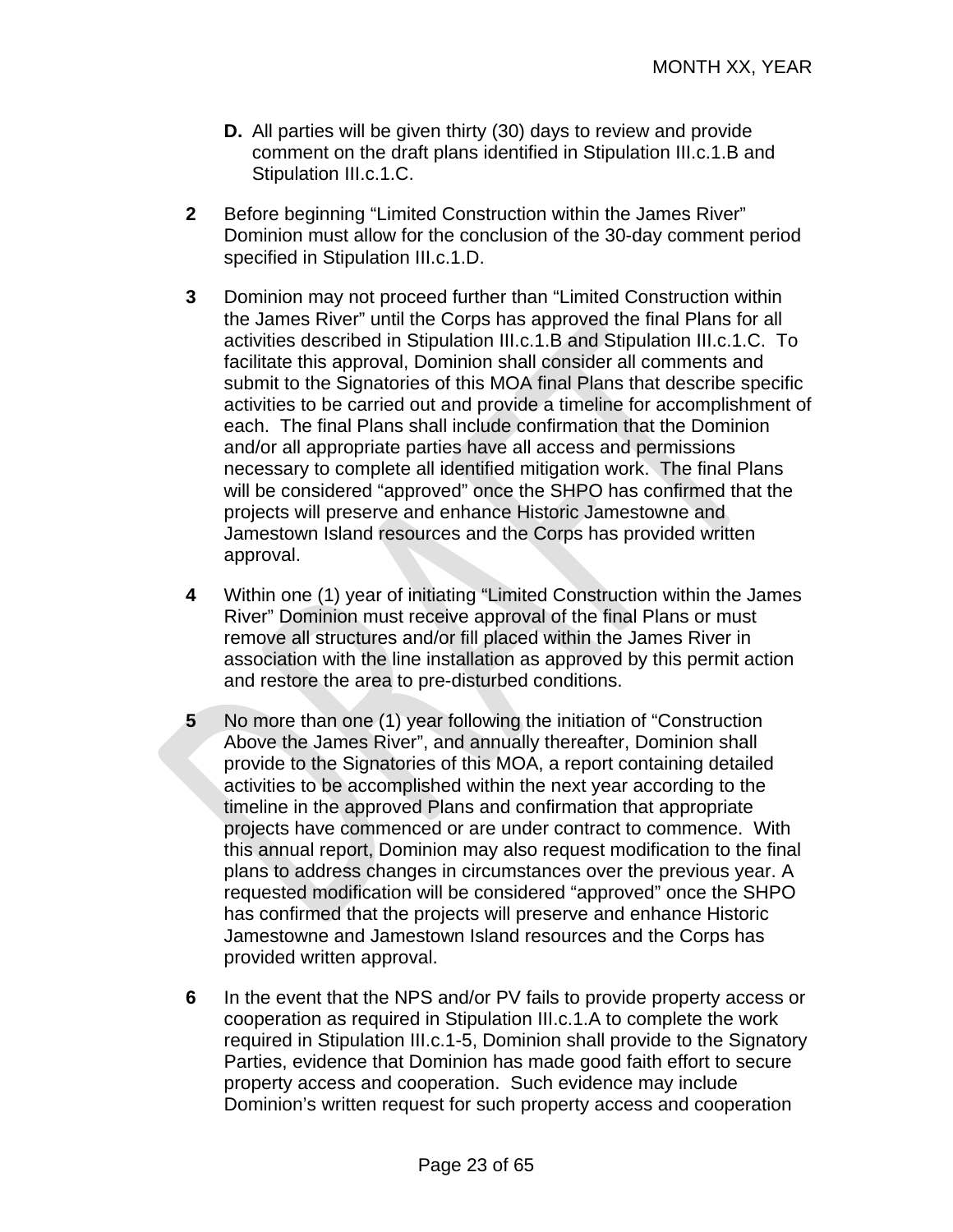and the NPS's and/or PV's denial or failure to reach written agreement on property access and cooperation within 45 days of that written request. In the event that (i) NPS and/or PV and Dominion fail to reach written agreement on property access or cooperation as required in Stipulation III.c.1.A within 45 days of Dominion's written request to NPS and/or PV for property access and cooperation; (ii) the NPS and/or PV and Dominion fail to agree upon the Draft Plans required by III.c.1.B within 60 days of reaching written agreement on property access and cooperation, Dominion may request approval to pursue Alternative Measures as defined in Stipulations III.c.7 – III.c.11.

- **7** Once the Corps has approved pursuit of Alternative Measures and Prior to any construction within the James River, Dominion shall:
	- **A.** Submit to the Signatories of this MOA written confirmation that Dominion is working in cooperation with the Commonwealth of Virginia to identify specific landscape and viewshed enhancement, shoreline protection, and other projects that preserve and/or enhance the setting, feeling and/or overall understanding of the Jamestown Island-Hog Island-Captain John Smith Trail Historic District and thematically related areas.
	- **B.** Working with the Commonwealth of Virginia, submit to the Signatories of this MOA draft plans for:
		- **i.** Development of a public boat launch and kayak launch areas with associated interpretive trails and educational exhibits related to the Captain John Smith Chesapeake NHT at Fort Monroe and/or Chippokes State Park; and
		- **ii.** Erosion and sea level rise protection projects at Fort Monroe and/or Chippokes State Park.
		- **iii.** Archaeological excavations at Fort Algernon including artifact conservation and exhibit development; and
		- **iv.** Archaeological excavations at Chippokes State Park including artifact conservation and exhibit development.
	- **C.** All parties will be given thirty (30) days to review and provide comment on the draft plans identified in Stipulation III.c.7.B.
- **8** Before beginning "Limited Construction within the James River" Dominion must allow for the conclusion of the 30-day comment period specified in Stipulation III.c.7.C.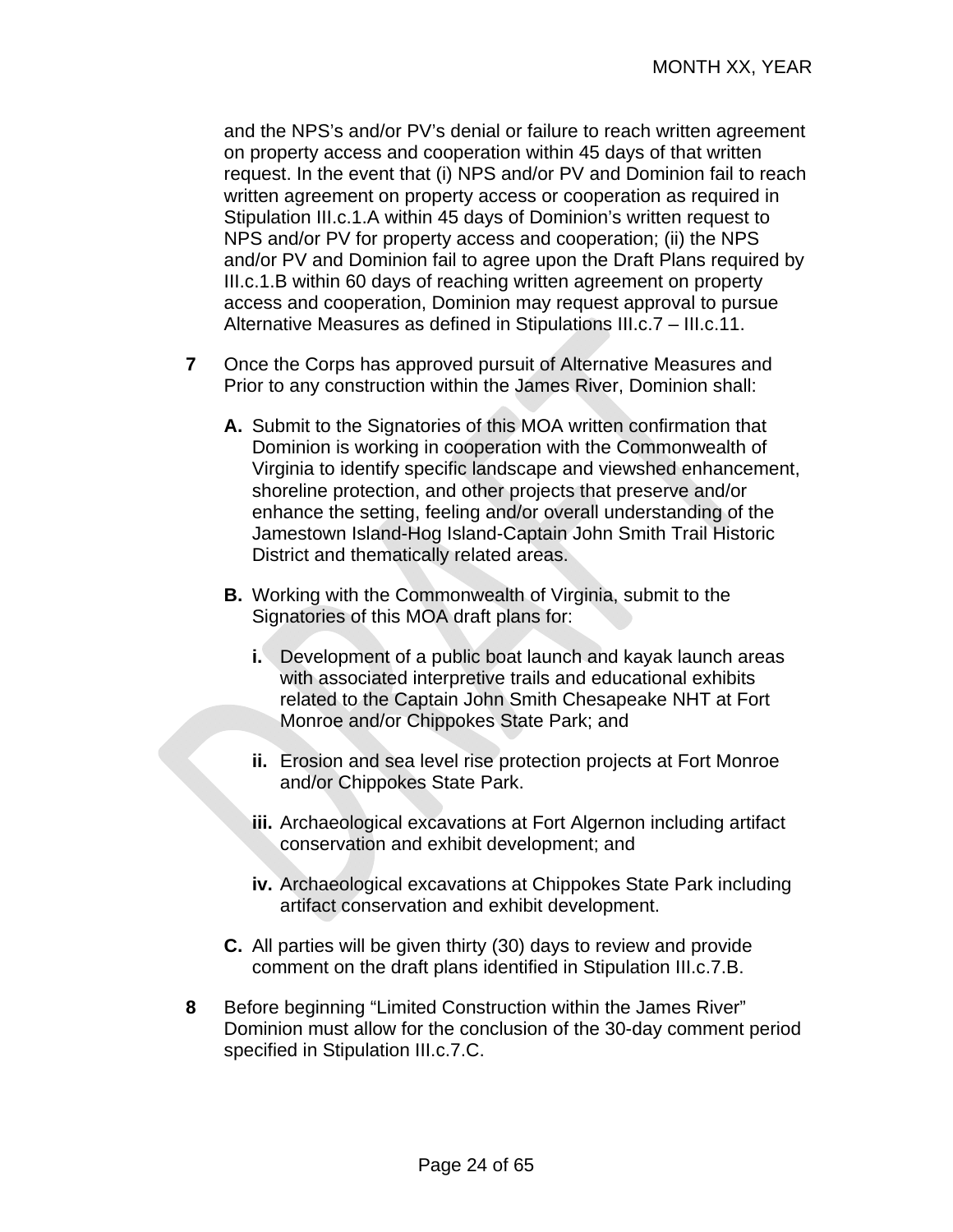- **9** Dominion may not proceed further than "Limited Construction within the James River" until the Corps has approved the final Plans for all activities described in Stipulation III.c.7.B. To facilitate this approval, Dominion shall consider all comments and submit to the Signatories of this MOA final Plans that describe specific activities to be carried out and provide a timeline for accomplishment of each. The final Plans shall include confirmation that Dominion and/or all appropriate parties have all access and permissions necessary to complete all identified mitigation work. The final Plans will be considered "approved" once the SHPO has confirmed that the projects will preserve and/or enhance the setting, feeling and/or overall understanding of the Jamestown Island-Hog Island-Captain John Smith Trail Historic District and thematically related areas and the Corps has provided written approval.
- **10** Within one (1) year of initiating "Limited Construction within the James River" Dominion must receive approval of the final Plans or must remove all structures and/or fill placed within the James River in association with the line installation as approved by this permit action and restore the area to pre-disturbed conditions.
- **11** No more than one (1) year following the initiation of "Construction Above the James River", and annually thereafter, Dominion shall provide to the Signatories of this MOA, a report containing detailed activities to be accomplished within the next year according to the timeline in the approved Plans and confirmation that appropriate projects have commenced or are under contract to commence. With this annual report, Dominion may also request modification to the final plans to address changes in circumstances over the previous year. A requested modification will be considered "approved" once the SHPO has confirmed that the projects will preserve and/or enhance the setting, feeling and/or overall understanding of the Jamestown Island-Hog Island-Captain John Smith Trail Historic District and thematically related areas and the Corps has provided written approval.
- **d. Within the Jamestown Island-Hog Island-Captain John Smith Trail Historic District and the thematically related areas Dominion shall complete the following projects related to enhancement of the visitor experience and the setting and feeling of sites along the Captain John Smith Chesapeake National Historic Trail. These measures will present the natural and cultural values on the York River in the area of Werowocomoco to provide the visitor with an undisturbed landscape and vista that evokes the setting and feeling of the rivers during the period of Captain John Smith's exploration.** 
	- **1** Prior to any construction within the James River, Dominion shall: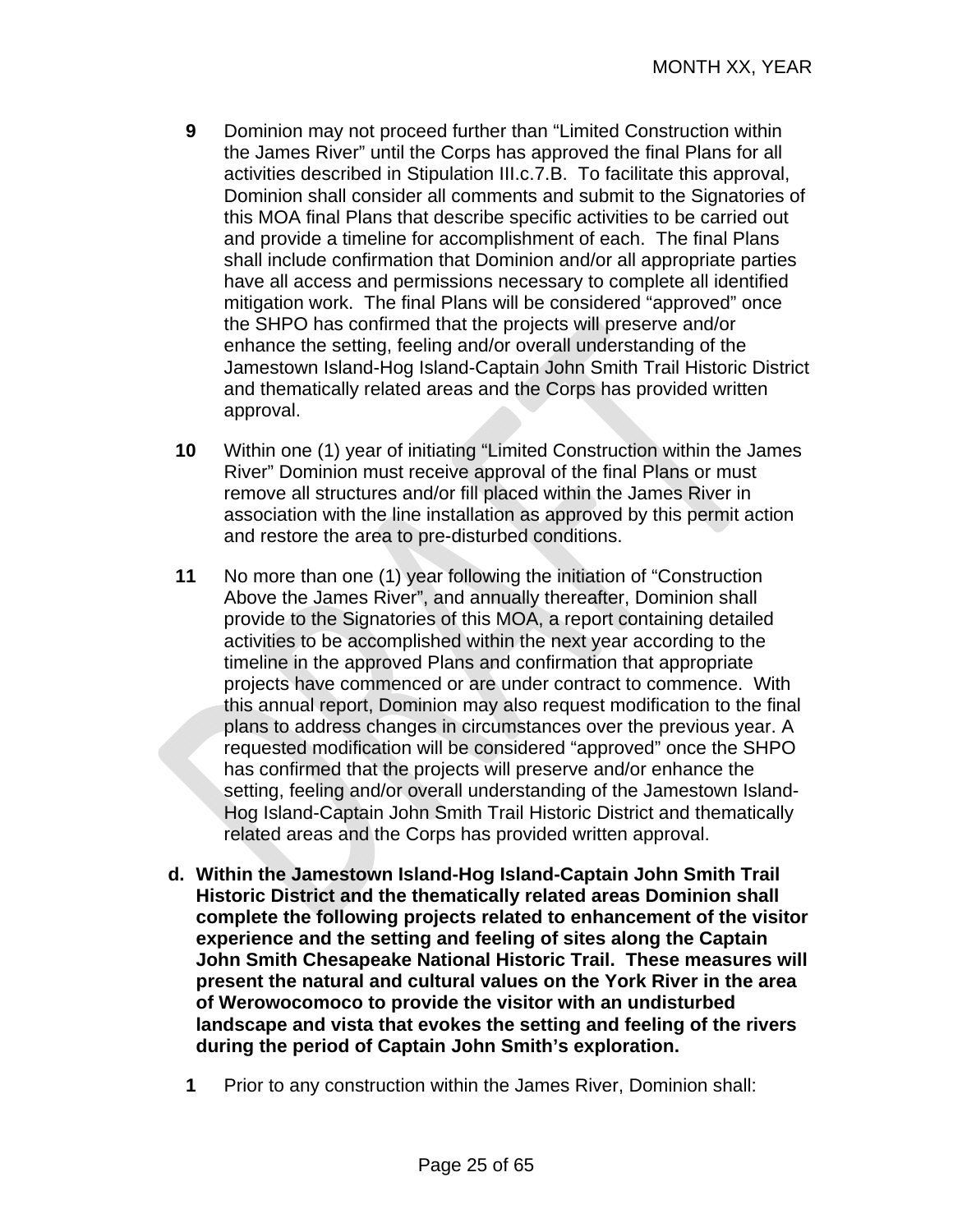- **A.** Submit to the Signatories of this MOA written confirmation that Dominion is working in cooperation with the Commonwealth of Virginia to identify specific projects that enhance the visitor experience and the setting and feeling of sites along the Captain John Smith Chesapeake National Historic Trail.
- **B.** Working with the Commonwealth of Virginia, submit to the Signatories of this MOA draft plans for:
	- **i.** Land acquisition, visitor interpretation facilities, archeological investigation and preservation associated with Werowocomoco; and
	- **ii.** Land acquisition and preservation of sites and expanded facilities at York River State Park which shall serve as a visitors' gateway to understanding the Virginia Indian cultures at Werowocomoco.
- **C.** All parties will be given thirty (30) days to review and provide comment on the draft plans identified in Stipulation III.d.1.B.
- **2** Before beginning "Limited Construction within the James River" Dominion must allow for the conclusion of the 30-day comment period specified in Stipulation III.d.1.C.
- **3** Dominion may not proceed further than "Limited Construction within the James River" until the Corps has approved the final Plans for all activities described in Stipulation III.d.1.B. To facilitate this approval, Dominion shall consider all comments and submit to the Signatories of this MOA final Plans that describe specific activities to be carried out and provide a timeline for accomplishment of each. The final Plans shall include confirmation that Dominion and/or all appropriate parties have all access and permissions necessary to complete all identified mitigation work. The final Plans will be considered "approved" once the SHPO has confirmed that the projects will enhance the visitor experience and the setting and feeling of sites along the Captain John Smith Chesapeake National Historic Trail and the Corps has provided written approval.
- **4** Within one (1) year of initiating "Limited Construction within the James River" Dominion must receive approval of the final Plans or must remove all structures and/or fill placed within the James River in association with the line installation as approved by this permit action and restore the area to pre-disturbed conditions.
- **5** No more than one (1) year following the initiation of "Construction Above the James River", and annually thereafter, Dominion shall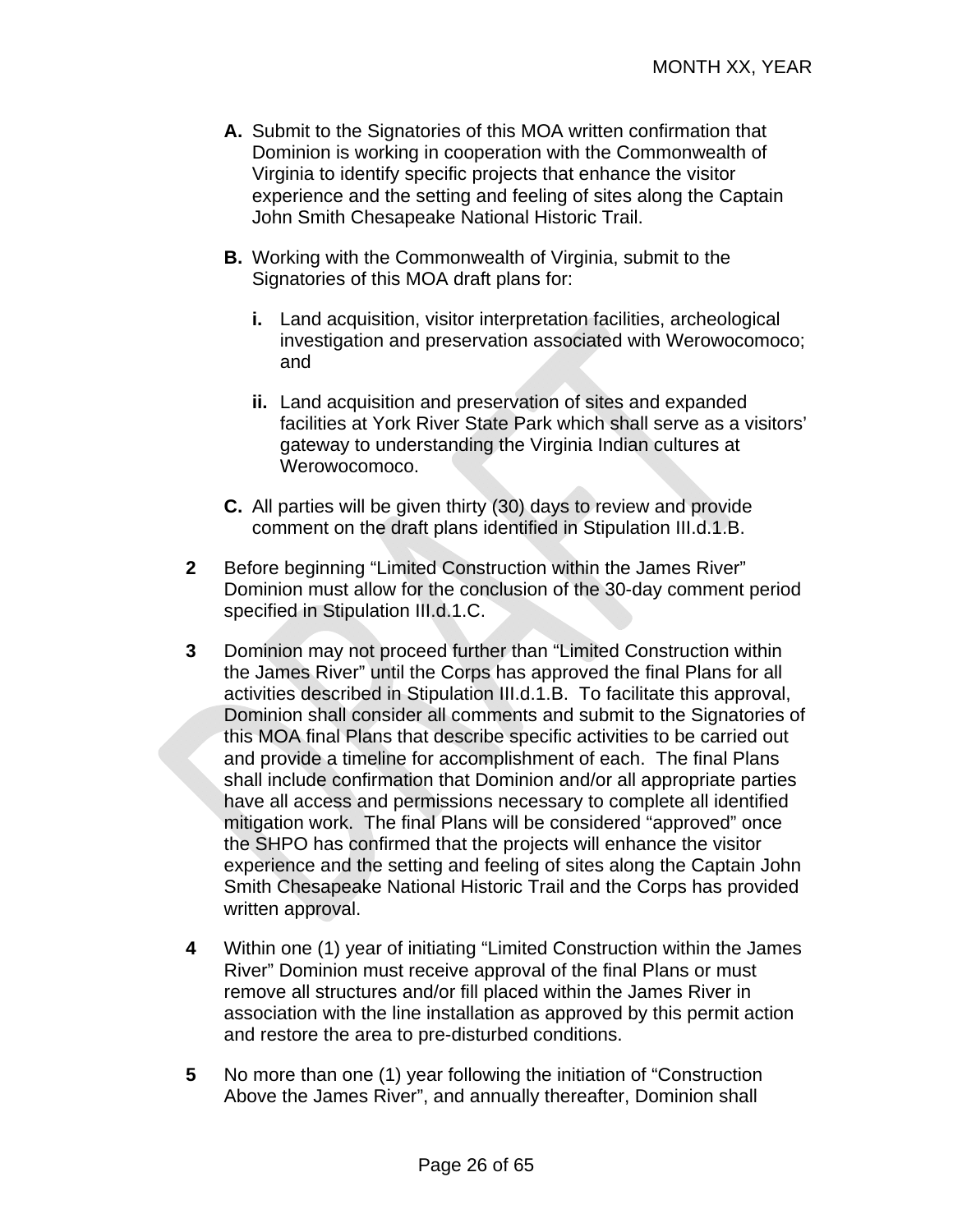provide to the Signatories of this MOA, a report containing detailed activities to be accomplished within the next year according to the timeline in the approved Plans and confirmation that appropriate projects have commenced or are under contract to commence. With this annual report, Dominion may also request modification to the final plans to address changes in circumstances over the previous year. A requested modification will be considered "approved" once the SHPO has confirmed that the projects will enhance the visitor experience and the setting and feeling of sites along the Captain John Smith Chesapeake National Historic Trail and the Corps has provided written approval.

- **e. Within the Jamestown Island-Hog Island-Captain John Smith Trail Historic District and the thematically related areas Dominion shall complete the following projects related to natural resource enhancement and cultural resource identification and interpretation at Hog Island WMA.** 
	- **1** Prior to any construction within the James River, Dominion shall:
		- **A.** Submit to the Signatories of this MOA written confirmation that Dominion is working in cooperation with the Virginia Department of Game and Inland Fisheries (VDGIF) to identify specific projects that preserve and/or enhance the setting, feeling and/or overall understanding of the Jamestown Island-Hog Island-Captain John Smith Trail Historic District and thematically related areas.
		- **B.** Working with the Commonwealth of Virginia, submit to the Corps, SHPO, ACHP, and Participating Parties draft plans for:
			- **i.** Enhancement of 1,100 acres of palustrine emergent marsh at Hog Island WMA;
			- **ii.** Living shoreline and shoreline restoration in Surry County, with priority given to projects within the APE or projects outside the APE that would benefit natural and cultural resource enhancement within the APE;
			- **iii.** Acquisition of 400 acres of upland/emergent marsh adjacent to the Chickahominy Wildlife Management Area located in, Charles City County, Virginia to improve water quality within the APE, subject to the approval by the Board of Game and Inland Fisheries;
			- **iv.** History and remote viewing and interpretation facility at Hog Island WMA that recognizes Hog Island's connection and contributions to the Jamestown Island-Hog Island-John Smith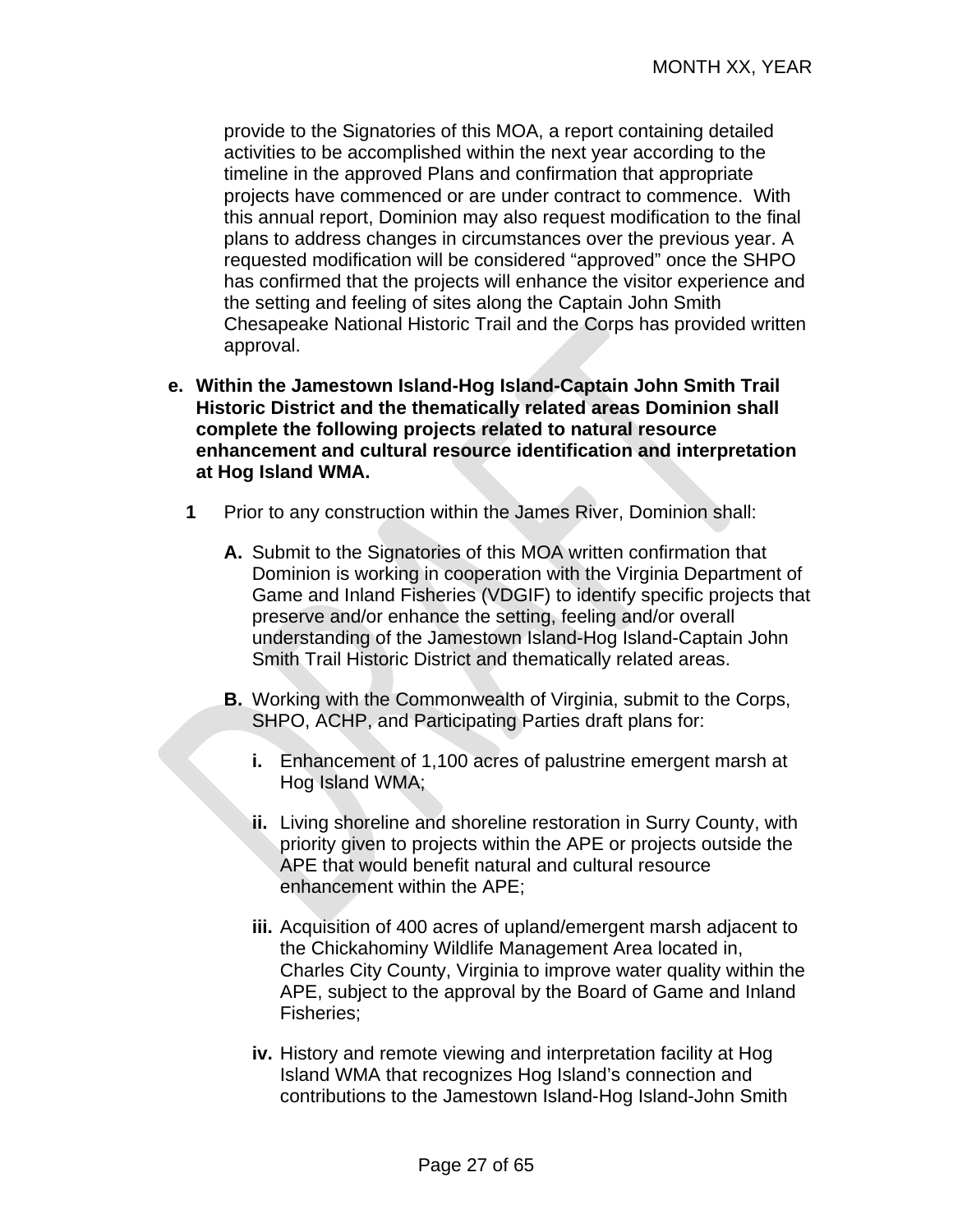Trail Historic District, and the individual significance to the Captain John Smith Chesapeake NHT; and

- **v.** Comprehensive archaeological identification survey of Hog Island WMA.
- **C.** All parties will be given thirty (30) days to review and provide comment on the draft plans identified in Stipulation III.e.1.B.
- **2** Before beginning "Limited Construction within the James River" Dominion must allow for the conclusion of the 30-day comment period specified in Stipulation III.e.1.C.
- **3** Dominion may not proceed further than "Limited Construction within the James River" until the Corps has approved the final Plans for all activities described in Stipulation III.e.1.B. To facilitate this approval, Dominion shall consider all comments and submit to the Signatories of this MOA final Plans that describe specific activities to be carried out and provide a timeline for accomplishment of each. The final Plans shall include confirmation that the Dominion and/or all appropriate parties have all access and permissions necessary to complete all identified mitigation work. The final Plans will be considered "approved" once the SHPO has confirmed that the projects will preserve and/or enhance the setting, feeling and/or overall understanding of the Jamestown Island-Hog Island-Captain John Smith Trail Historic District and thematically related areas and the Corps has provided written approval.
- **4** Within one (1) year of initiating "Limited Construction within the James River" Dominion must receive approval of the final Plans or must remove all structures and/or fill placed within the James River in association with the line installation as approved by this permit action and restore the area to pre-disturbed conditions.
- **5** No more than one (1) year following the initiation of "Construction Above the James River", and annually thereafter, Dominion shall provide to the Signatories of this MOA, a report containing detailed activities to be accomplished within the next year according to the timeline in the approved Plans and confirmation that appropriate projects have commenced or are under contract to commence. With this annual report, Dominion may also request modification to the final plans to address changes in circumstances over the previous year. A requested modification will be considered "approved" once the SHPO has confirmed that the projects will preserve and/or enhance the setting, feeling and/or overall understanding of the Jamestown Island-Hog Island-Captain John Smith Trail Historic District and thematically related areas and the Corps has provided written approval.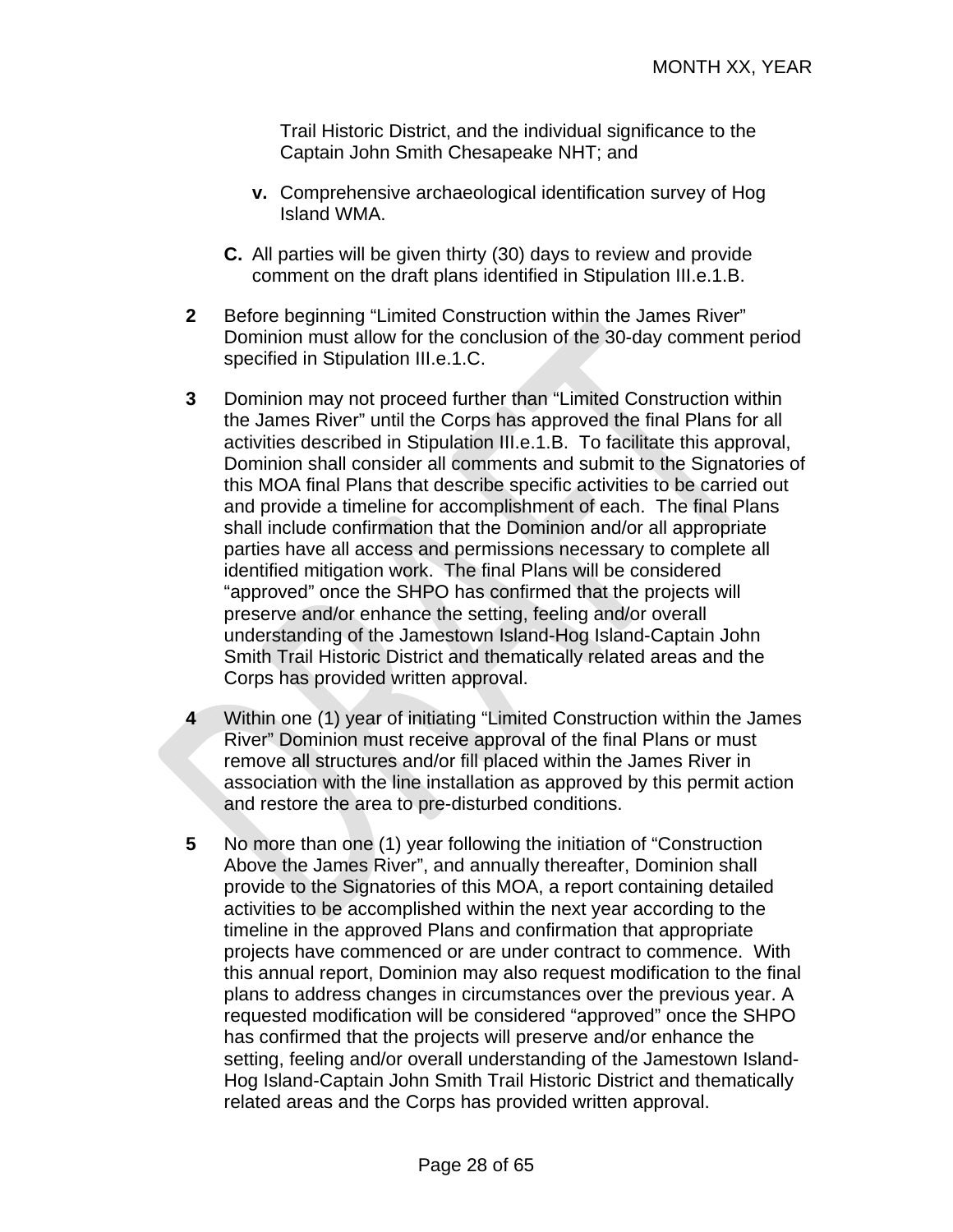- **f. Dominion shall complete the following related to water quality improvements. Such projects will maintain and improve the setting and feeling of the river as a key component of the Jamestown Island-Hog Island-Captain John Smith Trail Historic District, as well as the other character-defining features of the historic district.** 
	- **1** Dominion shall work with the Commonwealth of Virginia and the Virginia Environmental Endowment (VEE) to develop and submit to the Corps, SHPO, ACHP, and Participating Parties a draft list of criteria to guide the selection of water quality enhancement projects. Efforts should focus on riparian buffer creation and erosion and sediment control, and the projects shall provide water quality improvements benefitting the James River watershed with consideration given to projects located within the indirect APE.
	- **2** All parties will be given thirty (30) days to review and provide comment on the draft framework identified in Stipulation III.f.1.
	- **3** No construction shall take place within the James River until the Corps has approved the final framework to be used in project selection. To facilitate this approval, Dominion shall consider all comments and submit to the Signatories of this MOA a final framework that includes a schedule for requesting, reviewing and approving (funding) proposals. This final framework will be considered "approved" once Corps has provided written approval.
	- **4** No more than one (1) year following the initiation of "Construction Above the James River", and annually thereafter, Dominion shall provide to the Signatories of this MOA, a report containing detailed activities to be accomplished within the next year according to the timeline in the approved framework and confirmation that appropriate projects have commenced or are under contract to commence. With this annual report, Dominion may also request modification to the final framework to address changes in circumstances over the previous year. A requested modification will be considered "approved" once the Corps has confirmed that the adjusted framework includes water quality improvement projects benefitting the James River watershed in the indirect APE and the Corps has provided written approval.
- **g. Within the Jamestown Island-Hog Island-Captain John Smith Trail Historic District and the thematically related areas, Dominion shall complete the following projects related to Landscape and Battlefield Conservation.** 
	- **1** Dominion shall work with the Commonwealth of Virginia and the Virginia Land Conservation Fund (VLCF) to develop and submit to the Corps, SHPO, ACHP, and Participating Parties a draft list of criteria to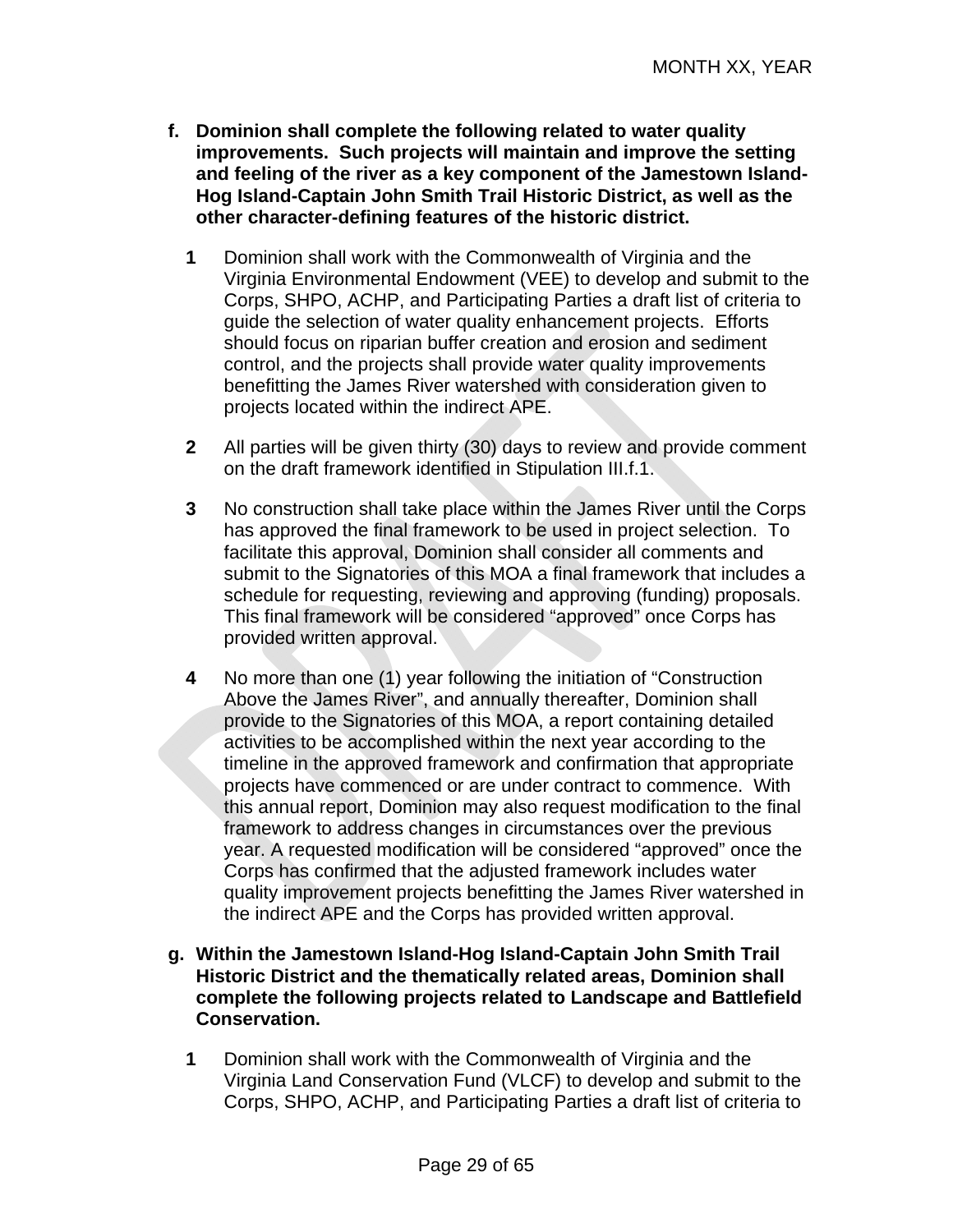guide the selection of land conservation and open space easement projects that are focused on:

- **A.** The enhancement and/or preservation of the setting and feeling for the Battle of Yorktown and Fort Crafford or Development of public interpretive programs, signage, and exhibits focusing on the Peninsula Campaign including the Battle of Hampton Roads, the Battle of Yorktown, the Battle of Williamsburg, and the strategic importance of Fort Monroe in each, and development of a 3D Laser Scan of Fort Crafford and an earthwork preservation plan to include a landscape management plan.
- **B.** Landscape preservation with an emphasis on projects within the James River watershed benefitting the historic properties and district.
- **C.** Landscape scale conservation that may lead to permanently protecting lands necessary to preclude future river crossings and non-compatible shoreline development within the APE, to the greatest extent possible.
- **D.** All parties will be given thirty (30) days to review and provide comment on the draft framework identified in Stipulation III.g.1.
- **2** No construction shall take place within the James River until the Corps has approved the final framework to be used in the selection of projects as identified in III.g.1. To facilitate this approval, Dominion shall consider all comments and submit to the Signatories of this MOA a final framework that includes a schedule for requesting, reviewing and approving (funding) proposals. This final framework will be considered "approved" once the SHPO has confirmed that the framework will promote landscape and battlefield conservation and the Corps has provided written approval.
- **3** No more than one (1) year following the initiation of "Construction Above the James River", and annually thereafter, Dominion shall provide to the Signatories of this MOA, a report containing detailed activities to be accomplished within the next year according to the timeline in the approved framework and confirmation that appropriate projects have commenced or are under contract to commence. With this annual report, Dominion may also request modification to the final framework to address changes in circumstances over the previous year. A requested modification will be considered "approved" once the Corps has confirmed that the adjusted framework promotes landscape and battlefield conservation projects and the Corps has provided written approval.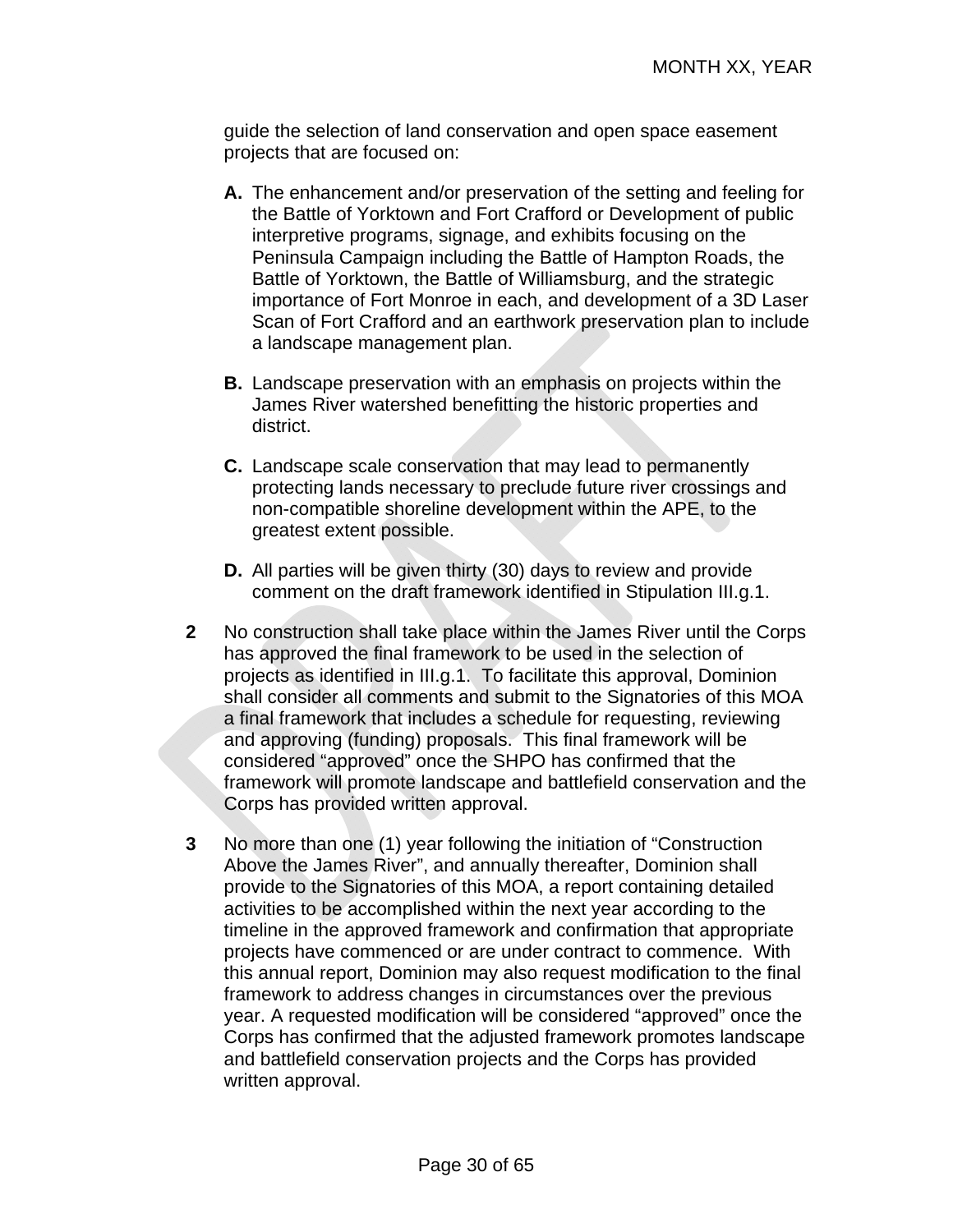#### **IV AVOIDANCE AND MINIMIZATION OF POTENTIAL FUTURE AND CUMULATIVE EFFECTS WITHIN THE DIRECT AND INDIRECT APE OF THE RIVER CROSSING**

- **1** From the date construction is completed until the towers are dismantled, Dominion shall coordinate all project maintenance and repair operations that have the potential to cause or result in ground or underwater disturbance within the project's direct APE, with the SHPO and other regulatory agencies, consistent with the terms of the avoidance plan. Such coordination shall not prohibit the repair of the project required in response to emergency events; however, Dominion shall advise the SHPO and other regulatory agencies, as appropriate, of the completed emergency repair work as soon as practicable.
- **2** From the date construction is completed until the towers are dismantled, Dominion shall not construct or place any new or additional transmission line infrastructure, or increase the height or otherwise scale of the existing tower infrastructure within the project's defined indirect APE for the river crossing. Nothing in this commitment, however, shall preclude or otherwise prevent Dominion from adding additional lines or replacing lines to the existing tower infrastructure.
- **3** From the date construction is completed, Dominion shall examine the ongoing need for the river crossing at ten (10) year increments, taking into account the most current PJM Interconnection load forecast data.
- **4** If, at any time prior to the conclusion of the project's life span of fifty (50) years from energizing, Dominion determines that the river crossing is no longer needed, Dominion shall remove all river crossing and associated terrestrial based infrastructure and return the land-side area within the indirect APE of the river crossing to its pre-project condition.
- **5** If, at the conclusion of the project's life span of fifty (50) years from energizing, Dominion determines that the project is still needed, Dominion shall examine the viability and feasibility of a submerged river crossing. If, at that time, industry accepted technology is available and required regulatory approvals are received, Dominion will replace the overhead river crossing with a submerged crossing.

#### **V REPORTING REQUIREMENTS**

Upon the completion of each requirement to this MOA, Dominion shall provide the Corps, SHPO, ACHP, and the Participating Parties to this MOA with a signed memorandum documenting that Dominion has fulfilled such requirement. At the completion of all of the requirements,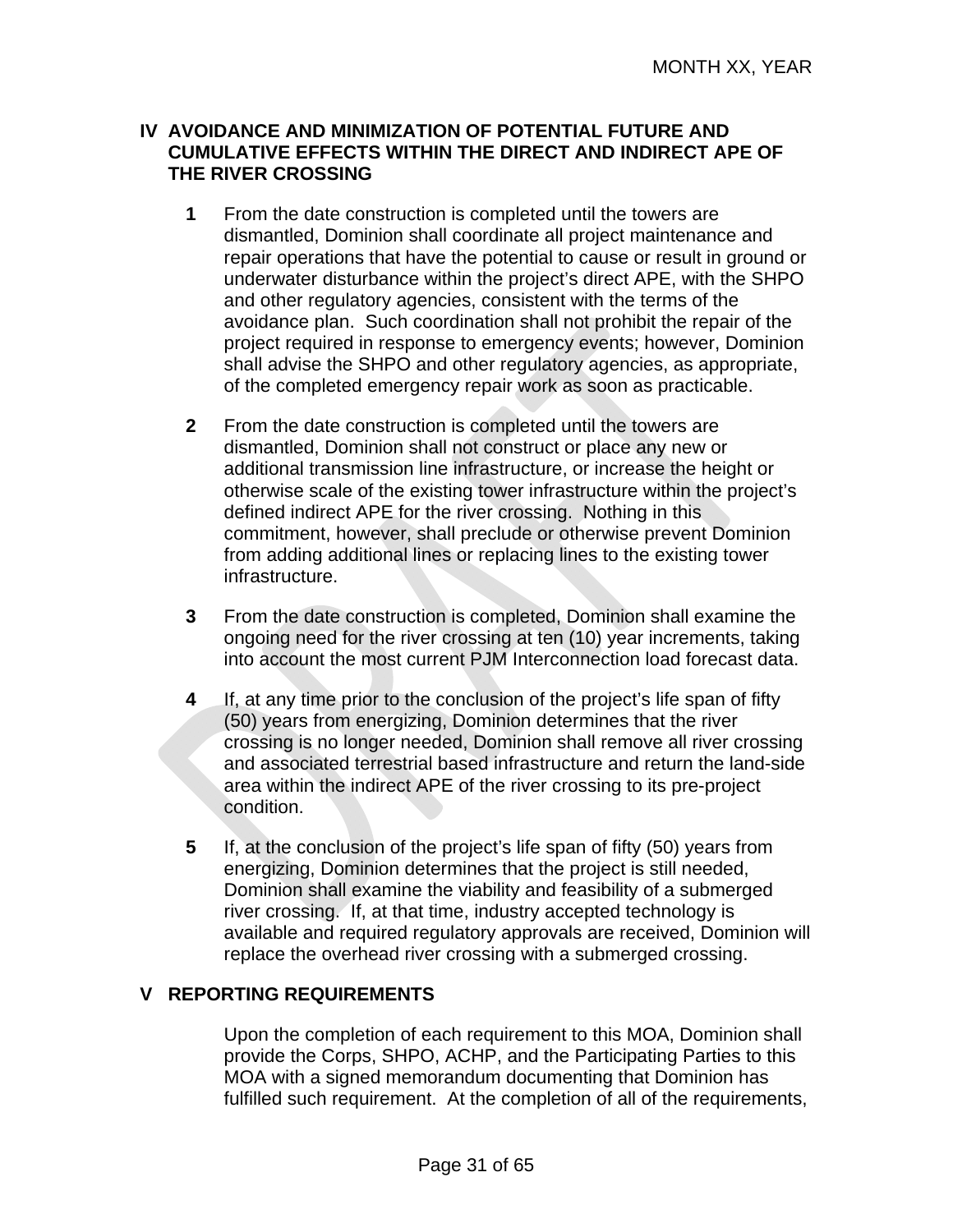Dominion shall notify such parties that it has satisfied all its responsibilities under this MOA.

#### **VI PROFESSIONAL QUALIFICATIONS**

All archaeological and/or architectural work carried out pursuant to this MOA shall be conducted by or under the direct supervision of an individual or individuals who meet the Secretary of the Interior's *Professional Qualifications Standards* (48 FR 44738-9, September 29, 1983) in the appropriate discipline.

#### **VII PREPARATION AND REVIEW OF DOCUMENTS**

- **1** Except as otherwise stated elsewhere in the stipulations, Dominion shall submit a draft of all technical reports, treatment plans and other required documentation to the Corps (one (1) copy), ACHP (one (1) copy), SHPO (two (2) hard copies and one electronic copy in Adobe® Portable Document Format (.pdf)) and to Participating Parties (one (1) Copy) for 30-day review and comment. Dominion shall consider all comments received within thirty (30) days of confirmed receipt in the revised technical report/documentation. Following written approval by the Corps, Dominion shall provide two (2) copies of all final reports, bound and on acid-free paper, and one electronic copy in Adobe® Portable Document Format (.pdf) to the SHPO, and one (1) copy (.pdf or hardcopy) to both the Corps and ACHP, and any other Participating Party to the MOA which requests a copy.
- **2** All technical reports prepared by Dominion pursuant to this MOA will be consistent with the federal standards entitled *Archeology and Historic Preservation: Secretary of the Interior's Standards and Guidelines* (48 FR 44716-44742, September 29, 1983) and the SHPO's *Guidelines for Conducting Historic Resources Survey in Virginia* (2011), or any subsequent revisions or replacements of these documents.
- **3** All architectural and landscape studies resulting from this MOA shall be consistent with pertinent standards and guidelines of the Secretary of the Interior, including as applicable the Secretary's *Standards and Guidelines for Historical Documentation* (48 FR 44728-30) and for *Architectural and Engineering Documentation* (48 FR 44730-34).
- **4** The Corps, SHPO, ACHP, and other Participating Parties of the MOA agree to respond and provide comments on all technical reports, treatment plans, and other documentation arising from this MOA within thirty (30) calendar days of receipt. If no comments are received within the thirty (30) day review period, Dominion may assume the nonresponding party has no comments. If the Corps is unable to respond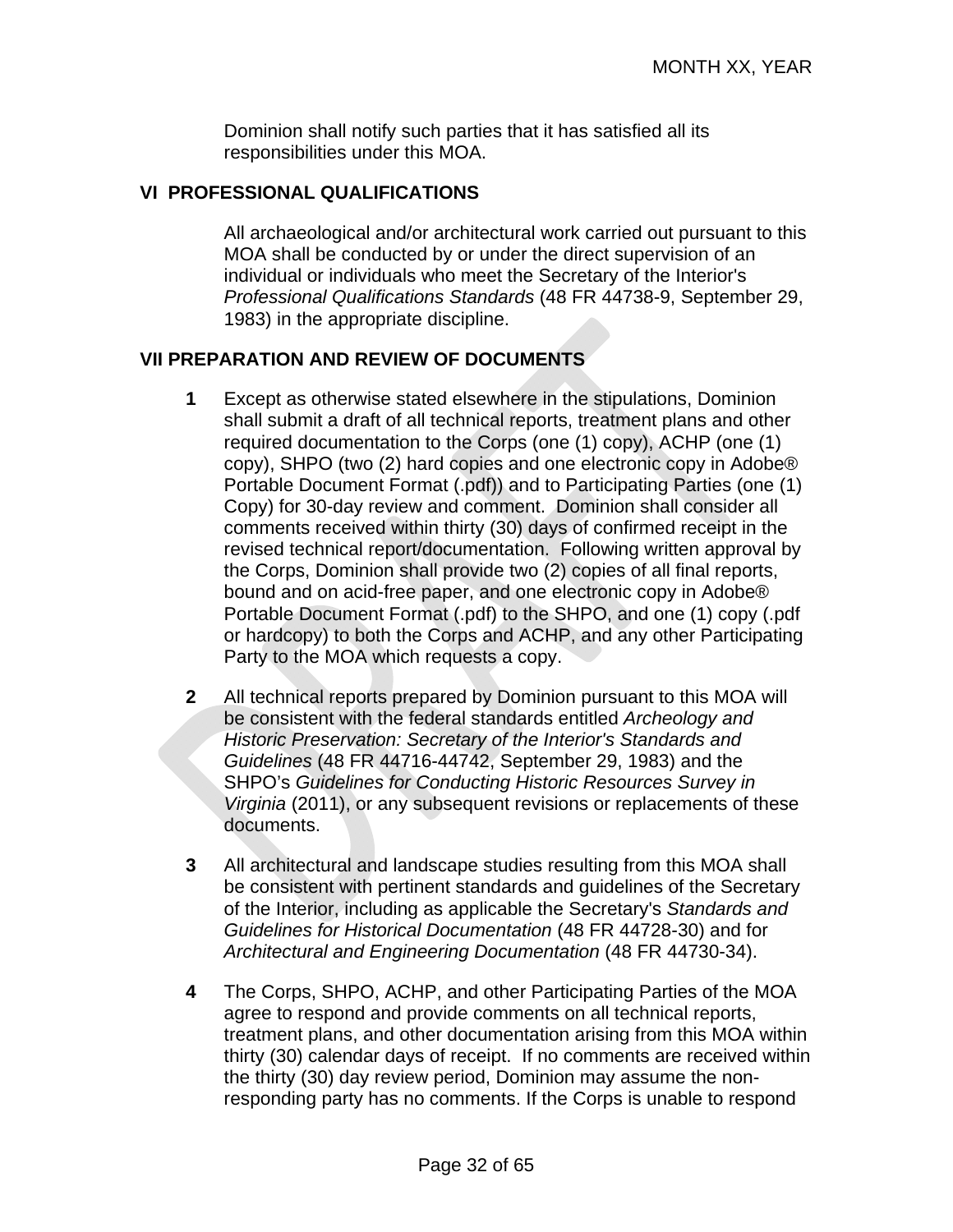or provide approvals as appropriate within the thirty (30) day review period, the Corps shall notify Dominion of the delay and provide an anticipated comment or approval date.

#### **VIII CURATION**

Within thirty (30) days of the Corps' approval of the final technical report, Dominion shall deposit all archaeological materials and appropriate field and research notes, maps, drawings and photographic records collected as a result of archeological investigations arising from this MOA (with the exception of human skeletal remains and associated funerary objects) for permanent curation with the DHR, which meets the requirements in 36 CFR 79, *Curation of Federally Owned and Administered Archeological Collections*. Dominion shall be responsible for all DHR curation fees associated with materials recovered during the project. Dominion shall provide the Corps with a copy of the curation agreement as evidence of its compliance with this stipulation. All such items shall be made available to educational institutions and individual scholars for appropriate exhibit and/or research under the operating policies of DHR.

#### **IX POST-REVIEW DISCOVERIES**

- **1** Dominion shall ensure that the following provision is included in all construction contracts: "If previously unidentified historic properties or unanticipated adverse effects to historic properties are discovered during construction, the construction contractor shall immediately halt all activity within a one hundred (100) foot radius of the discovery, notify Dominion Virginia Power of the discovery and implement interim measures to protect the discovery from looting and vandalism."
- **2** Immediately upon receipt of the notification required in Stipulation IX.1 above, Dominion shall:
	- **A.** Inspect the construction site to determine the extent of the discovery and ensure that construction activities have halted;
	- **B.** Mark clearly the area of the discovery;
	- **C.** Implement additional measures, as appropriate, to protect the discovery from looting and vandalism;
	- **D.** Engage a professional archeologist to inspect the construction site to determine the extent of the discovery and provide recommendations regarding its NRHP eligibility and treatment; and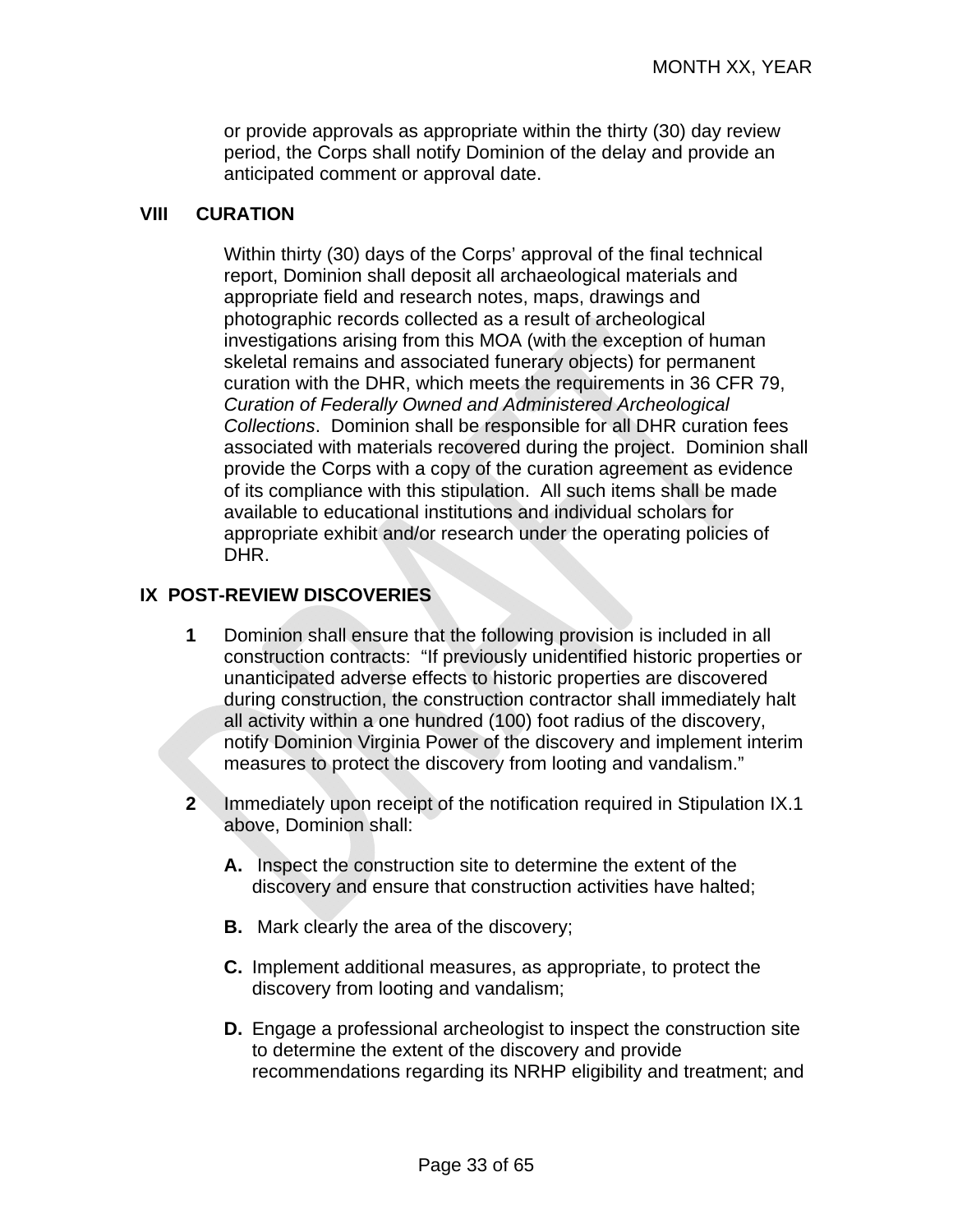- **E.** Notify the Corps and the SHPO of the discovery describing the measures that have been implemented to comply with this stipulation.
- **3** Upon receipt of the information required in the above stipulation, the Corps shall provide Dominion and the SHPO with its assessment of the NRHP eligibility of the discovery and the measures proposed to resolve adverse effects. In making its evaluation, the Corps, in consultation with the SHPO, may assume the discovery to be NRHP eligible for the purposes of Section 106 pursuant to 36 CFR § 800.13(c). Dominion, the SHPO and other Consulting Parties shall respond to the Corps' assessment within forty-eight (48) hours of receipt*.*
- **4** The Corps will take into account the SHPO recommendations on eligibility and treatment of the discovery and will notify Dominion of any appropriate required actions. Dominion must comply with the required actions and provide the Corps and SHPO with a report on the actions when implemented. Any actions that the Corps deems appropriate for Dominion to take with regard to such discovery will automatically become additional stipulations to this MOA and thereby will be incorporated in the permit and become conditions to the permit. If Dominion fails to comply with such actions, such failure will constitute a breach of this MOA and noncompliance with the permit.
- **5** Construction may proceed in the area of the discovery when the Corps has determined that implementation of the actions undertaken to address the discovery pursuant to this stipulation are complete.

#### **X HUMAN REMAINS**

- **1** Dominion shall make all reasonable efforts to avoid disturbing gravesites, including those containing Native American human remains and associated funerary artifacts. Dominion shall treat all human remains in a manner consistent with applicable federal and state law [and to the extent such laws do not apply, the ACHP's *Policy Statement Regarding Treatment of Burial Sites, Human Remains and Funerary Objects* (February 23, 2007; http://www.achp.gov/docs/hrpolicy0207.pdf)].
- **2** Dominion shall ensure that human skeletal remains and associated funerary objects encountered during the course of actions taken as a result of this MOA shall be treated in accordance with the Regulations Governing Permits for the Archaeological Removal of Human Remains (Virginia Register 390-01-02) found in the *Code of Virginia* (10.1-2305, et seq., Virginia Antiquities Act). If removal is proposed, Dominion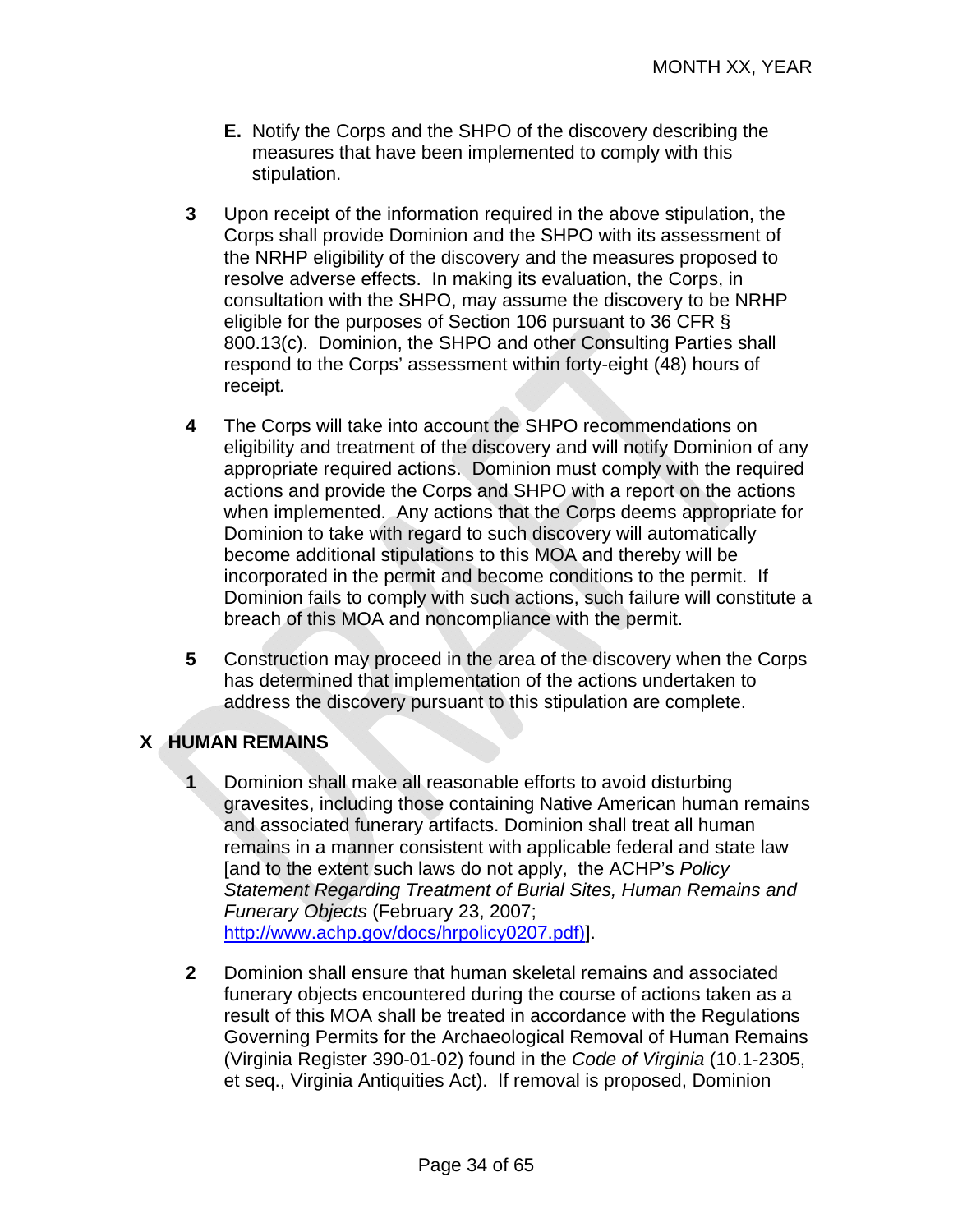shall apply for a permit from the SHPO for the removal of human remains in accordance with the regulations stated above.

**3** Dominion shall make a good faith effort to ensure that the general public is excluded from viewing any Native American burial site or associated funerary artifacts. The Consulting Parties to this MOA shall make no photographs of any Native American burial site or associated funerary artifacts. The Corps shall notify the Delaware Tribe of Indians, the Pamunkey Indian Tribe, and other appropriate federallyrecognized Tribe(s) and/or appropriate tribal leaders when Native American burials, human skeletal remains, or funerary artifacts are encountered on the Project, prior to any analysis or recovery of remains or associated artifacts, and implement appropriate measures based on these consultations. Dominion shall deliver any Native American human skeletal remains and associated funerary artifacts recovered pursuant to this MOA to the appropriate tribe to be reinterred. The disposition of any other human skeletal remains and associated funerary artifacts shall be governed as specified in any permit issued by the SHPO or any order of the local court authorizing their removal. Dominion will be responsible for all reasonable costs associated with treatment of human remains and associated funerary objects.

#### **XI DISPUTE RESOLUTION**

- **1** Should any Signatory Party to this MOA object in writing to the Corps regarding any action carried out or proposed with respect to any undertakings covered by this MOA or to implementation of this MOA, the Corps shall consult with the objecting party to resolve the objection.
- **2** If after initiating such consultation, the Corps determines that the objection cannot be resolved through consultation, the Corps shall forward all documentation relevant to the objection to the ACHP, including the proposed response to the objection.
- **3** Within thirty (30) days after receipt of all pertinent documentation, the ACHP shall exercise one of the following options:
	- **A.** Advise the Corps that the ACHP concurs with the Corps' proposed response to the objection, whereupon the Corps will respond to the objection accordingly; or
	- **B.** Provide the Corps with recommendations, which the Corps shall take into account in reaching a final decision regarding its response to the objection; or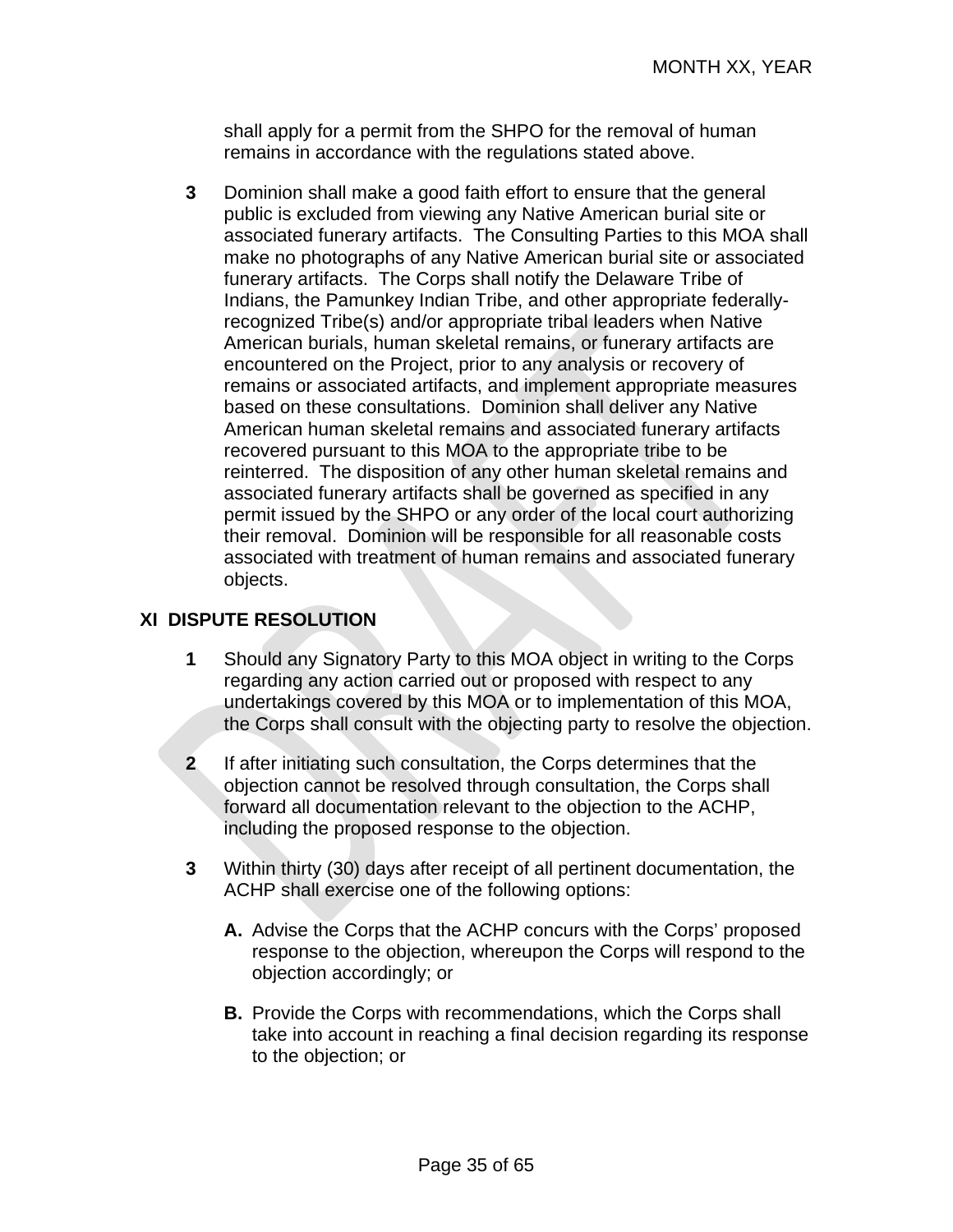- **C.** Notify the Corps that the objection will be referred for comment pursuant to 36 CFR 800.7(a)(4), and proceed to refer the objection and comment. The Corps shall take the resulting comment into account in accordance with 36 CFR 800.7(c)(4) and Section 110(l) of the NHPA.
- **4** Should the ACHP not exercise one of the above options within thirty (30) days after receipt of all pertinent documentation, the Corps may assume the ACHP's concurrence in its proposed response to the objection.
- **5** The Corps shall take into account any ACHP recommendation or comment provided in accordance with this stipulation with reference only to the subject of the objection; the Corps' responsibility to carry out all the actions under this MOA that are not the subjects of the objections shall remain unchanged.
- **6** At any time during implementation of the measures stipulated in this MOA, should an objection pertaining to this MOA be raised by a member of the public, the Corps shall notify the parties to this MOA and take the objection into account, consulting with the objector and, should the objector so request, with any of the parties to this MOA to resolve the objection.

### **XII AMENDMENTS AND TERMINATION**

- **1** Any Signatory Party to this MOA may propose to the Corps that the MOA be amended, whereupon the Corps will consult with the other parties to this MOA to consider such an amendment. All Signatory Parties to the MOA must agree to the proposed amendment in accordance with 800.6(c)(7).
- **2** If Dominion decides it will not proceed with the undertaking, it shall so notify the Corps, SHPO, ACHP, and the Consulting Parties and this MOA shall become null and void.
- **3** If Dominion determines that it cannot implement the terms of this MOA, or if the Corps, ACHP, or SHPO determines that the MOA is not being properly implemented, Dominion, the Corps, ACHP, or the SHPO may propose to the other parties to this MOA that it be amended or terminated.
- **4** This MOA may be terminated by any Signatory Party to the MOA in accordance with the procedures described in 800.6(c)(8). Termination shall include the submission of a technical report or other documentation by Dominion on any work done up to and including the date of termination. If the Corps is unable to execute another MOA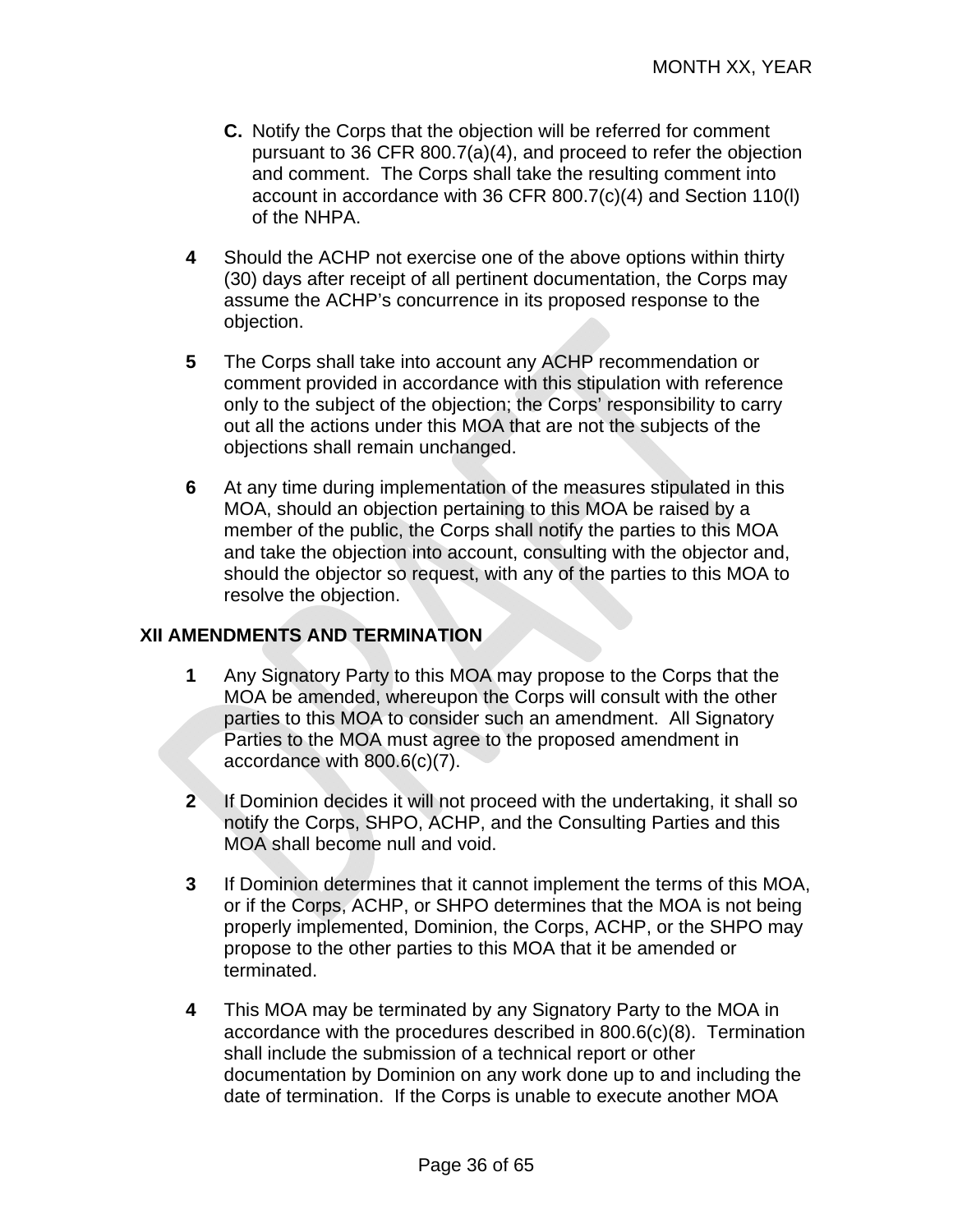following termination, the Corps may choose to modify, suspend, or revoke the Department of the Army permit as provided by 33 CFR 325.7.

**5** Consideration of amendments shall not interrupt or delay any actions taken pursuant to the existing MOA.

#### **XIII ANNUAL REPORTING AND MEETING**

- **1** Dominion shall provide an annual status report within twelve (12) months of the execution of this MOA, and every twelve (12) months thereafter, the Corps, SHPO, ACHP, and Participating Parties until the Dominion's obligations under this MOA are complete.
- **2** Dominion shall conduct an annual meeting with the Corps, SHPO, ACHP, and Participating Parties within twelve (12) months of the execution of this Agreement and every twelve (12) months thereafter until Dominion's obligations under this Agreement are complete. The purpose of the annual meeting is to review implementation and achieved outcomes of the terms of this MOA and to determine whether amendments are needed.

#### **XIV COORDINATION WITH OTHER FEDERAL REVIEWS**

In the event that Dominion or other agency applies for additional federal funding or approvals for the Project and the undertaking remains unchanged, such funding or approving agency may comply with Section 106 by agreeing in writing to the terms of this MOA and notifying and consulting with SHPO and ACHP. Any necessary modifications will be considered in accordance with Stipulation X, Amendments and Termination.

#### **XV DURATION OF MOA**

This MOA will continue in full force and effect until fifty (50) years after the effective date of the MOA. Dominion shall fulfill the requirements of this MOA prior to and in conjunction with the work authorized by the Corps permit. All obligations under this MOA must be complete before expiration of this MOA. If any obligation is not complete, the party responsible for such obligation is in violation of this MOA; such violation may also constitute a violation of the Corps permit. Failure of the Corps to pursue such violation is NOT a waiver. At any time in the six-month period prior to such date, the Corps may request the Signatory Parties to consider an extension or modification of this MOA. No extension or modification will be effective unless all parties to the MOA have agreed with it in writing.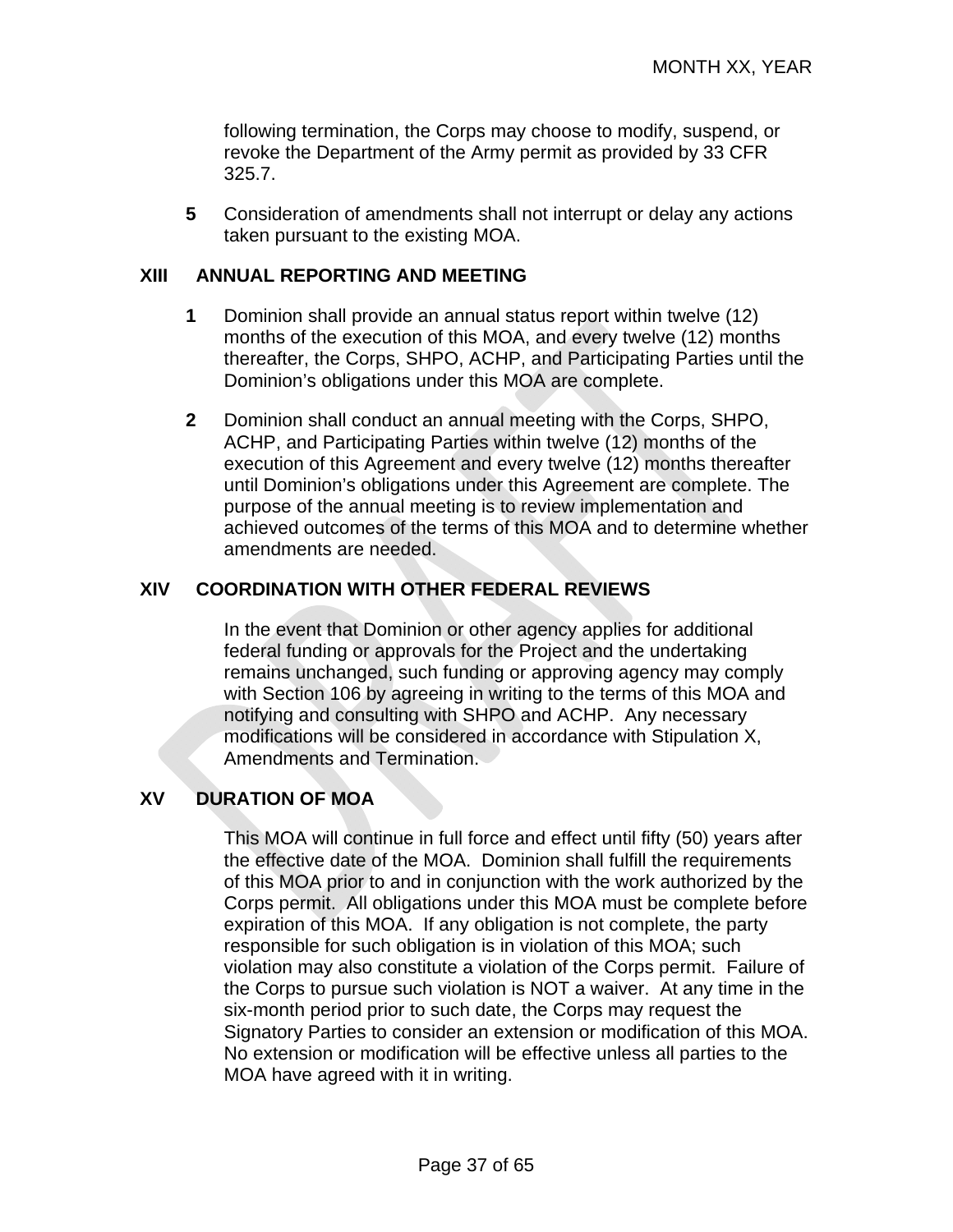### **XVI ANTI-DEFICIENCY ACT**

The Corps' obligations under this MOA are subject to the availability of appropriated funds, and the stipulations of this MOA are subject to the provisions of the Anti-Deficiency Act. The Corps shall make reasonable and good faith efforts to secure the necessary funds to implement this MOA in its entirety. If compliance with the Anti-Deficiency Act alters or impairs the Corps' ability to implement the stipulations of this MOA, the Corps shall consult in accordance with the amendment and termination procedures found at Stipulation XII of this MOA.

#### **XVII DEFINITIONS**

- **a.** The term "Concurring Parties" means each Consulting Party signing the Memorandum of Agreement.
- **b.** The term "Consulting Parties" means the following organizations: The National Parks and Conservation Association; The Save the James Alliance; The Chesapeake Conservancy; United States Department of Interior (National Park Service, Colonial National Historic Park); United States Department of Interior (National Park Service, Northeast Region); James City County; The Colonial Williamsburg Foundation; Preservation Virginia; Scenic Virginia; The National Trust for Historic Preservation; Christian & Barton, LLP (on behalf of BASF Corp); James River Association; United States Department of Interior (National Park Service, American Battlefield Protection Program); First California Company Jamestowne Society; Delaware Tribe of Indians; Chickahominy Tribe; Council of Virginia Archaeologists; Margaret Nelson Fowler; and the Pamunkey Indian Tribe.
- **c.** The term "enhancement" shall mean an increase or improvement in quality, value, or extent.
- **d.** The term "Invited Signatory Party" shall mean Dominion.
- **e.** The term "Participating Party" shall mean Concurring Parties and each Consulting Party, whether or not such party executes the MOA as a Concurring Party, that requests to remain involved, by providing input to the Corps at the times identified herein and at such times as the Corps in its discretion requests Participating Party input, with implementation of this MOA.
- **f.** The term "Signatory Parties" shall mean the Corps, SHPO, and ACHP.
- **g.** The phrase "Limited Construction Within the James River" shall only mean construction activities within the James River associated with tower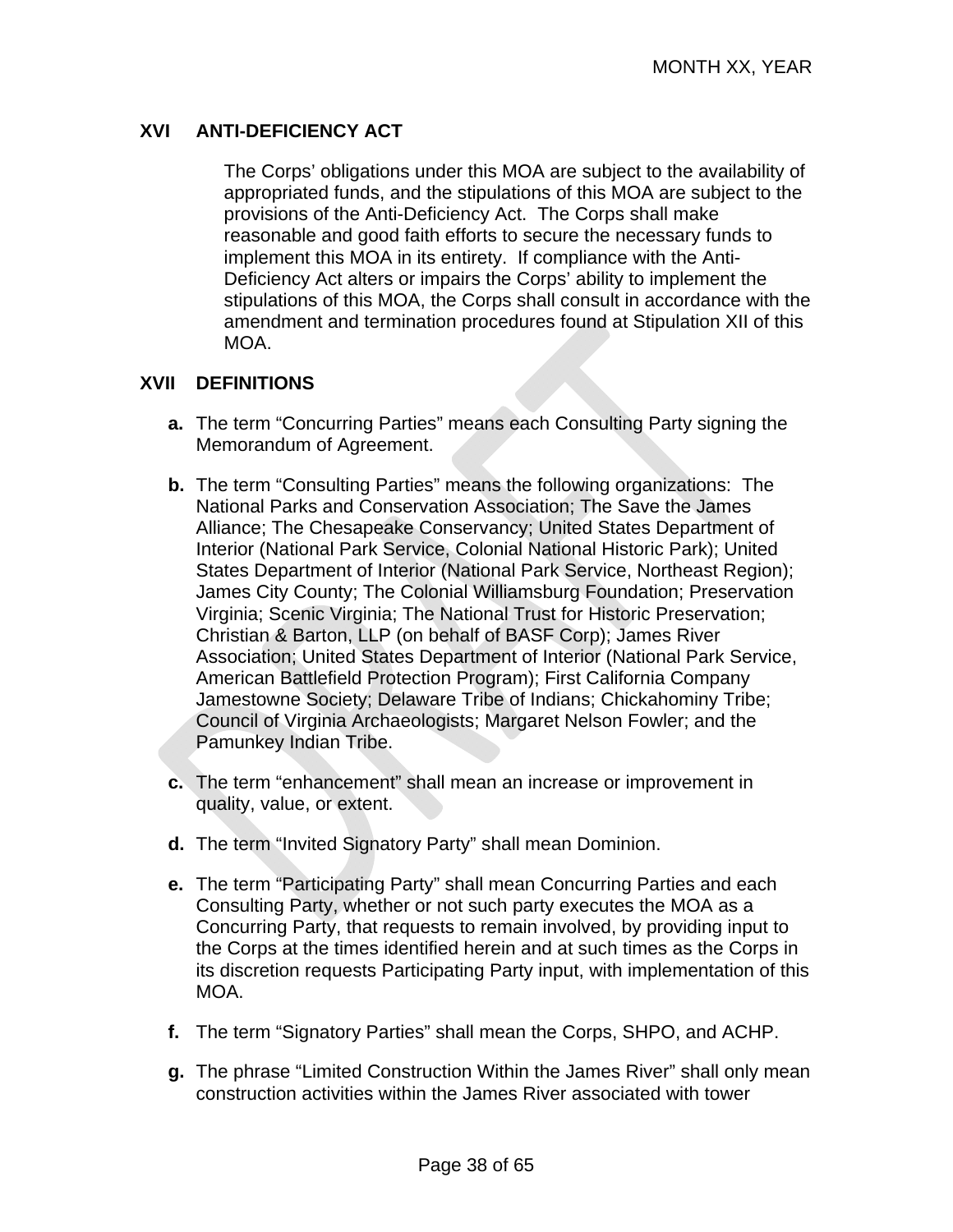foundations and fender protection systems, This term does not include the construction of any steel lattice transmission towers atop the foundations.

- **h.** The phrase "Construction Above the James River" shall mean any remaining construction activities atop the foundations within the James River described above in Stipulation XVII.g.
- **i.** The term "Project Narrative" shall mean a document that identifies specific projects, lists tasks necessary to execute each project, provides a timeline for accomplishment of each project and describes how each project enhances the historic value of the resource. A Project Narrative is not a detailed engineering plan and need not include drawings or other technical information.

#### **XVIII ENFORCEMENT AND CONTRACT RIGHTS**

The terms of this MOA may only be enforced by the Corps, ACHP, and SHPO. The Concurring Parties, Participating Parties, and cooperative management entities referenced in this MOA are third-parties and are not Signatory Parties as set forth in 36 C.F.R. § 800.6(c)(1), and are not an Invited Signatory Party under 36 C.F.R. § 800.6(c)(2), and instead are parties whose input has been invited as part of the administration of this MOA, as well as invited to concur in the MOA. These third parties have not been provided, and do not have, any rights hereunder, including the right to enforce the agreement. Signatory and Invited Signatory Parties otherwise have the rights afforded to them under 36 C.F.R. part 800.

#### **XIX EXECUTION OF MOA**

- **1** This MOA may be executed in counterparts, with a separate page for each Signatory Party and shall be effective from the date of the issuance of the Department of the Army Standard permit for the Project. The Corps will ensure that each party is provided with a copy of the fully executed MOA.
- **2** Execution of this MOA by the Corps, the ACHP, and the SHPO, shall, pursuant to 36 CFR 800.6(c), be considered to be an agreement pursuant to the regulations issued by the ACHP for the purposes of Section 110(l) of the NHPA. Execution and submission of this MOA, and implementation of its terms, evidence that the Corps has afforded the ACHP an opportunity to comment on the proposed undertaking and its effect on historic properties, and that the Corps has taken into account the effect of the undertaking on historic properties.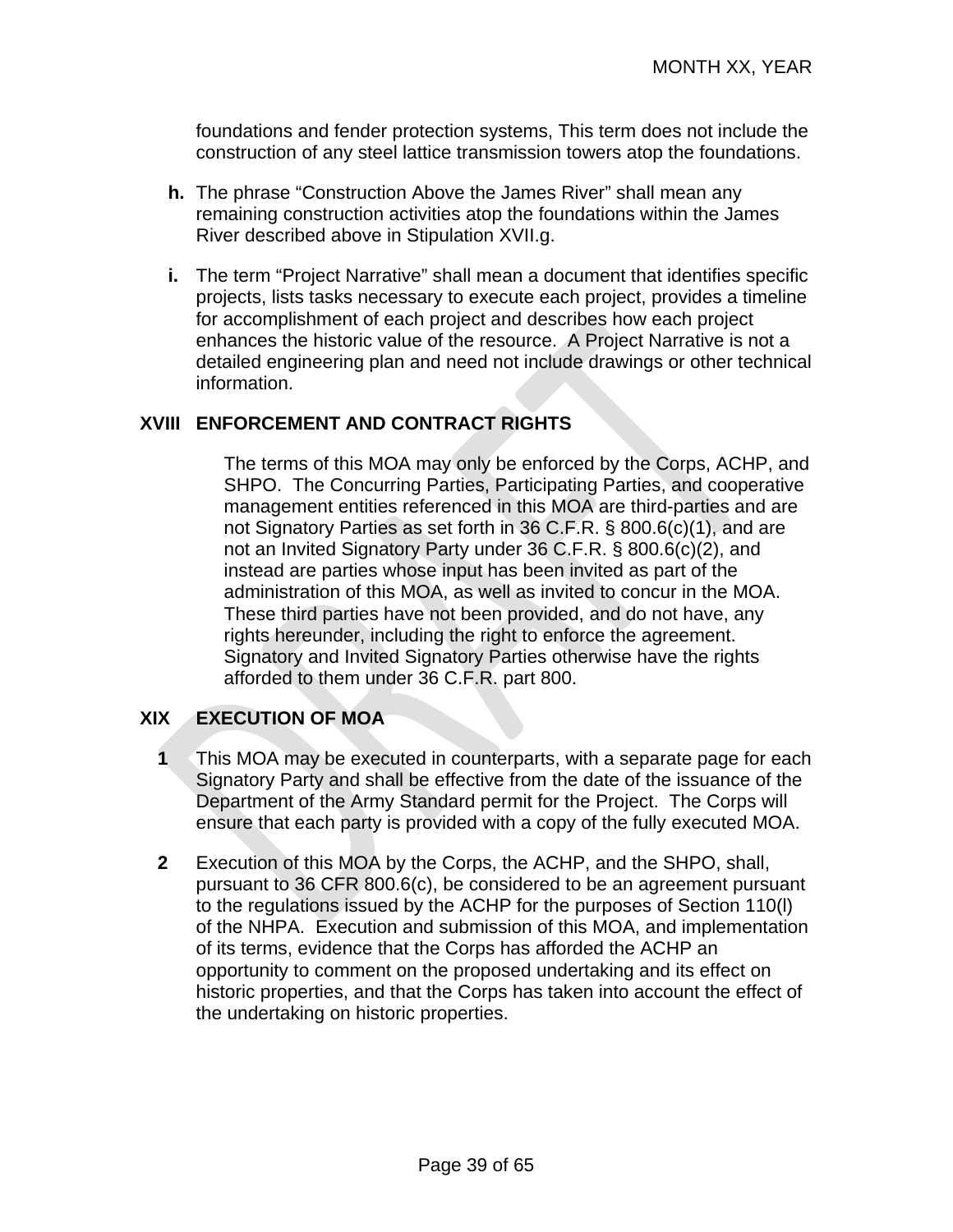#### **INVITED SIGNATORY PARTY:**

| <b>DOMINION</b>                                                                                                                                                                                              |                    |
|--------------------------------------------------------------------------------------------------------------------------------------------------------------------------------------------------------------|--------------------|
| Robert M. Blue<br>President, Dominion Virginia Power                                                                                                                                                         |                    |
| <b>SIGNATORY PARTIES:</b>                                                                                                                                                                                    |                    |
| NORFOLK DISTRICT, U. S. ARMY CORPS OF ENGINEERS                                                                                                                                                              |                    |
| Chief, Regulatory Branch                                                                                                                                                                                     | Date: <u>Date:</u> |
| <b>VIRGINIA STATE HISTORIC PRESERVATION OFFICER</b>                                                                                                                                                          |                    |
| Julie V. Langan<br>Director, Virginia Department of Historic Resources                                                                                                                                       | Date:              |
| ADVISORY COUNCIL ON HISTORIC PRESERVATION                                                                                                                                                                    |                    |
| By:________<br>$\begin{array}{c c c c c c} \hline \textbf{p} & \textbf{p} & \textbf{p} & \textbf{p} \\\hline \end{array}$<br>John M. Fowler<br>Executive Director, Advisory Council on Historic Preservation | Date: <u>Date:</u> |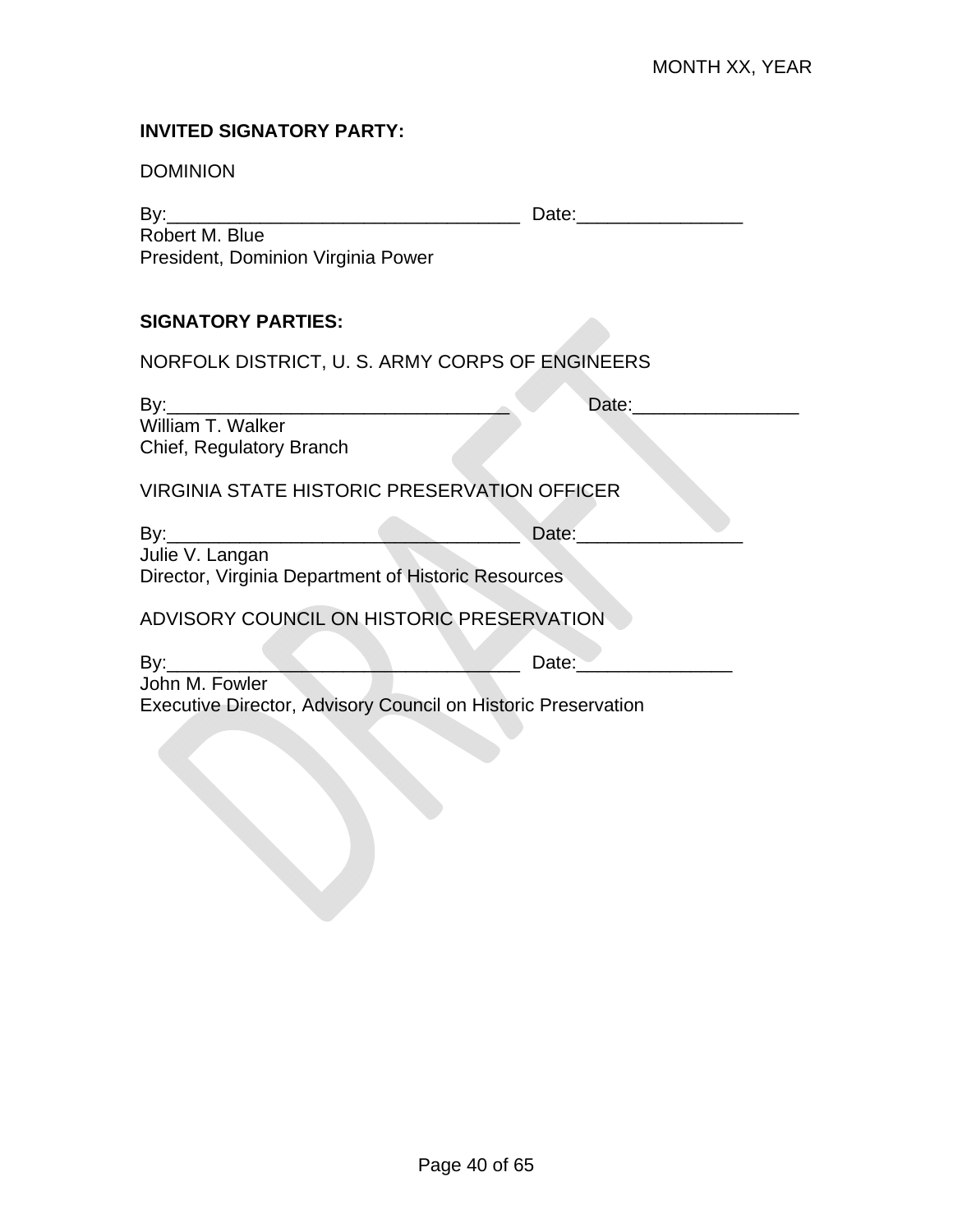# NATIONAL PARKS CONSERVATION ASSOCIATION

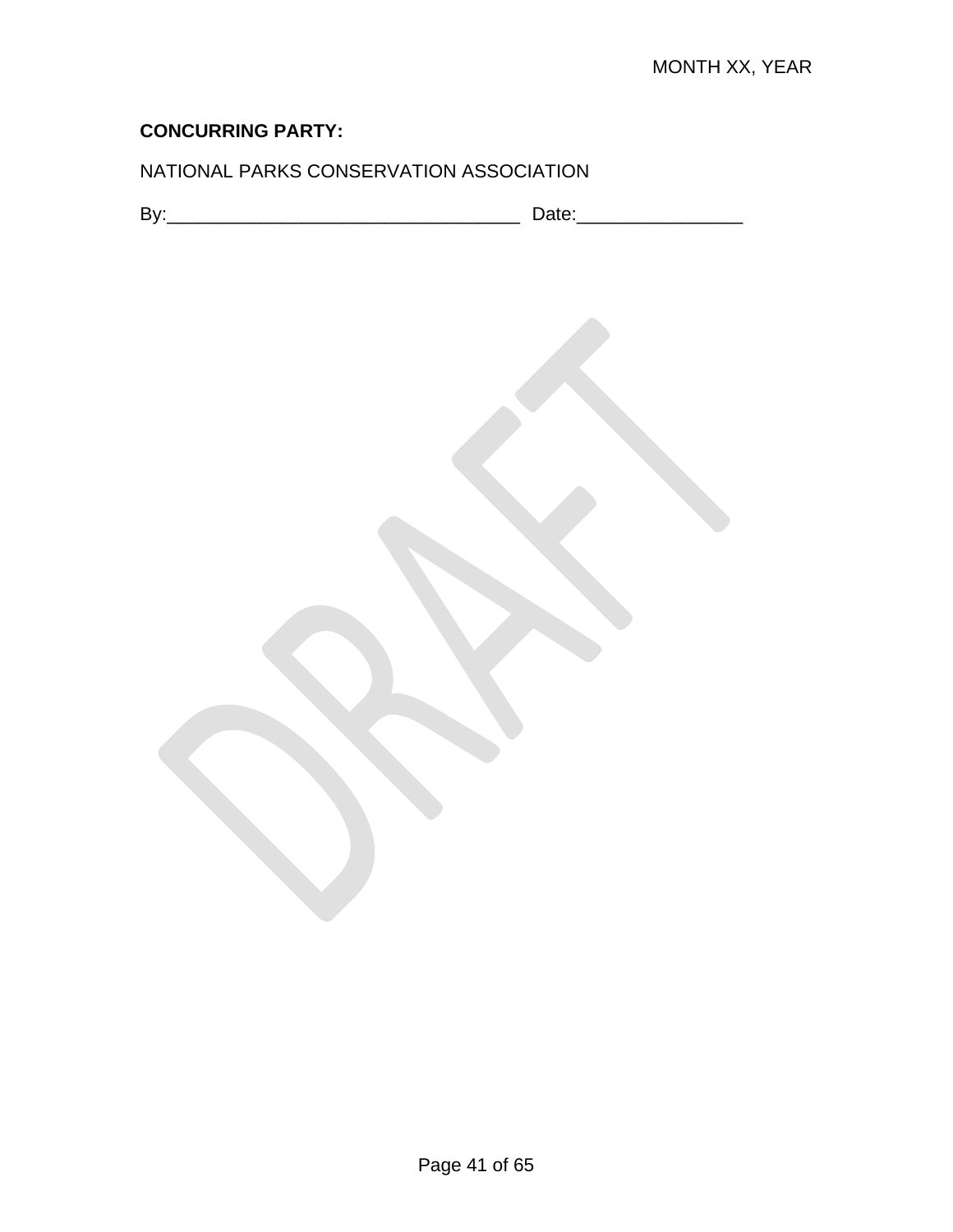# SAVE THE JAMES ALLIANCE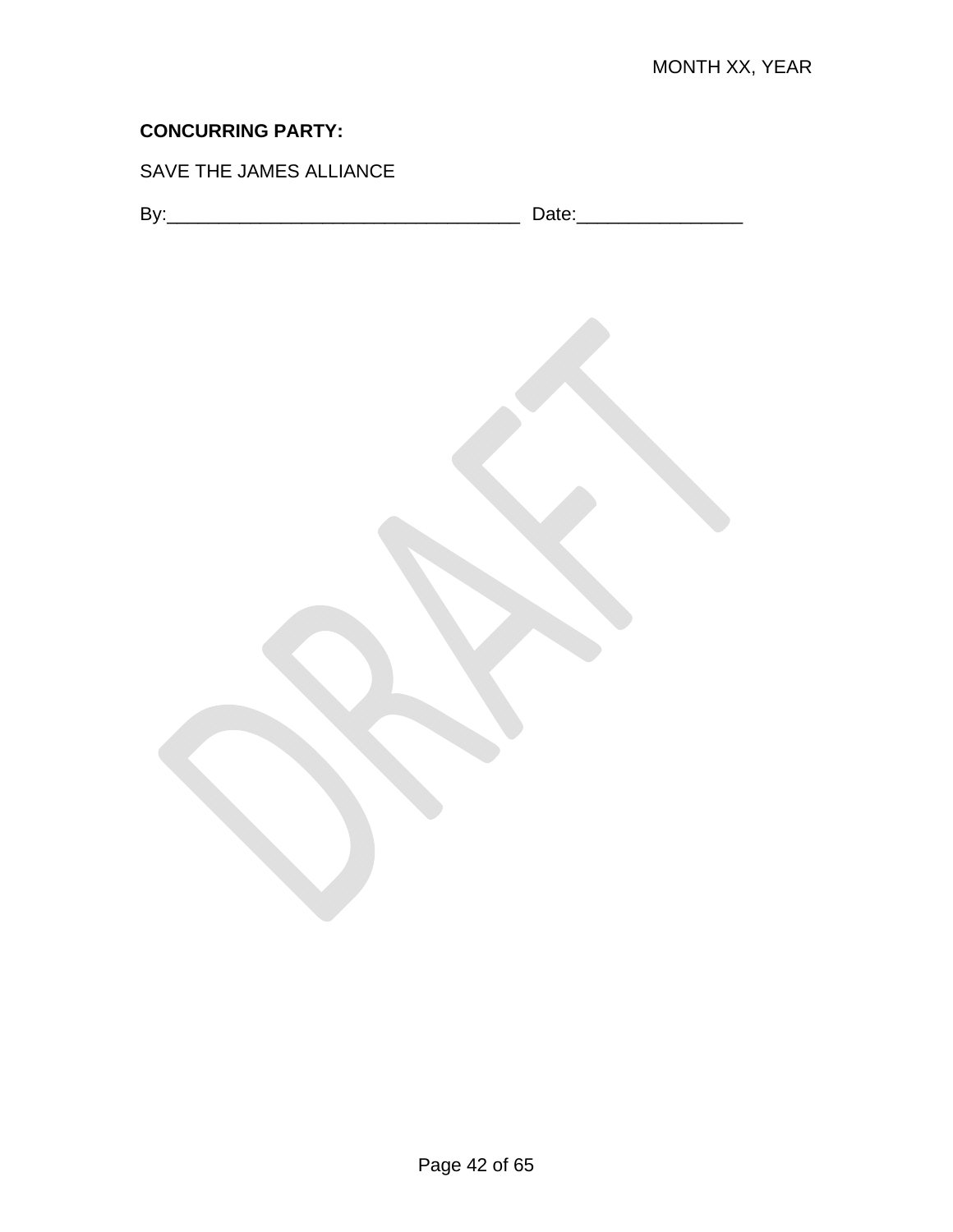### CHESAPEAKE CONSERVANCY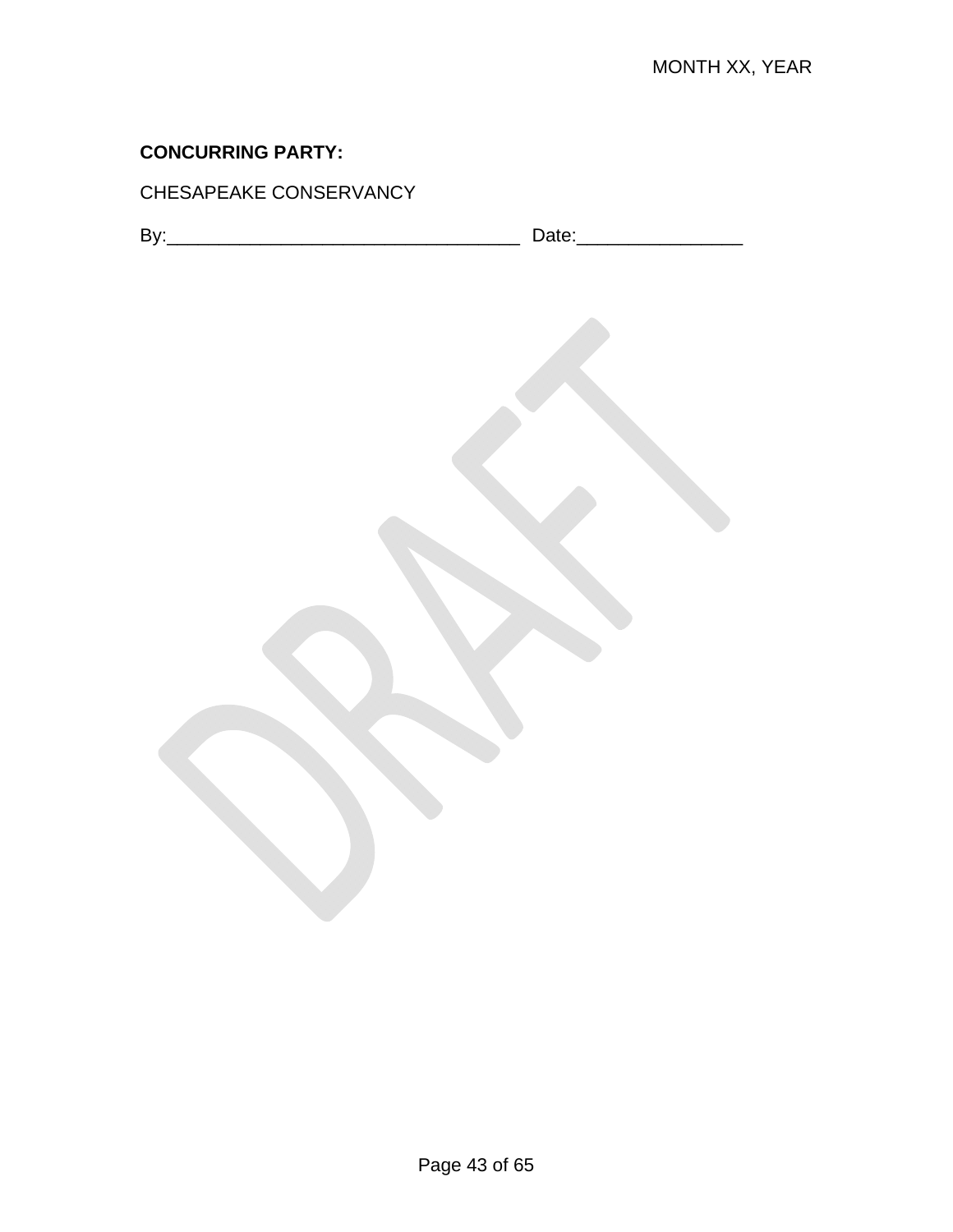#### UNITED STATES DEPARTMENT OF INTERIOR (NATIONAL PARK SERVICE, COLONIAL NATIONAL HISTORIC PARK)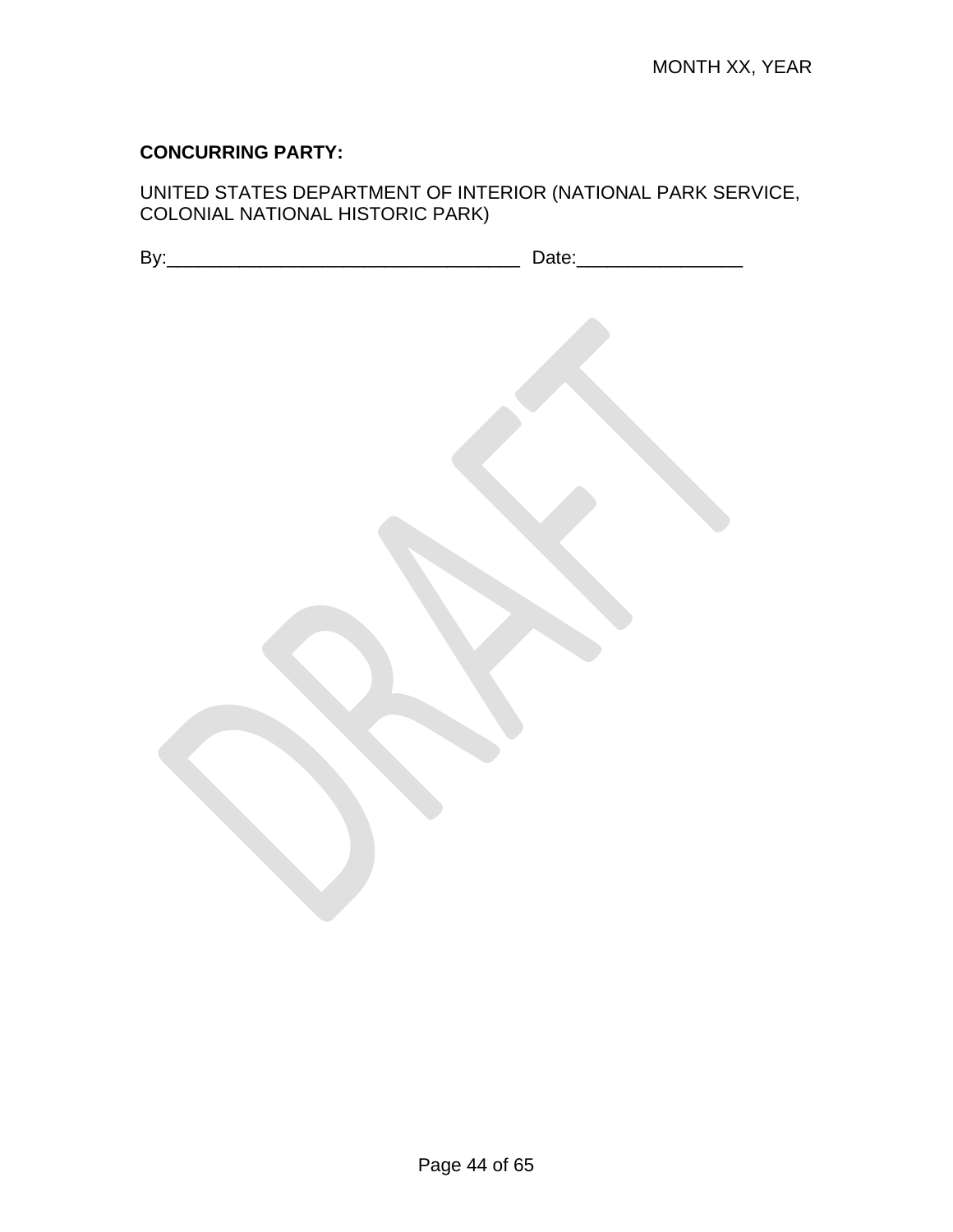UNITED STATES DEPARTMENT OF INTERIOR (NATIONAL PARK SERVICE, NORTHEAST REGION)

| -<br>. .<br>- |  |
|---------------|--|
|               |  |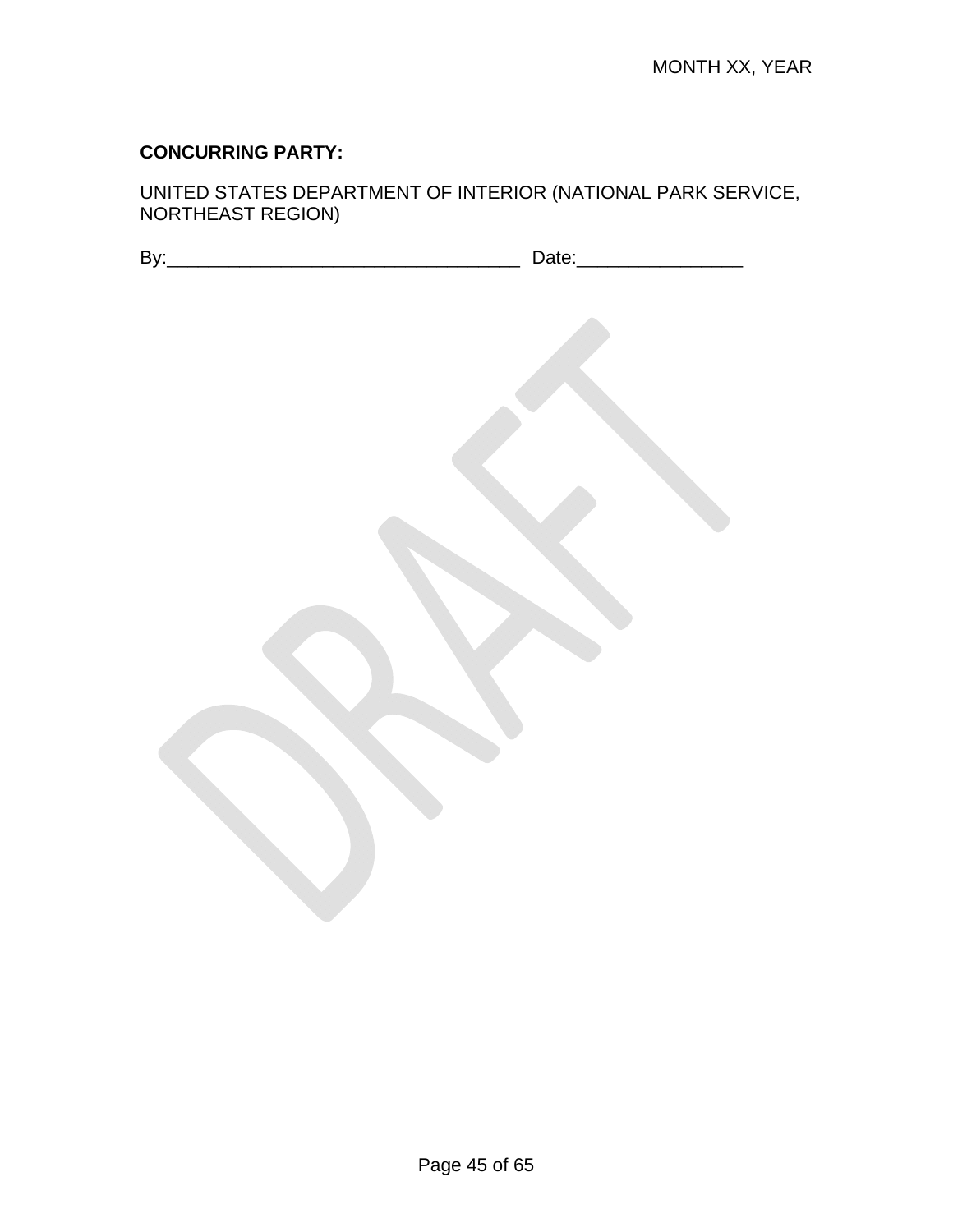# JAMES CITY COUNTY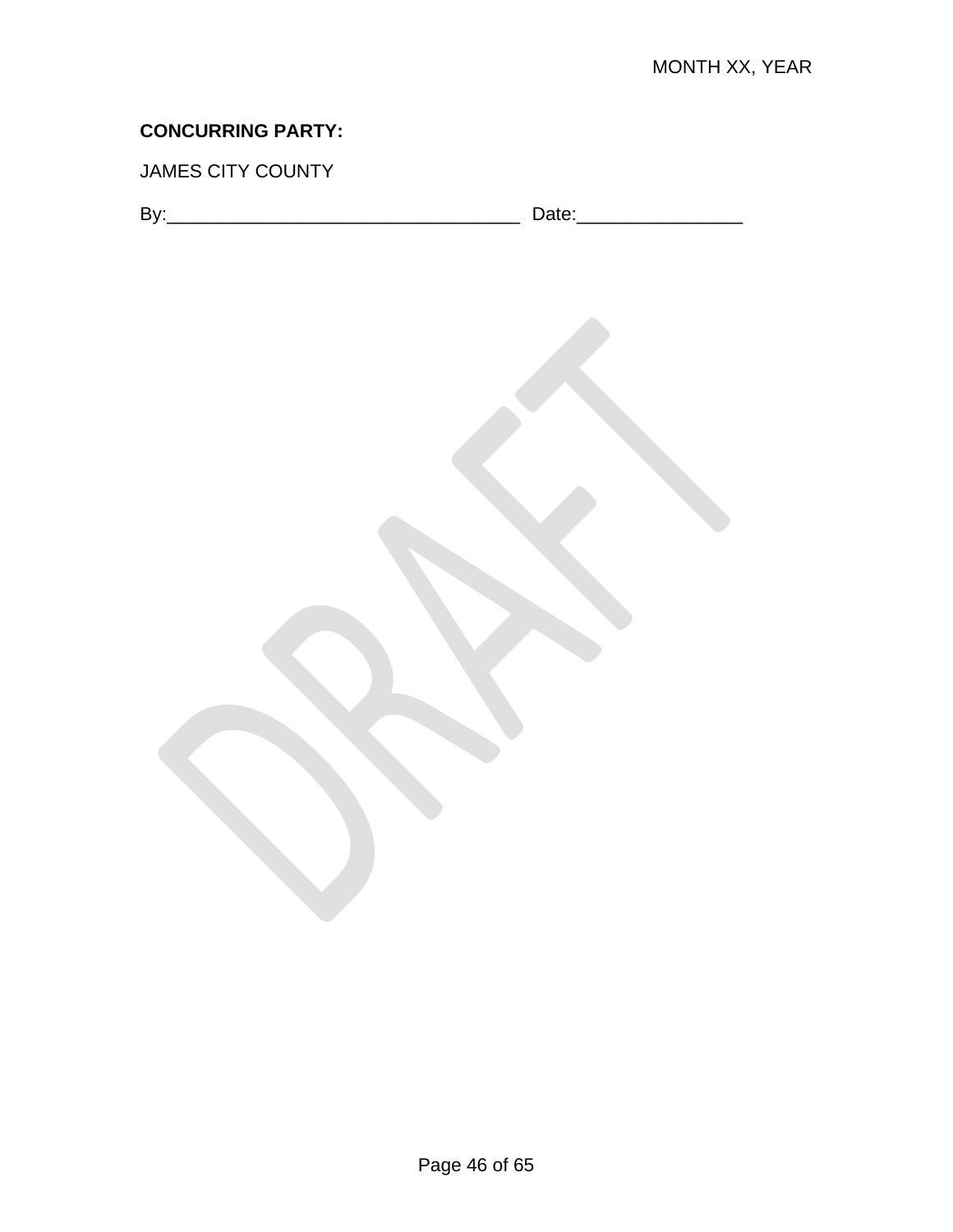# THE COLONIAL WILLIAMSBURG FOUNDATION

| $\sim$<br><br>. .<br>-- | -- |
|-------------------------|----|
|                         |    |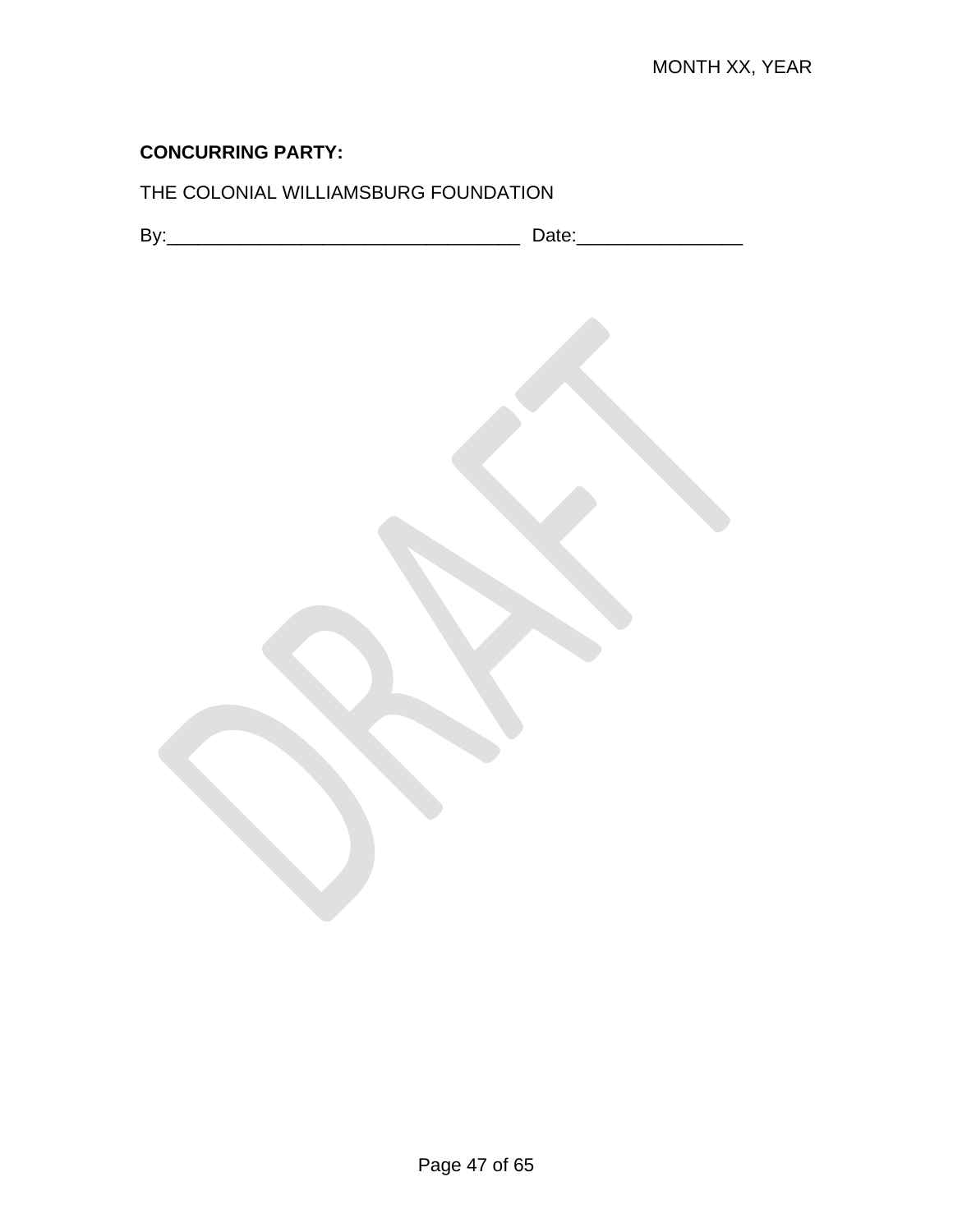# PRESERVATION VIRGINIA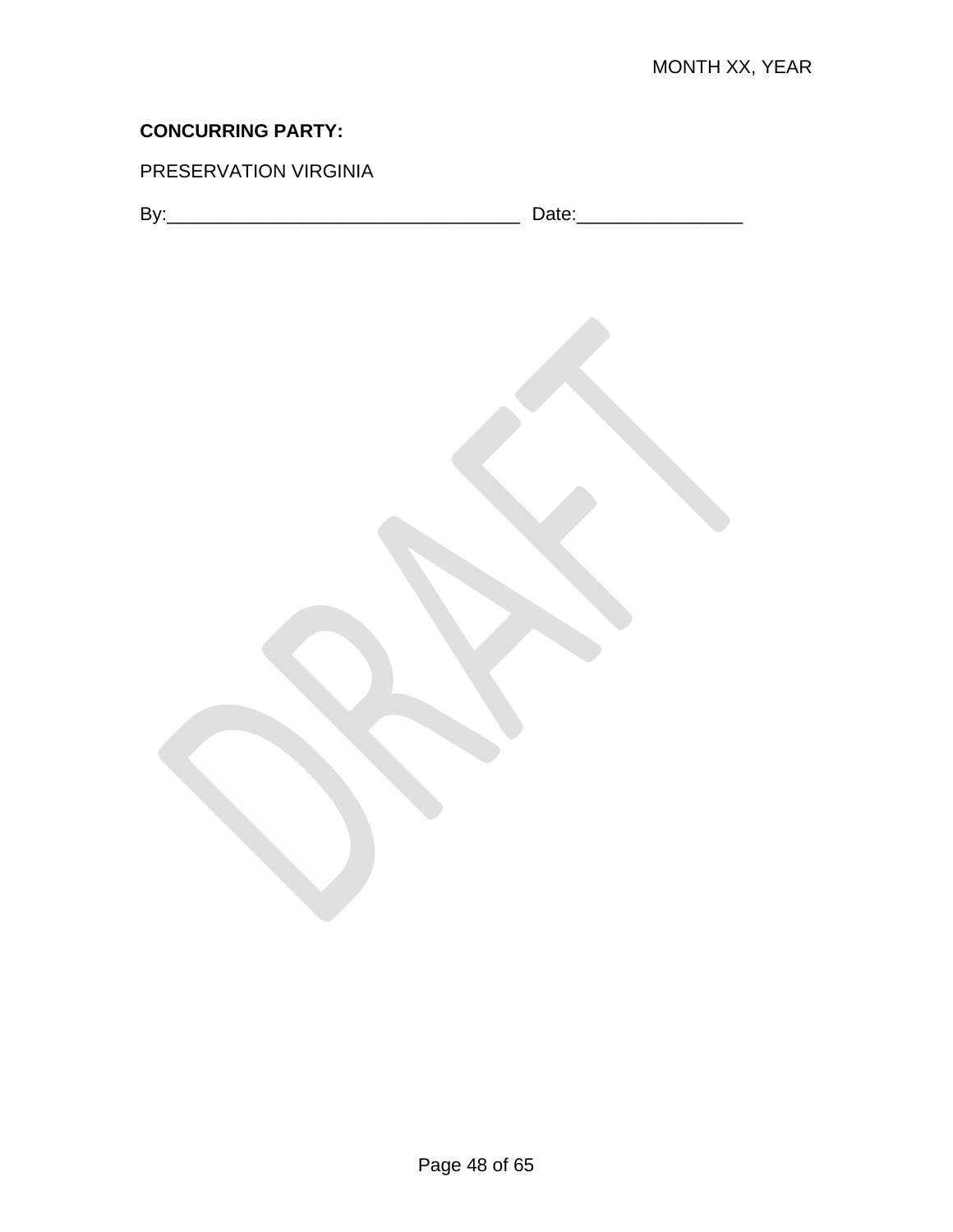### SCENIC VIRGINIA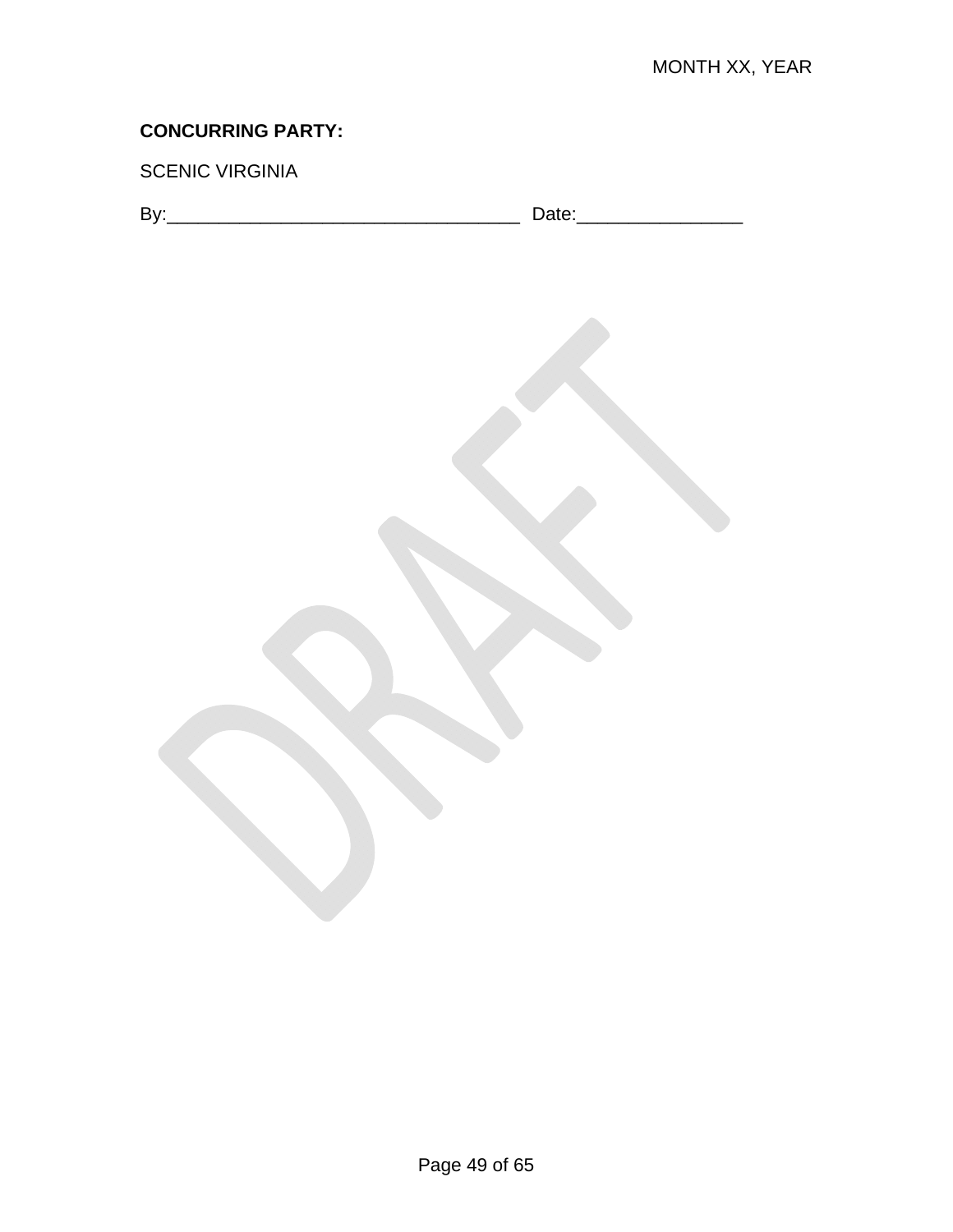# NATIONAL TRUST FOR HISTORIC PRESERVATION

| -<br>. .<br>-- |  |
|----------------|--|
|----------------|--|

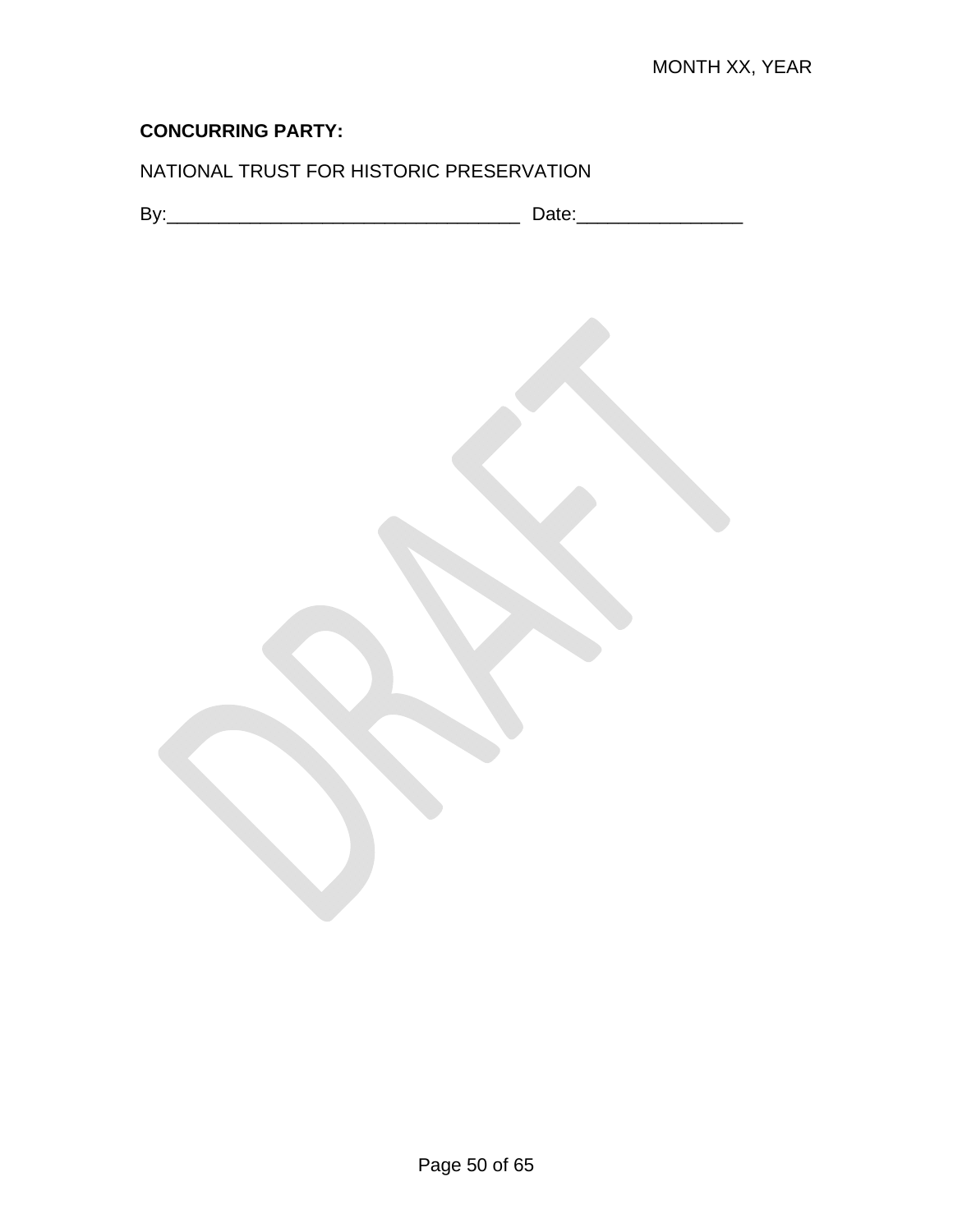# CHRISTIAN & BARTON, LLP (ON BEHALF OF BASF CORP)

| -<br>. .<br>-- |  |
|----------------|--|
|----------------|--|

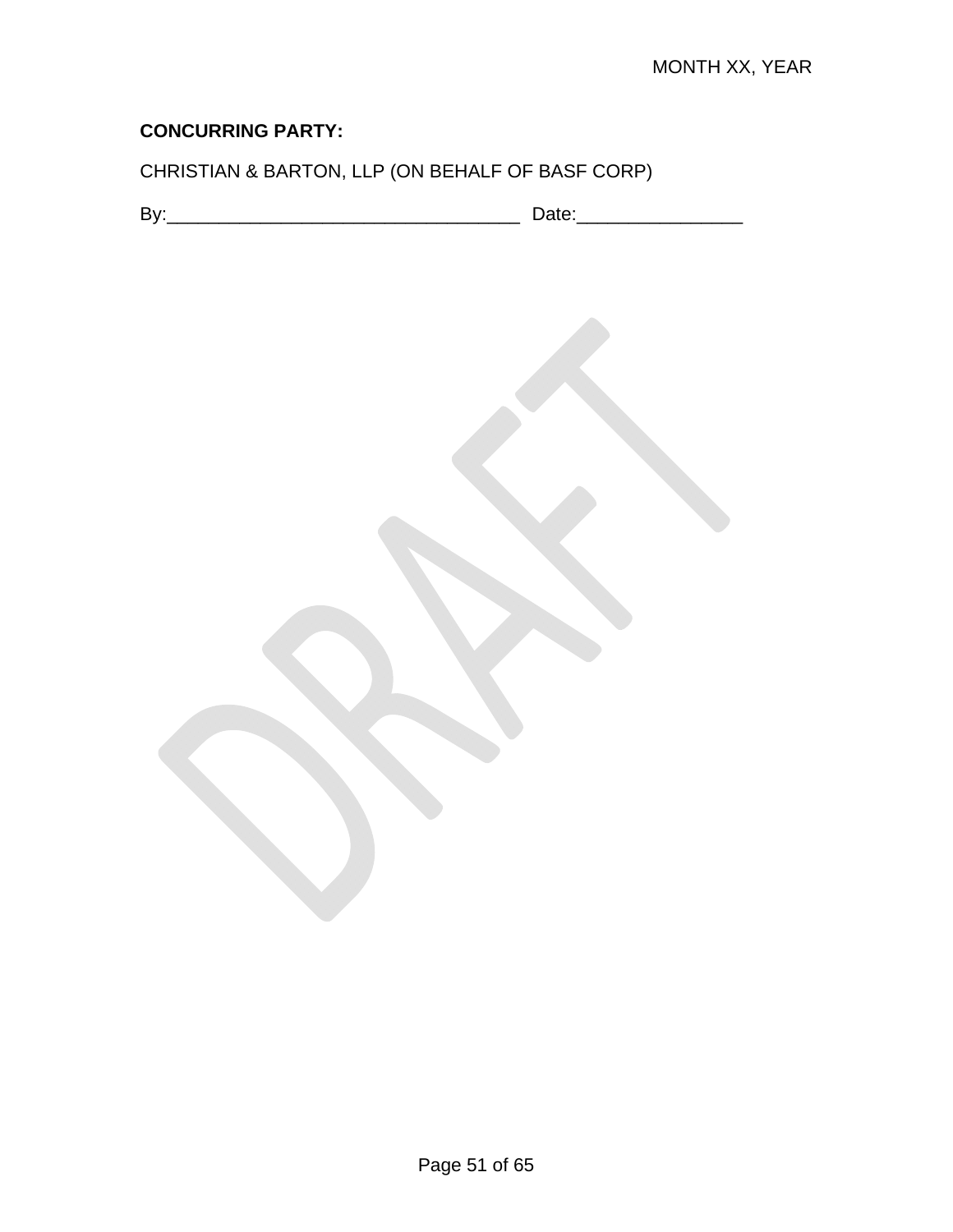# JAMES RIVER ASSOCIATION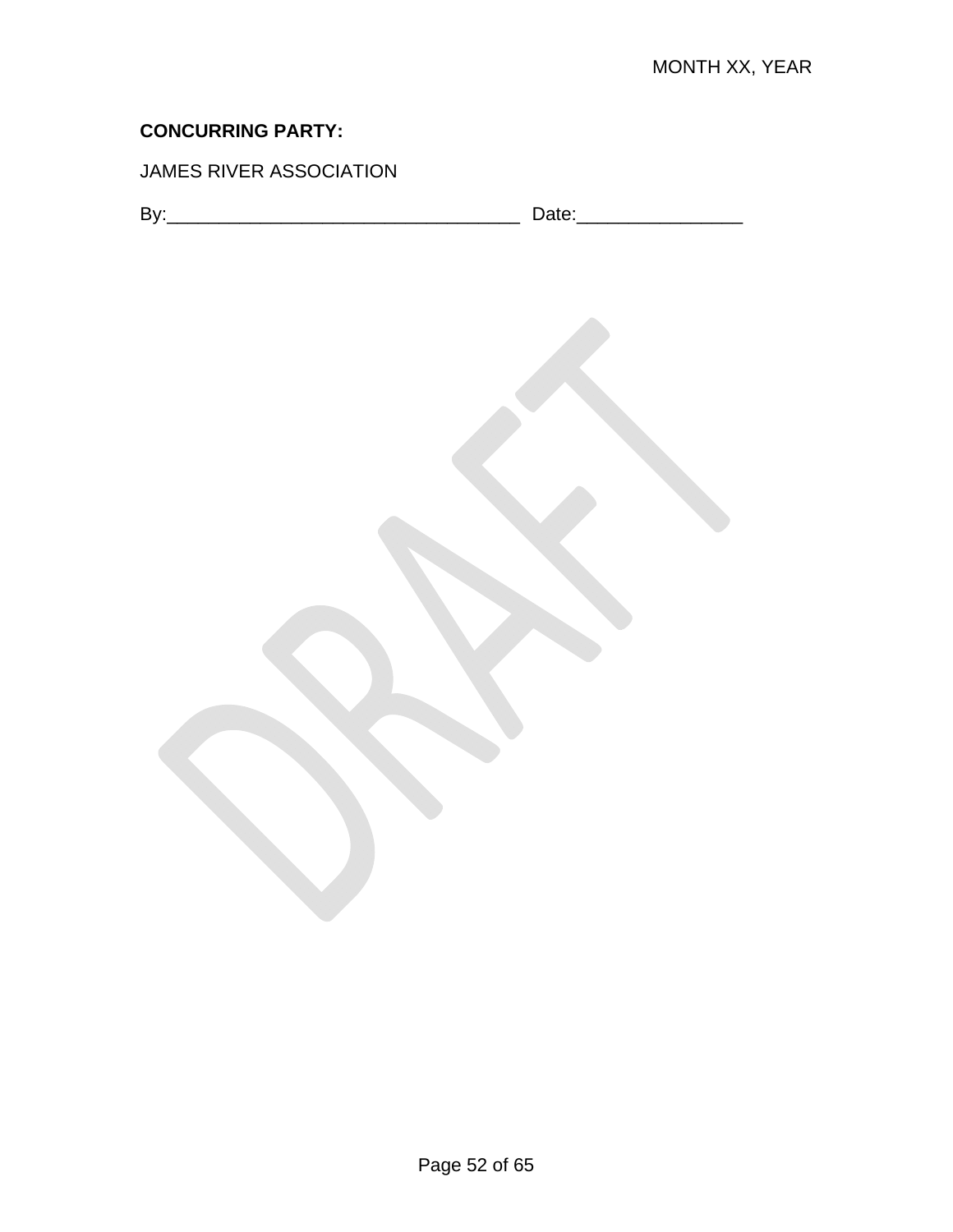#### UNITED STATES DEPARTMENT OF INTERIOR (NATIONAL PARK SERVICE, AMERICAN BATTLEFIELD PROTECTION PROGRAM)

| By: | Date:__________ |
|-----|-----------------|
|     |                 |
|     |                 |
|     |                 |
|     |                 |
|     |                 |
|     |                 |
|     |                 |
|     |                 |
|     |                 |
|     |                 |
|     |                 |
|     |                 |
|     |                 |
|     |                 |
|     |                 |
|     |                 |
|     |                 |
|     |                 |
|     |                 |
|     |                 |
|     |                 |
|     |                 |
|     |                 |
|     |                 |
|     |                 |
|     |                 |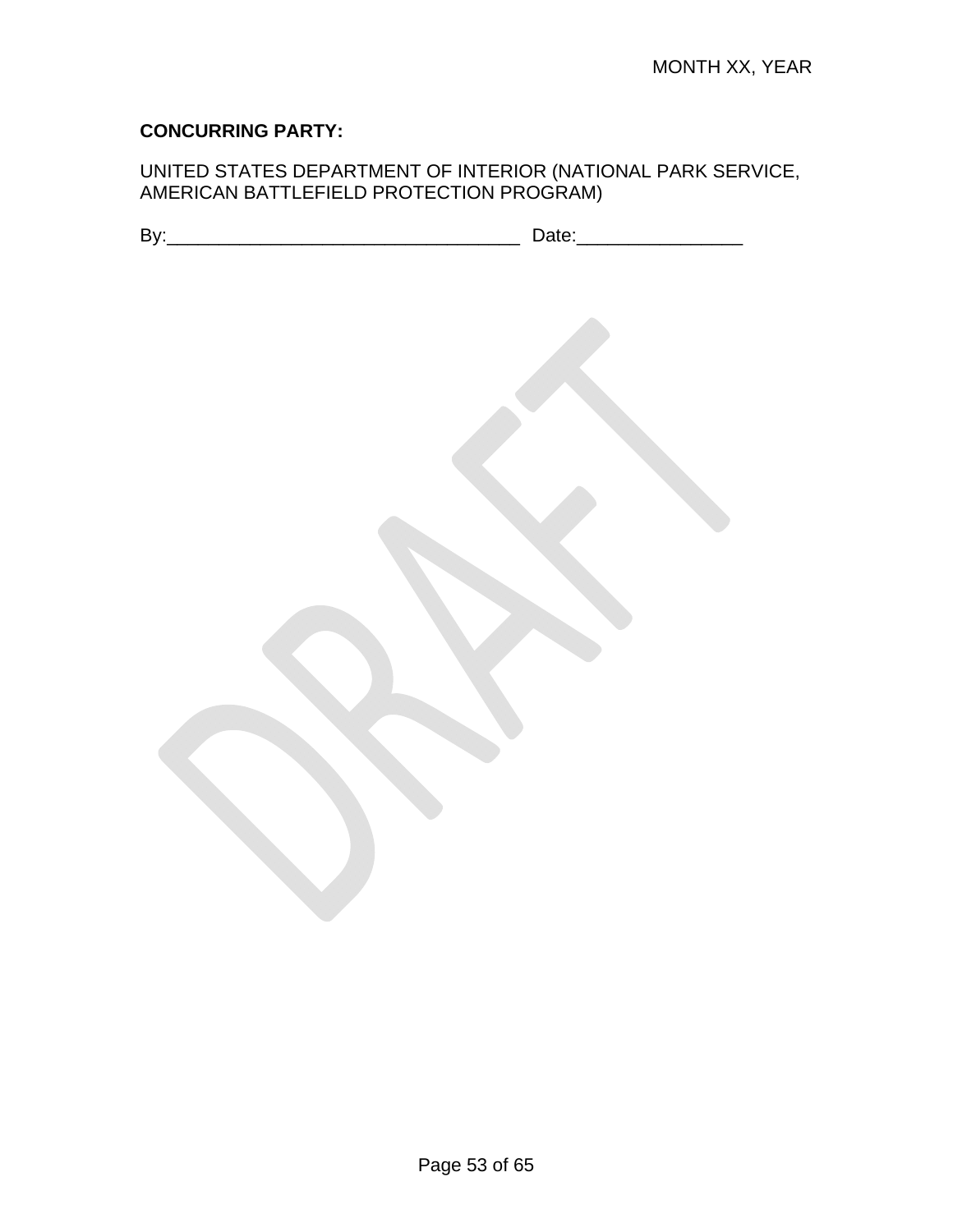# FIRST CALIFORNIA COMPANY JAMESTOWNE SOCIETY

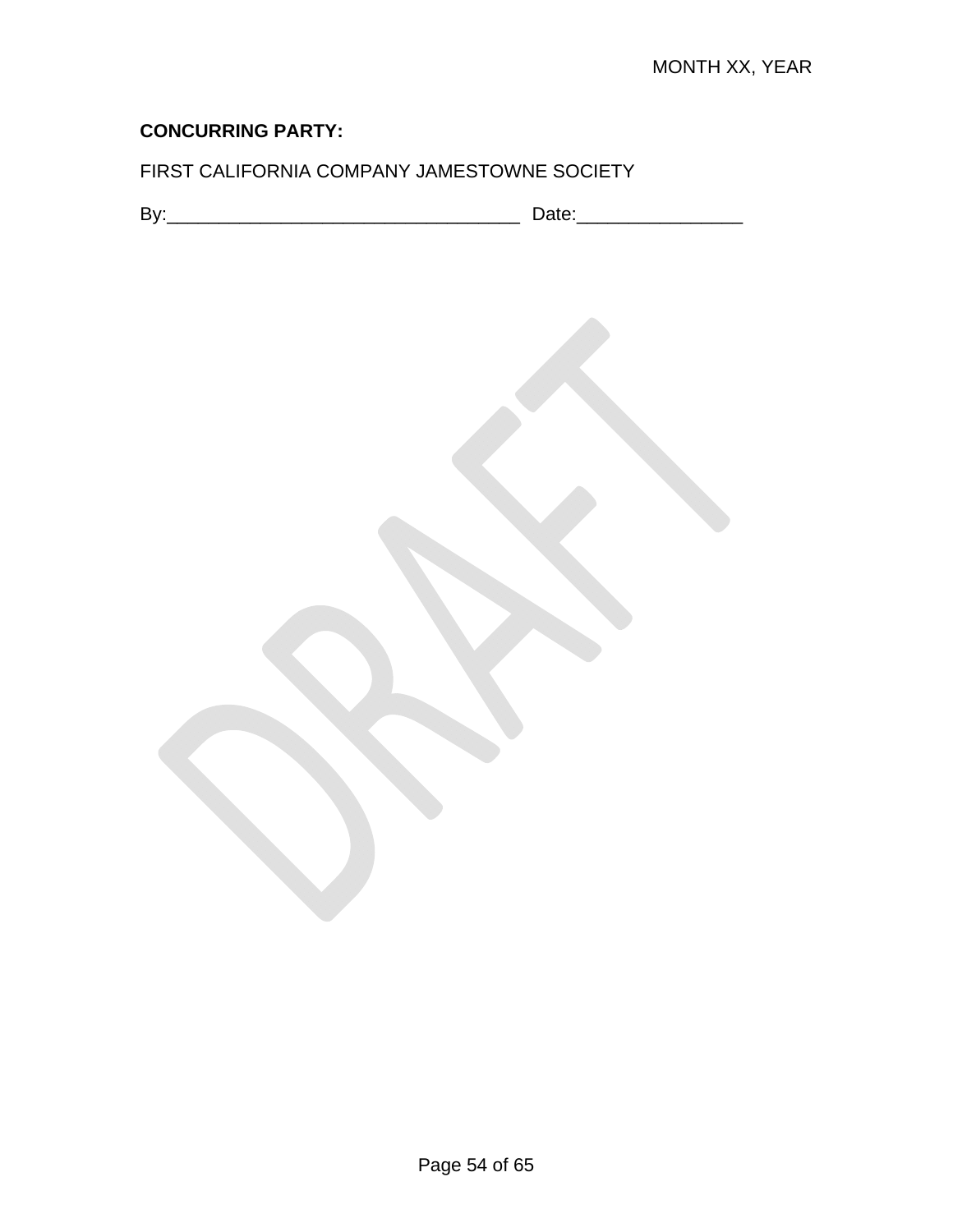# DELAWARE TRIBE OF INDIANS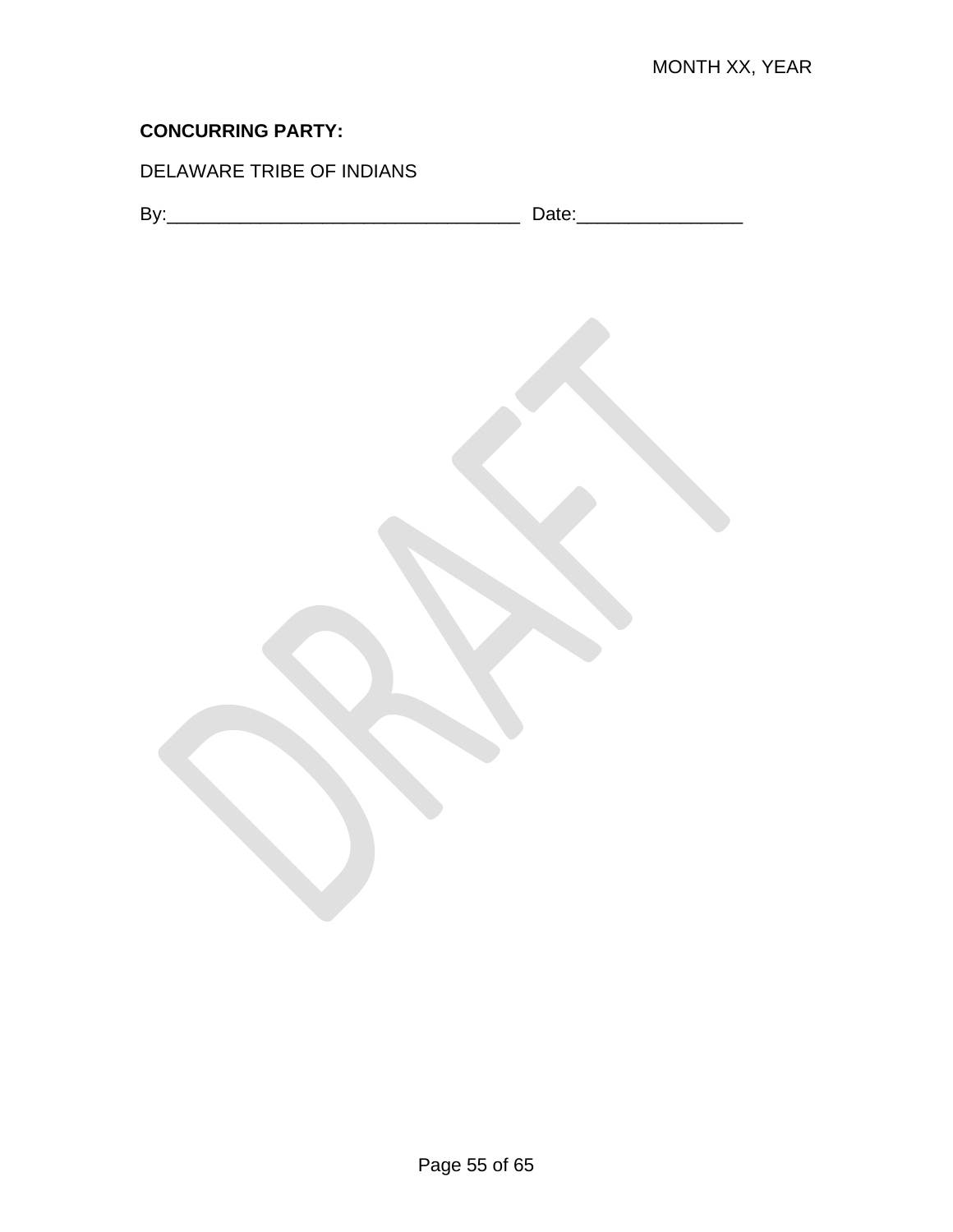### CHICKAHOMINY TRIBE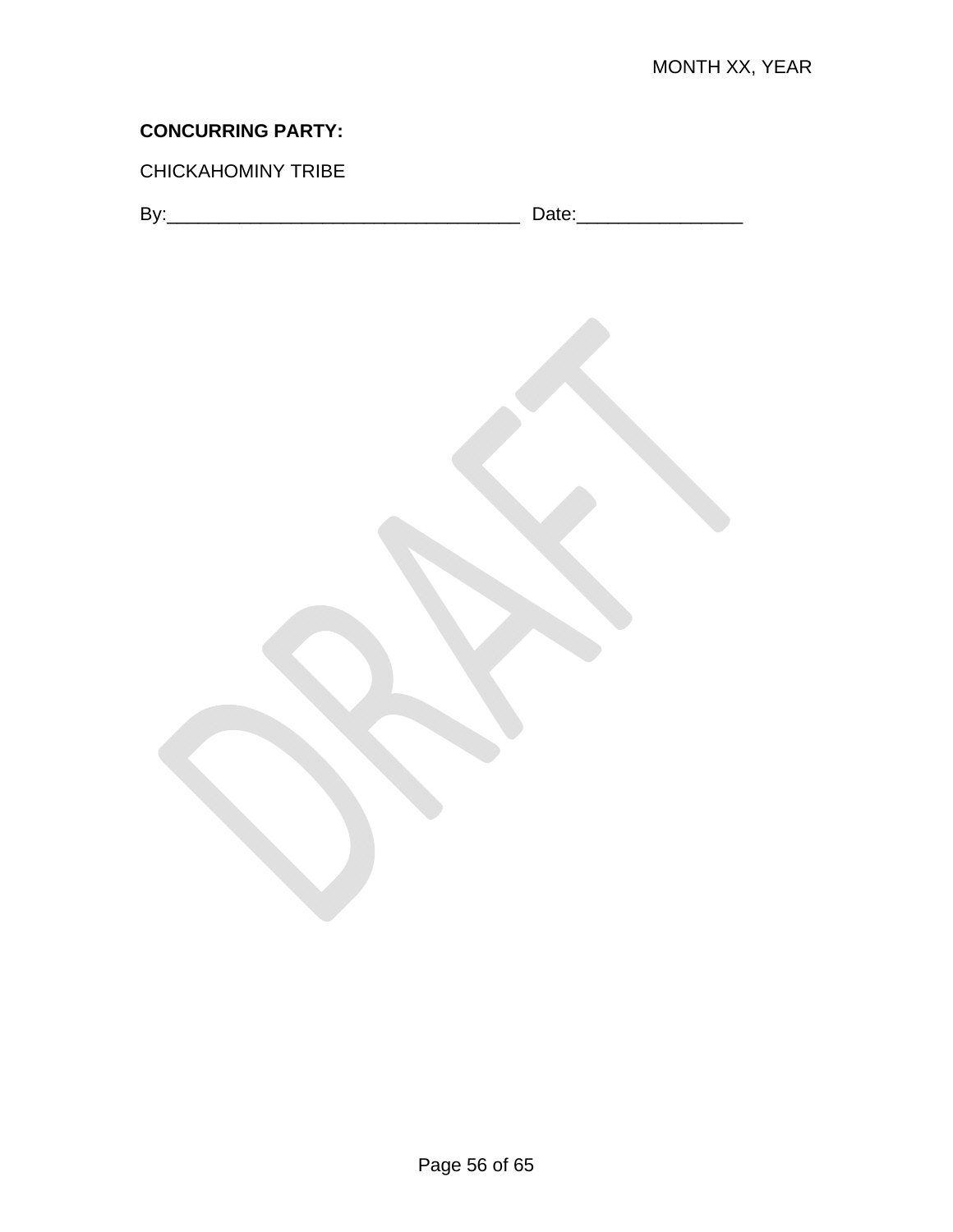# COUNCIL OF VIRGINIA ARCHAEOLOGISTS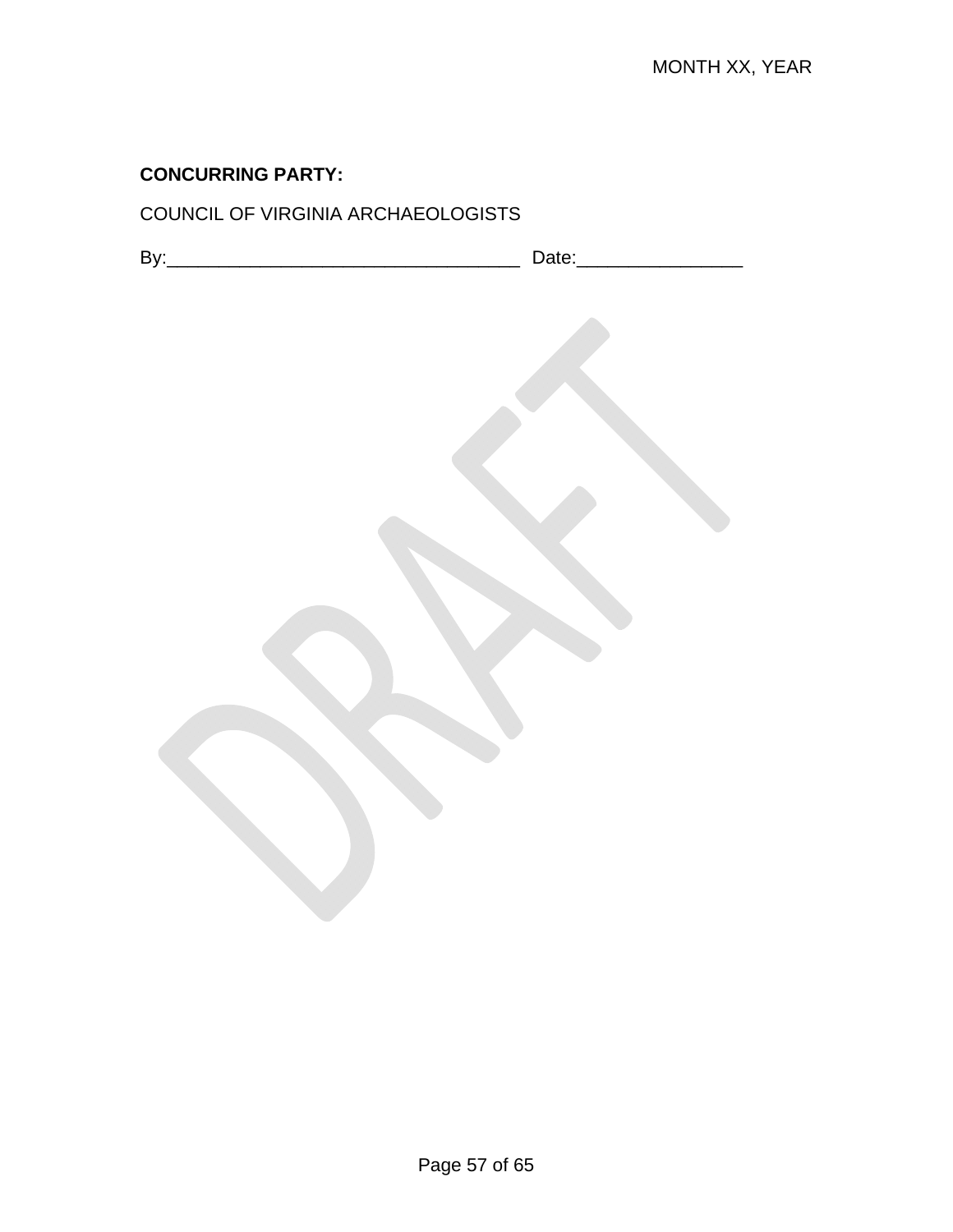### MARGARET NELSON FOWLER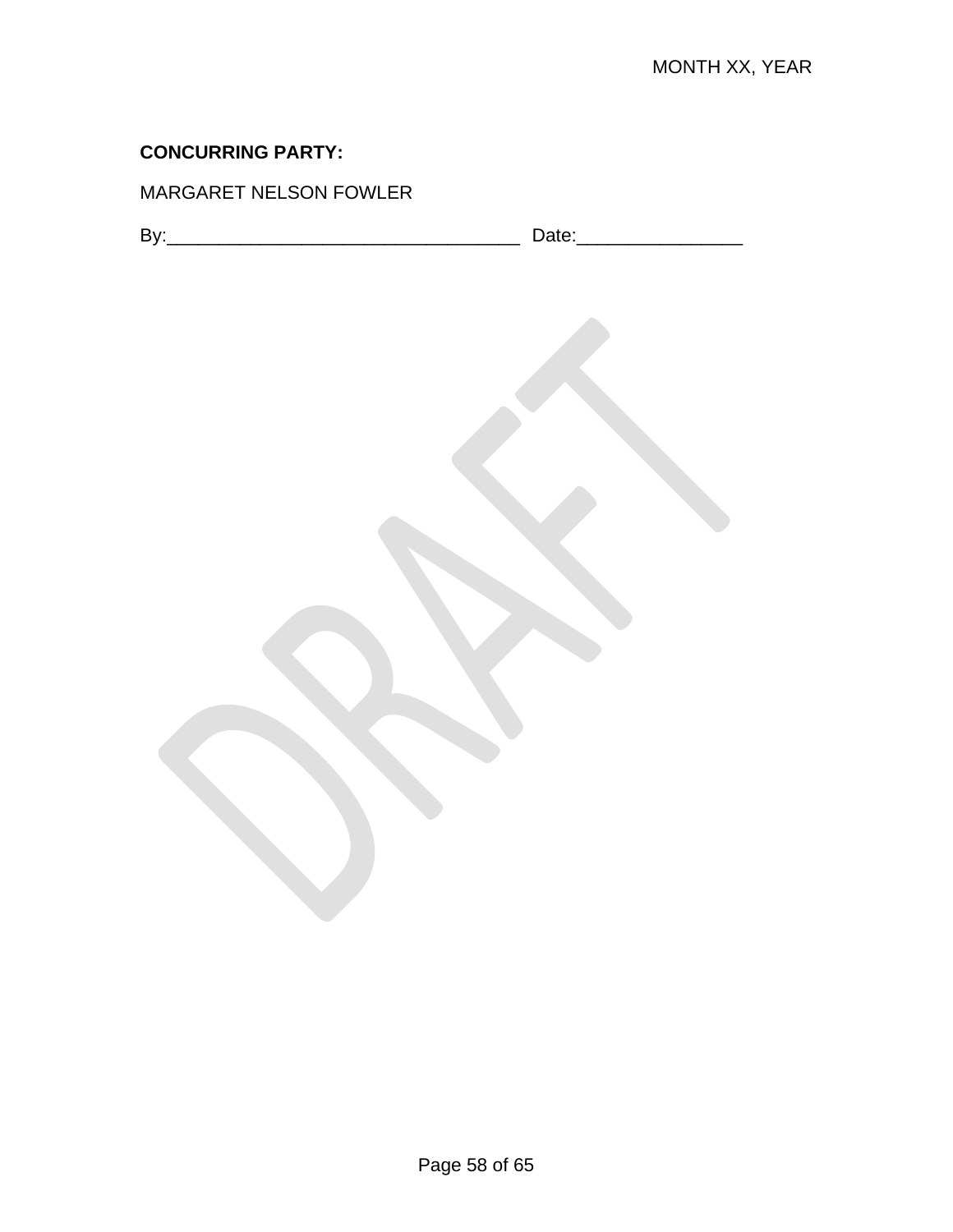# PAMUNKEY INDIAN TRIBE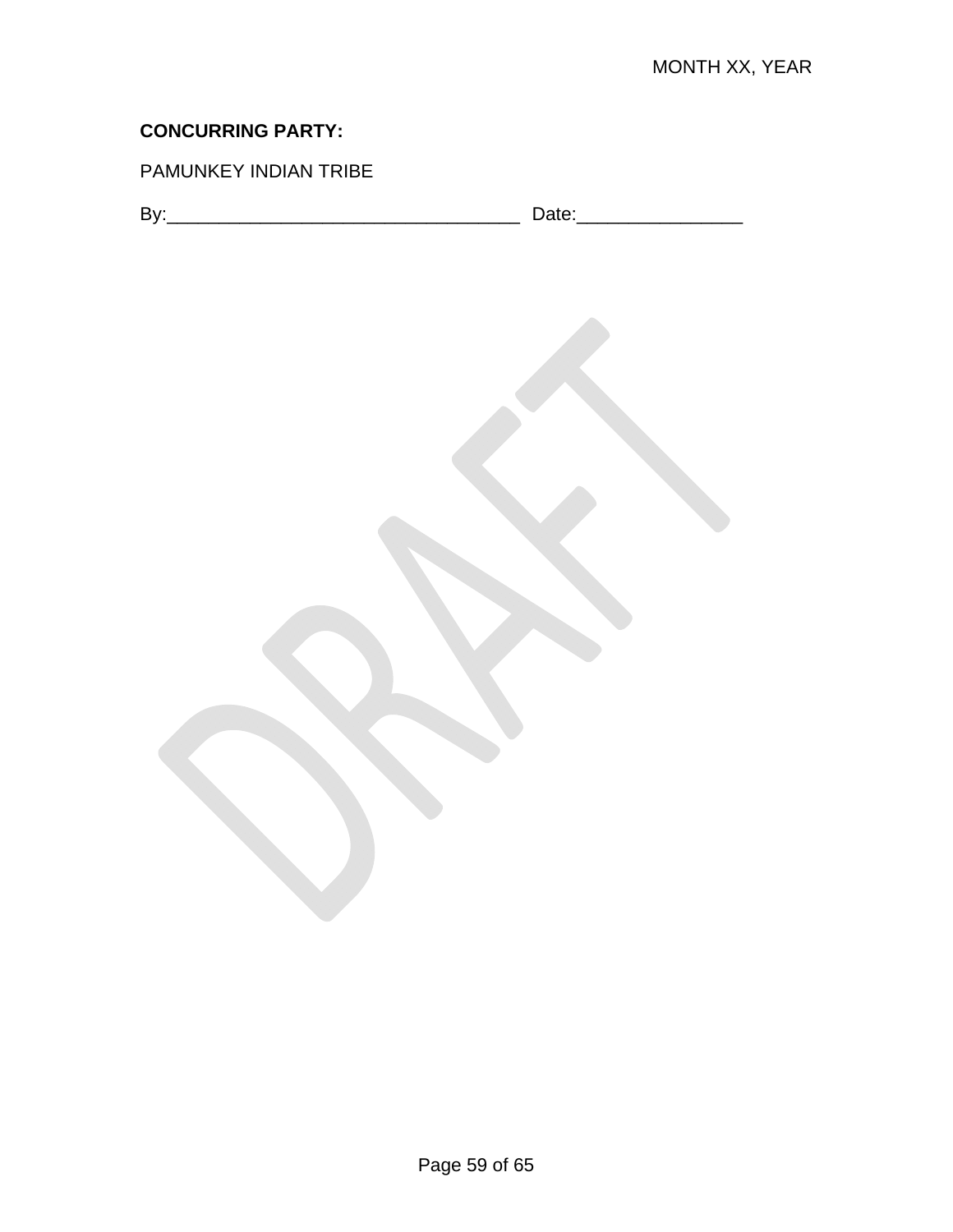# **ATTACHMENT A: DIRECT AND INDIRECT PROJECT APE MAPS**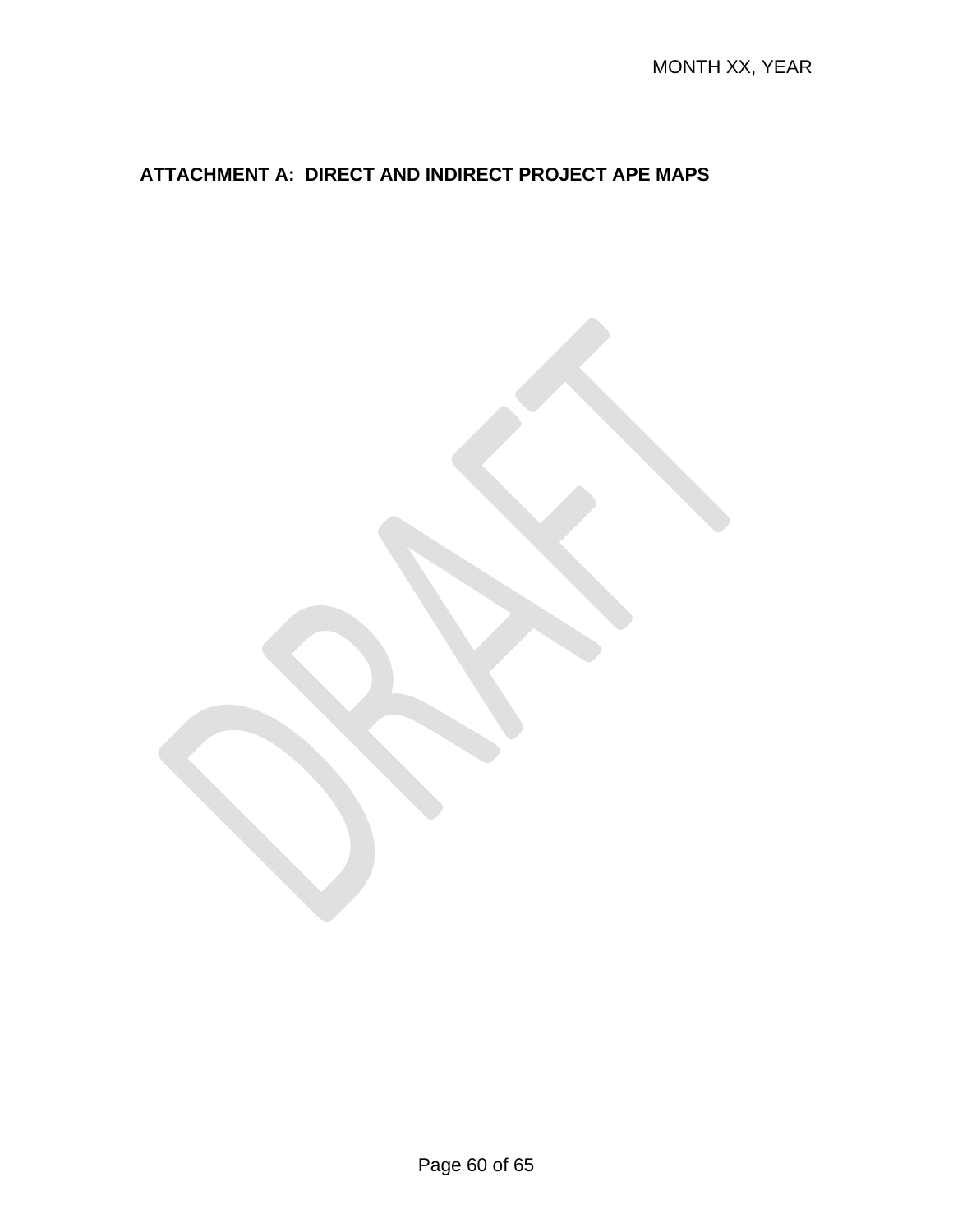#### **ATTACHMENT B: LIST OF DOCUMENTS SUBMITTED BY DOMINION IN SUPPORT OF CONSULTATION**

- *1) Phase II Evaluation Site 44JC0662 for the Dominion Virginia Power Skiffes Switching Station, James City County, Virginia (CRI, May 2012)*.
- 2) *Phase I Cultural Resources Survey of the Proposed Approximately 20.2-mile Dominion Virginia Power Skiffes Creek to Whealton 230kV Transmission Line in James City and York Counties, and the Cities of Newport News and Hampton, Virginia, Volumes I and II* (CRI, July 2012).
- *3) Phase I Cultural Resources Survey of the Proposed Dominion Virginia Power Skiffes Creek to Surry 500 kV Transmission Line Alternatives in James City and Surry Counties, Virginia, Volumes I and II,* (Stantec, July 2013, Revised April 2014).
- *4)* Memoranda Titled: *Phase IA Walkover and Phase I Archaeological Survey BASF Corridor Realignment – Surry to Skiffes Creek 500 kV Transmission Line Project* (Stantec, July 2014).
- *5) Addendum to the Phase I Cultural Resources Survey of the Proposed Dominion Virginia Power Skiffes Creek to Surry 500 kV Transmission Line in James City, Isle of Wight and Surry Counties, Virginia (Stantec, October 2014). (Additional information regarding three properties {i.e. 047-5307; Artillery Site at Trebell's Landing, 090-0121; Hog Island, and 099-5282; Battle of Williamsburg} per VDHR's request was provided in Stantec's letter dated February 2, 2015.)*
- *6) Addendum to A Phase I Cultural Resources Survey to the Proposed Approximately 20.2-mile Dominion Virginia Power Skiffes Creek to Whealton 230 kV Transmission Line in James City and York Counties, and the Cities of Newport News and Hampton, Virginia, Volumes I: Technical Report (Stantec, July 2015).*
- *7) Visual Effects Assessment for the Proposed Dominion Virginia Power Surry to Skiffes Creek 500kV Transmission Line Project and Skiffes Creek 500- 230-115 kV Switching Station James City, Isle of Wight, and Surry Counties (Stantec, March 2014).*
- *8) Addendum to the Visual Effects Assessment for the Proposed Dominion Virginia Power Surry to Skiffes Creek 500 kV Transmission Line Project James City, Isle of Wight, and Surry Counties (Stantec, October 2014).*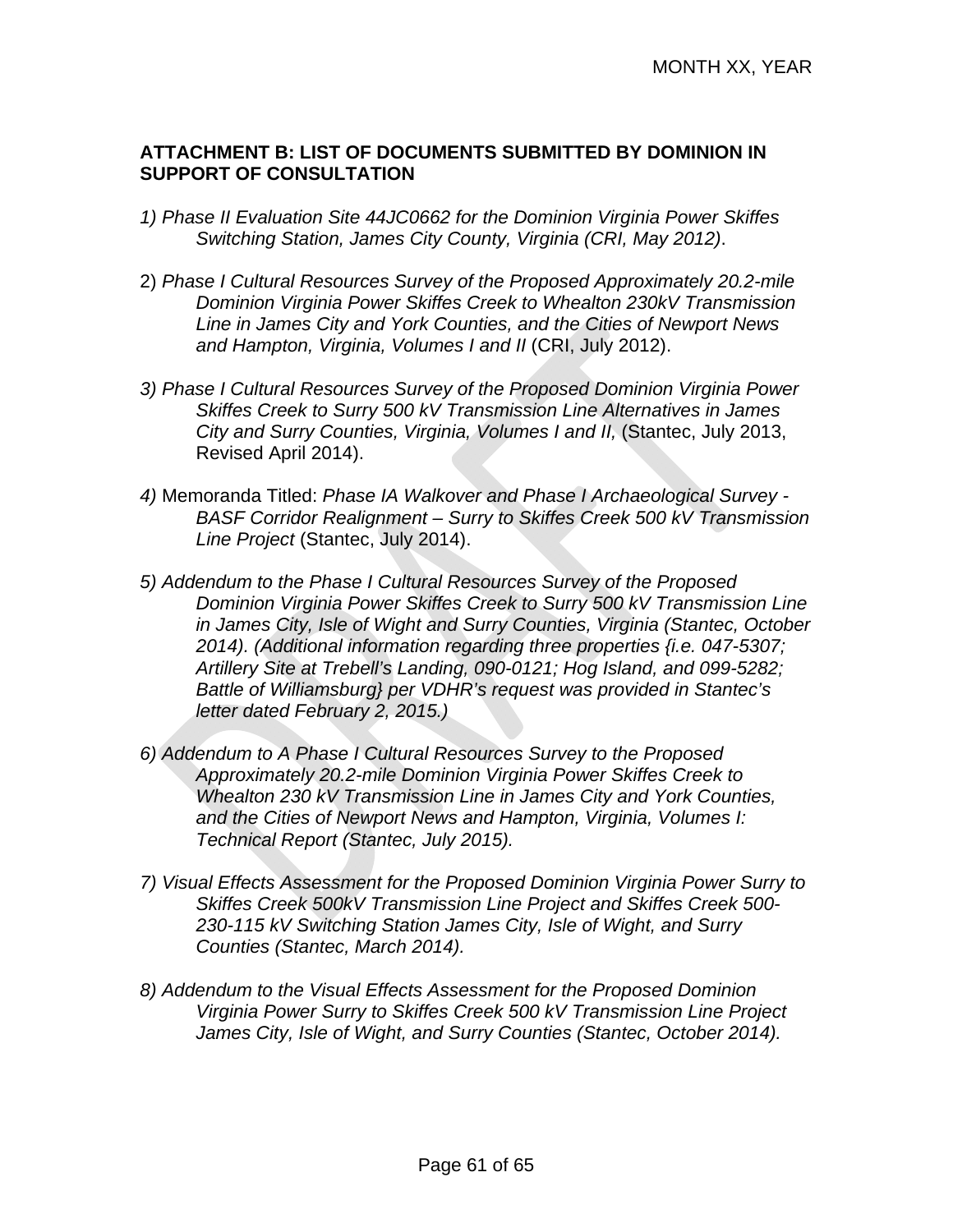- *9) Addendum to the Visual Effects Assessment for the Proposed Dominion Virginia Power Surry to Skiffes Creek 500 kV Transmission Line Green Spring Battlefield (Stantec, November 2014).*
- *10) Interactive Simulations Surry-Skiffes Creek 500 kV Transmission Line James River Crossing (Dominion/TRUESCAPE, March 2015).*
- *11) Cultural Resource Affects Assessment, Surry-Skiffes Creek-Whealton Transmission Line Project, Surry, James City, and York Counties, Cities of Newport News and Hampton, Virginia (Stantec, September 2015).*
- *12) Photo Simulation Overview Surry-Skiffes Creek-Whealton Transmission Line Project, Surry, James City and York Counties, Cities of Newport News and Hampton, Virginia. (Dominion/TRUESCAPE, Revised August 2016).*

Page 62 of 65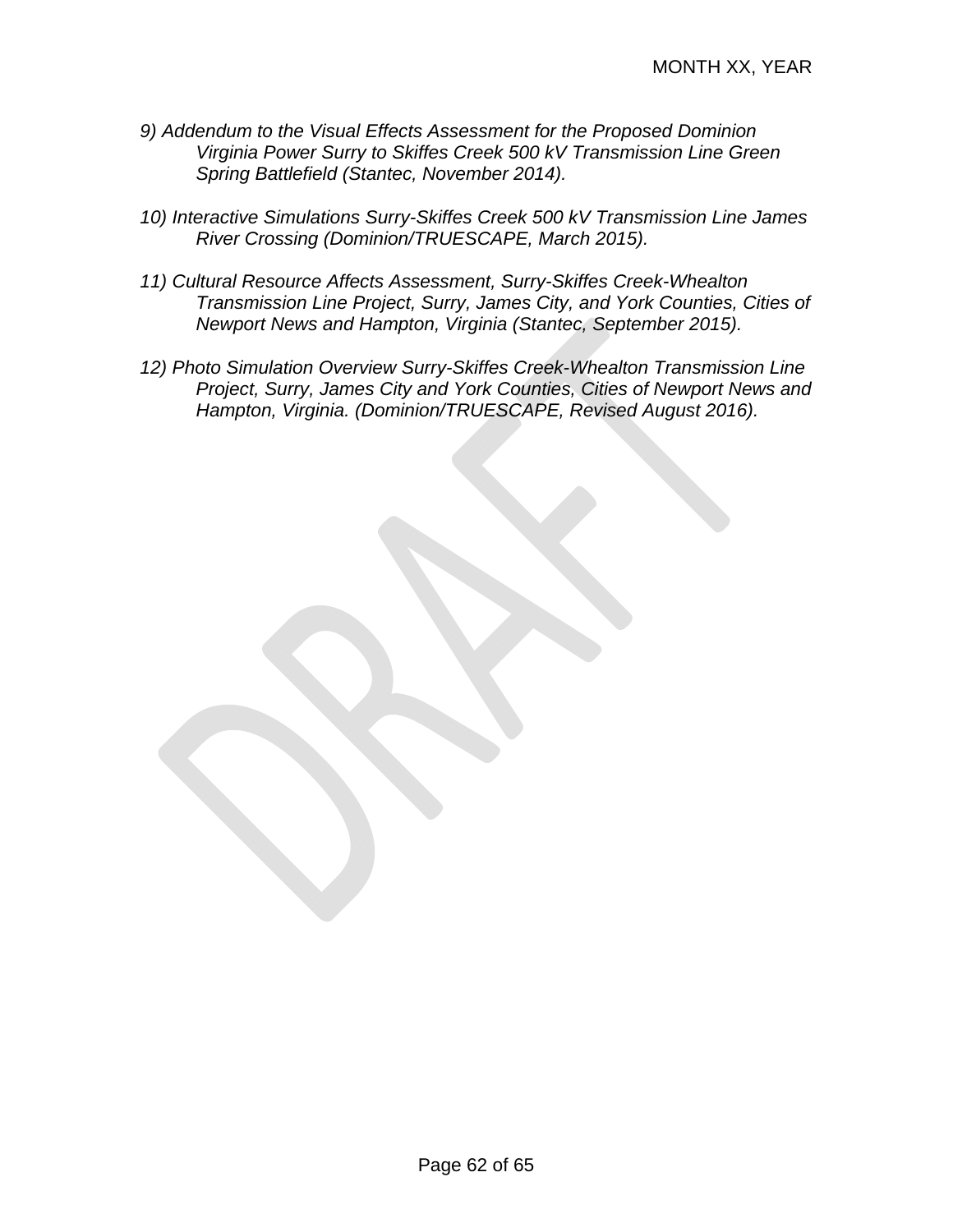#### **ATTACHMENT C: LIST OF EFFECTED HISTORIC PROPERTIES UNDER CONSIDERATION**

Page 63 of 65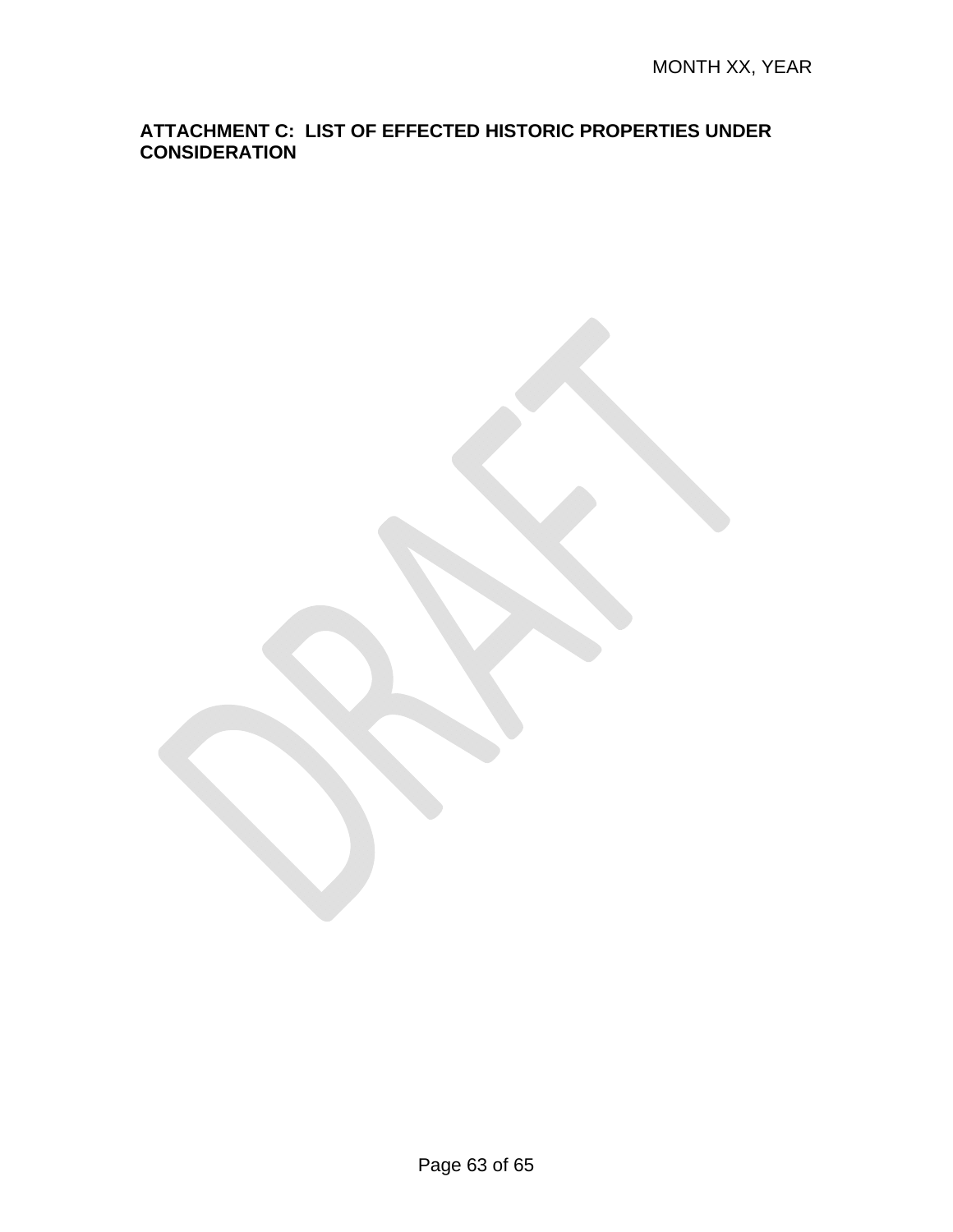# **ATTACHMENT D: KEEPER'S DOE LETTER AND MAP**